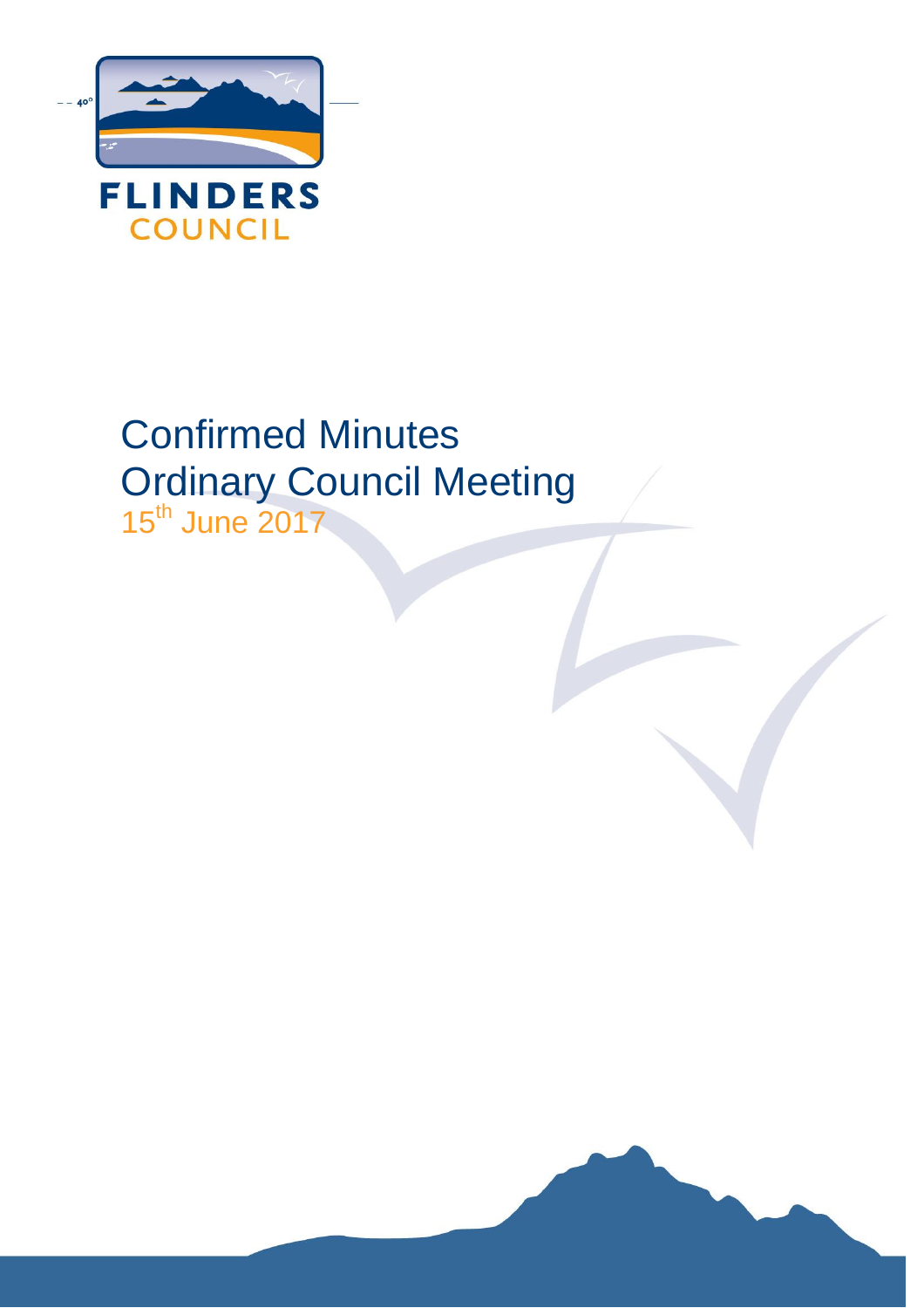# FLINDERS COUNCIL ORDINARY MEETING

CONFIRMED MINUTES

| DATE:              | Thursday 15 <sup>th</sup> June 2017                      |
|--------------------|----------------------------------------------------------|
| <b>VENUE:</b>      | <b>Furneaux Arts and Entertainment Centre, Whitemark</b> |
| <b>COMMENCING:</b> | 1.00 pm                                                  |

#### PRESENT

Mayor Carol Cox Deputy Mayor Marc Cobham Cr Chris Rhodes Cr Peter Rhodes Cr Ken Stockton Cr David Williams Cr Gerald Willis

#### **APOLOGIES**

Nil

#### STAFF IN ATTENDANCE

Robyn Cox - Strategic Planner 1.10 - 2.35pm James Ireland - Town Planner (via phone) 1.24 - 2.35pm Sophie Pitchford - Corporate Services Manager 1.00 – 3.18pm

- Vicki Warden Executive Officer (Minute Taker) 1.00 3.18pm 4.17 4.22pm
- Bill Boehm General Manager 1.00 3.16pm 4.17 4.22pm

# CONFIRMATION OF MINUTES

131.06.2017 Moved: Cr P Rhodes Seconded: Deputy Mayor M Cobham That the Minutes from the Ordinary Council Meeting and the Closed Council Meeting held on the 18<sup>th</sup> May 2017 be confirmed.

# CARRIED UNANIMOUSLY (7-0)

For: Mayor Carol Cox, Deputy Mayor Marc Cobham, Cr Chris Rhodes, Cr Peter Rhodes, Cr Ken Stockton, Cr David Williams and Cr Gerald Willis.

#### PUBLIC QUESTION TIME

#### Question 1: Roy McCormick

Is it possible to provide some type of public transport for residents to enable people to visit Whitemark easily?

#### Mayor's Response

The question was taken on notice.

#### Question 2: Roy McCormick

Is it possible to open the road to the wind turbines for public access to allow tourists to enjoy the view from that location?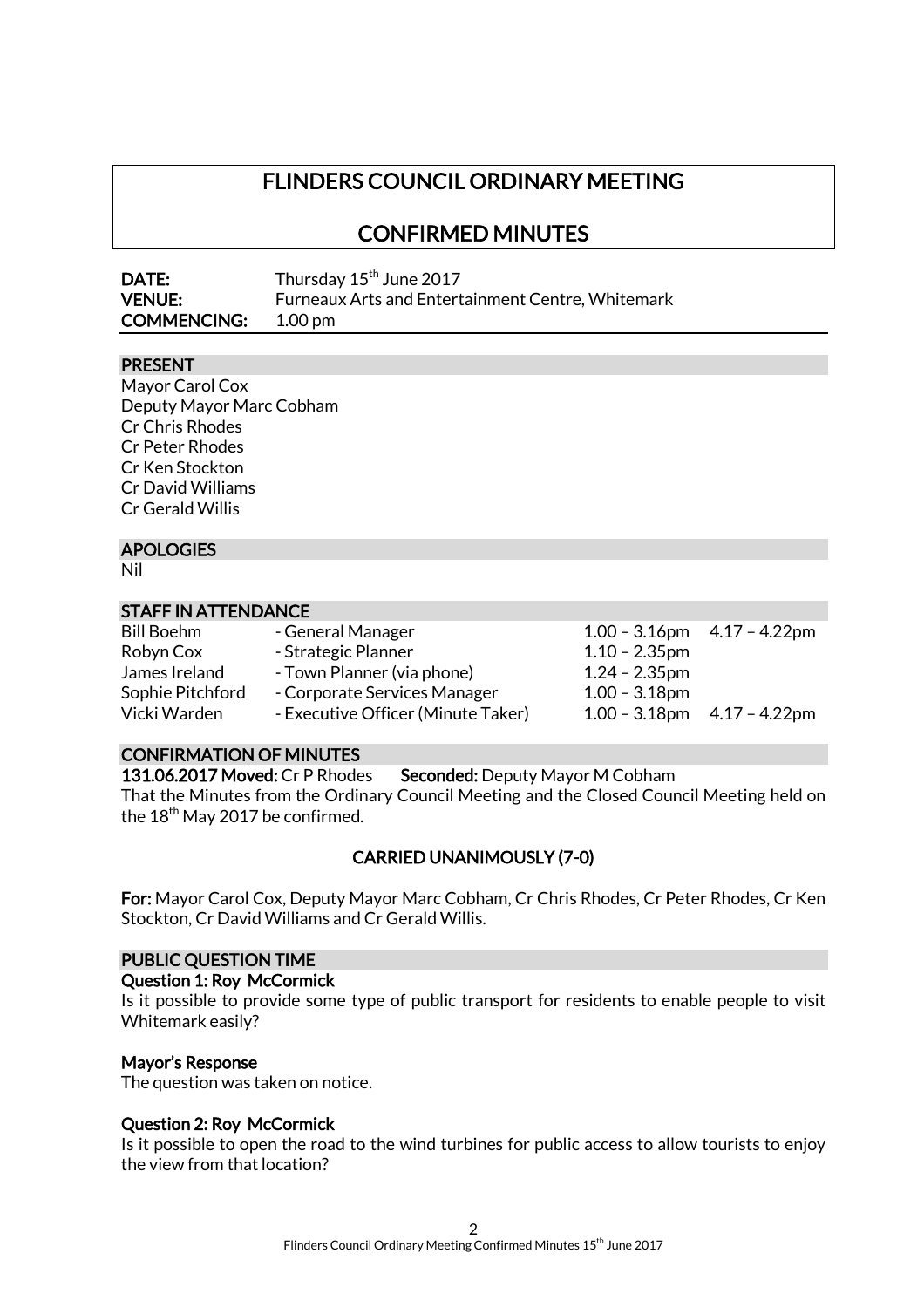#### Mayor's Response

The question was taken on notice.

# COUNCILLOR'S QUESTIONS ON NOTICE

Nil

# COUNCILLOR'S QUESTIONS WITHOUT NOTICE

Nil

# RESPONSE TO COUNCILLOR'S QUESTIONS WITHOUT NOTICE 18<sup>th</sup> May 2017 Council Meeting

Question 1: Deputy Mayor Marc Cobham

When will Council address the longstanding issue of replacing the 'crossovers' on Whitemark footpaths to a more 'wheelchair friendly' and disabled compliant type?

#### Mayor's Response:

This is a question that should be asked during the consideration of the Annual Plan and Budget Development Process and without the action and costs being incorporated into the 2017/18 budget, the crossovers will not be considered until the 2018/19 financial year.

#### 132.06.2017 Moved: Cr GWillis Seconded: Deputy Mayor D Williams

That the response to the Councillor's question without notice from the  $18<sup>th</sup>$  May 2017 Council Meeting be noted.

# CARRIED UNANIMOUSLY (7-0)

For: Mayor Carol Cox, Deputy Mayor Marc Cobham, Cr Chris Rhodes, Cr Peter Rhodes, Cr Ken Stockton, Cr David Williams and Cr Gerald Willis.

#### LATE AGENDA ITEMS

Nil

#### DECLARATION OF PECUNIARY INTEREST Nil

LEAVE OF ABSENCE Nil

#### **PETITIONS**

Nil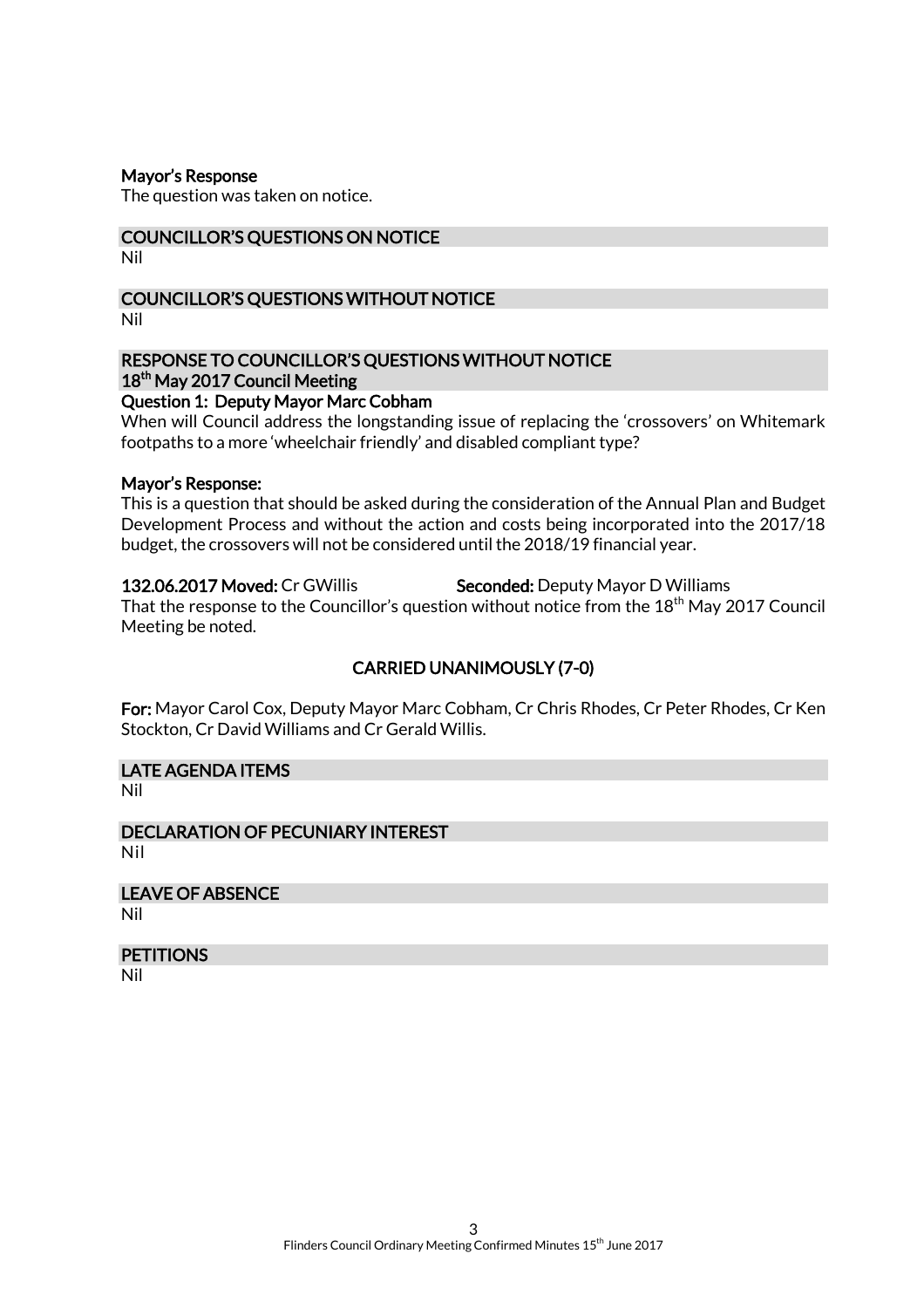# WORKSHOPS & INFORMATION FORUMS File No: COU/0205

# Council Workshop held on 1<sup>st</sup> June 2017

Council held a Workshop on the following subjects:

- Item 1 Van Diemen Project
- Item 2 Council Investments
- Item 3 Related Parties Disclosure Policy and Procedures
- Item 4 Corporate Credit Card Procedures
- Item 5 Councillor Expenses in the Annual Report
- Item 6 Destination Action Plan presentation
- Item 7 Airport Matters Update
- Item 8 Veterinary Services Update
- Item 9 Annual Plan
- Item 10 Update on Planning Matters
- Item 11 General Manager's Update

#### Councillors Present:

Deputy Mayor Marc Cobham, Cr Peter Rhodes, Cr Ken Stockton, Cr Gerald Willis, and Cr David Williams.

#### Apologies:

Mayor Carol Cox and Cr Chris Rhodes.

#### Staff and Consultants Present:

| <b>General Manager</b>                                         |
|----------------------------------------------------------------|
| <b>Executive Officer</b>                                       |
| Director of Operations, The Van Diemen Project (Item 1 only)   |
| Entrepreneur Facilitator, The Van Diemen Project (Item 1 only) |
| BT (Item 2 only)                                               |
| Corporate Services Manager (Items 2 - 5 only)                  |
| FITBI (Item 6 only)                                            |
| Works and Services Manager (Item 7)                            |
| $QC3$ Consulting (Item 7)                                      |
| Development Services Coordinator (Item 7 & 8 only)             |
| <b>Strategic Planner (Item 10)</b>                             |
|                                                                |

#### Information Session held on 2<sup>nd</sup> June 2017

The Valuer General presented to Council on the municipal revaluation.

#### Councillors Present:

Cr Peter Rhodes, Cr David Williams and Cr Gerald Willis.

#### Apologies:

Mayor Carol Cox, Deputy Mayor Marc Cobham, Cr Chris Rhodes and Cr Ken Stockton.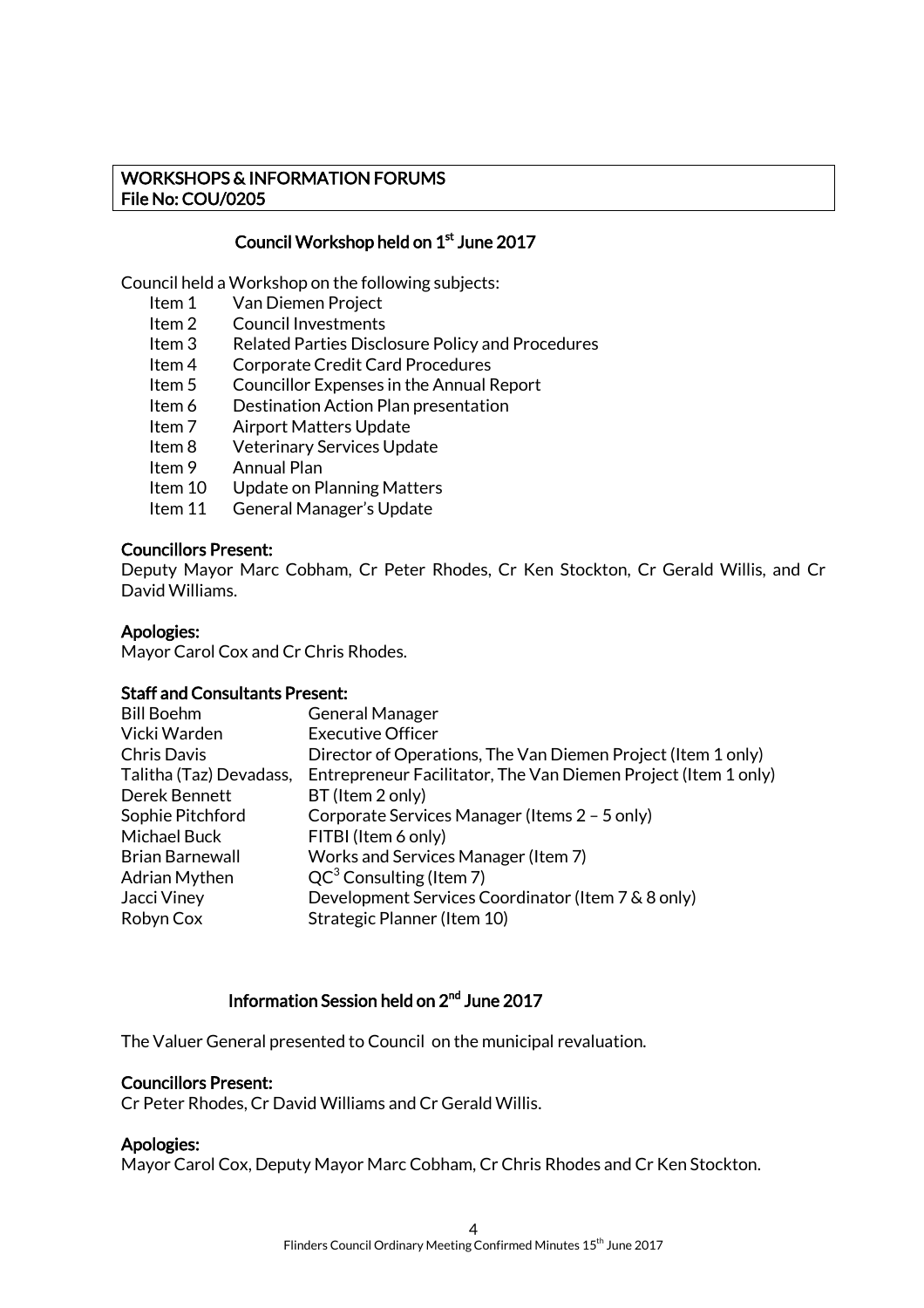#### Staff and Consultants Present:

| Julie Avery      | Senior Project Manager, Valuer General's Office |
|------------------|-------------------------------------------------|
| Bill Boehm       | <b>General Manager</b>                          |
| <b>Tim Grant</b> | Valuer General                                  |
| Sophie Pitchford | Corporate Services Manager                      |
| Dianne Walsh     | <b>Finance Officer</b>                          |

As workshops and information sessions are for information and discussion purposes only, no decisions are made or foreshadowed at these proceedings.

#### VOTING REQUIREMENTS:

Simple Majority

#### RECOMMENDATION:

That the Council Workshop held on  $1^\text{st}$  June 2017 and the information session held  $2^\text{nd}$  June 2017 be noted.

#### DECISION:

133.06.2017 Moved: Deputy Mayor M Cobham Seconded: Cr P Rhodes That the Council Workshop held on  $1^\text{st}$  June 2017 and the information session held  $2^\text{nd}$  June 2017 be noted.

# CARRIED UNANIMOUSLY (7-0)

For: Mayor Carol Cox, Deputy Mayor Marc Cobham, Cr Chris Rhodes, Cr Peter Rhodes, Cr Ken Stockton, Cr David Williams and Cr Gerald Willis.

# PUBLIC MEETINGS

Nil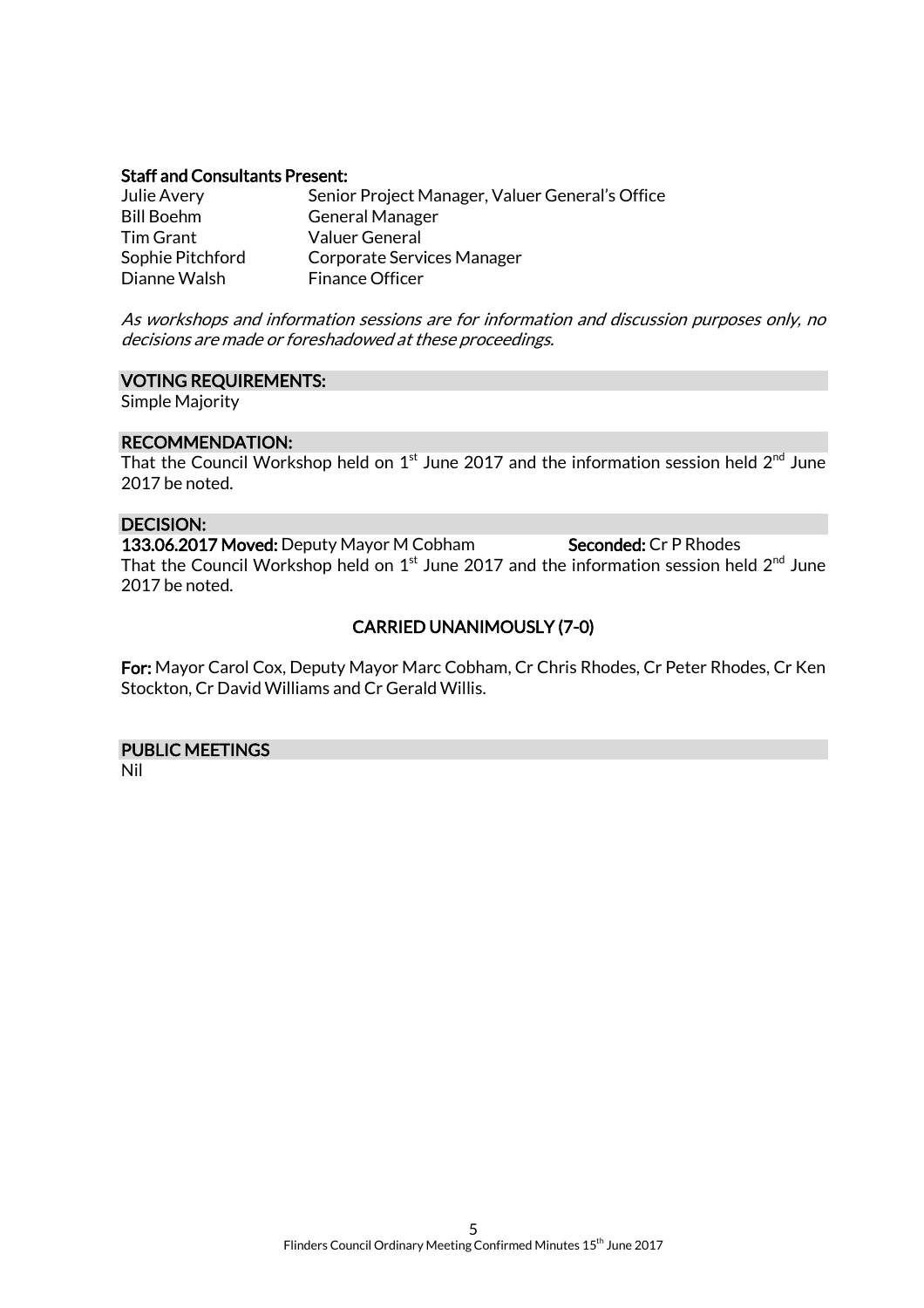### PUBLICATIONS/REPORTS TABLED FOR COUNCIL INFORMATION

Flinders Island State Emergency Service Unit File No: CSV/0400 <u>Annexure 1:</u> Flinders Island State Emergency Service Unit Annual Report 1<sup>st</sup> April 2016 -31<sup>st</sup> March 2017

#### OFFICER'S REPORT (Bill Boehm, General Manager):

The Flinders Island State Emergency Service Unit Annual Report  $1^\mathrm{st}$  April 2016 – 31 $^\mathrm{st}$  March 2017 has been provided for Council's information. The report outlines the achievements of the organisation throughout the year.

#### OFFICER'S RECOMMENDATION

That the Flinders Island State Emergency Service Unit Annual Report  $1^{\rm st}$  April 2016 –  $31^{\rm st}$ March 2017 be noted.

#### DECISION:

134.06.2017 Moved: Cr D Williams Seconded: Deputy Mayor M Cobham That the Flinders Island State Emergency Service Unit Annual Report  $1^{\rm st}$  April 2016 -  $31^{\rm st}$ March 2017 be noted.

# CARRIED UNANIMOUSLY (7-0)

For: Mayor Carol Cox, Deputy Mayor Marc Cobham, Cr Chris Rhodes, Cr Peter Rhodes, Cr Ken Stockton, Cr David Williams and Cr Gerald Willis.

Note: Mayor Carol Cox will write to the Flinders Island State Emergency Service Unit on behalf of Council to thank and congratulate them on their activities.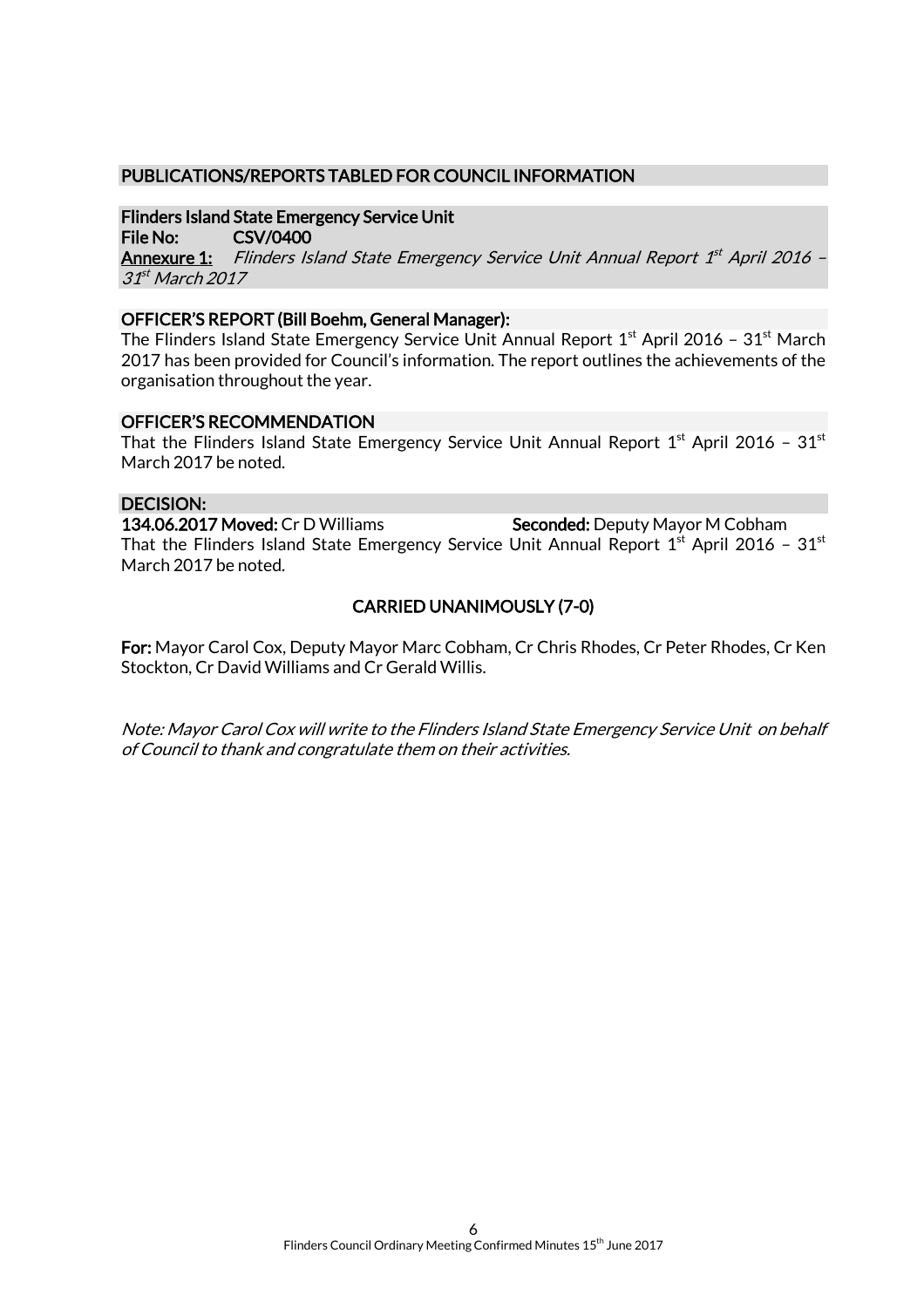# REPORTS TO BE RECEIVED

#### Furneaux Community Health Special Committee

File No: CSV/0912

**Annexure 2:** Furneaux Community Health Special Committee 12th April 2017 Unconfirmed **Minutes** 

#### OFFICER'S REPORT (Bill Boehm, General Manager):

The unconfirmed minutes of the Furneaux Community Health Special Committee meeting held 12<sup>th</sup> April 2017 have been provided for consideration. The minutes outline what the committee has been working on to date and can now be received by Council.

#### OFFICER'S RECOMMENDATION

That the unconfirmed minutes of the Furneaux Community Health Special Committee meeting held  $12<sup>th</sup>$  April 2017 be noted.

#### DECISION:

135.06.2017 Moved: CrD Williams Seconded: Cr K Stockton That the unconfirmed minutes of the Furneaux Community Health Special Committee meeting held 12<sup>th</sup> April 2017 be noted.

# CARRIED UNANIMOUSLY (7-0)

For: Mayor Carol Cox, Deputy Mayor Marc Cobham, Cr Chris Rhodes, Cr Peter Rhodes, Cr Ken Stockton, Cr David Williams and Cr Gerald Willis.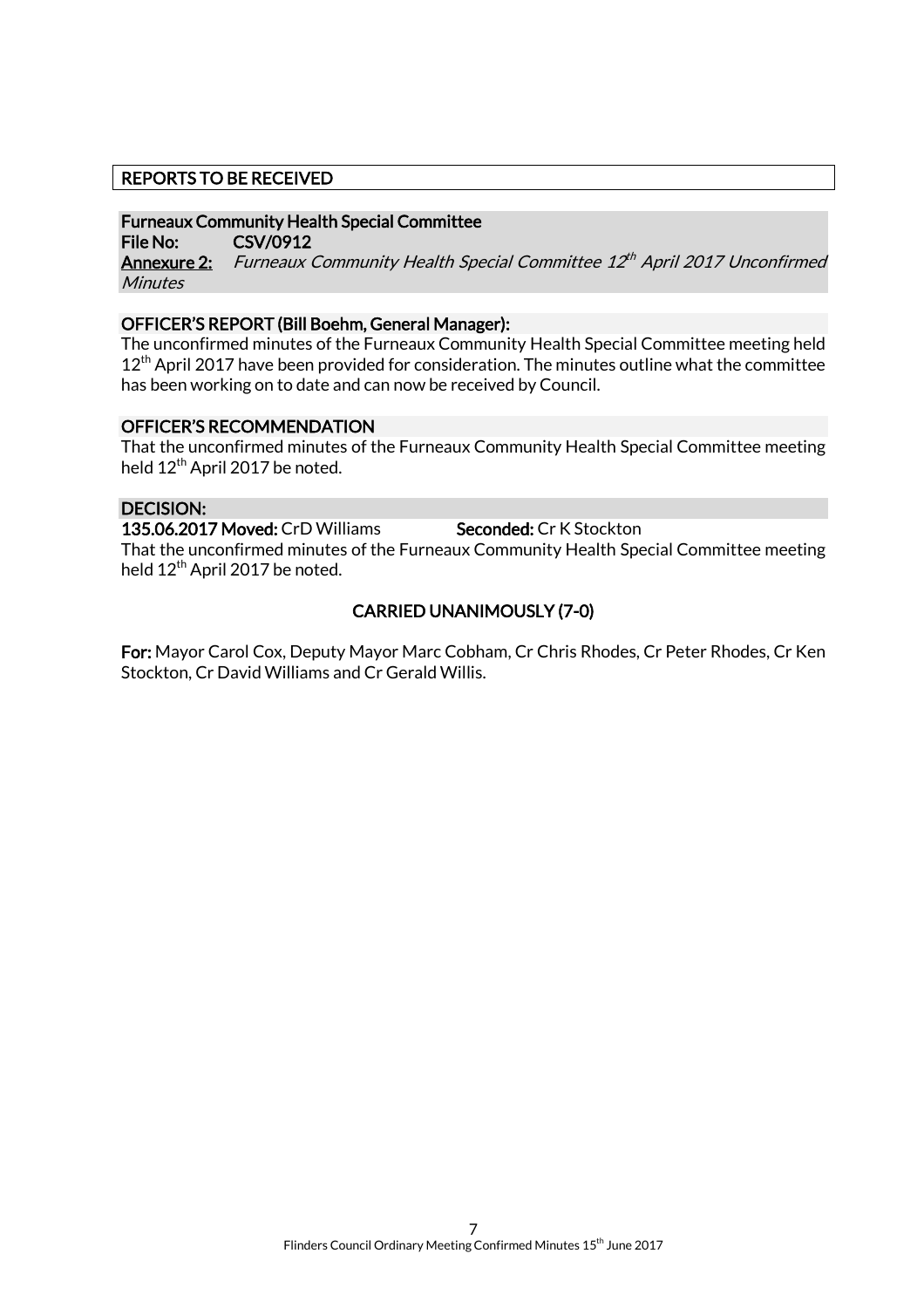# COUNCILLORS' REPORTS

# Deputy Mayor/ Acting Mayor Marc Cobham's Report COU/0600

# ACTIVITIES:

| <b>DATE</b> | <b>ITEM</b>                                                                |  |
|-------------|----------------------------------------------------------------------------|--|
| 16.05.17    | Meeting with community member re NRM activities                            |  |
| 18.05.17    | <b>Council Meeting at Lady Barron</b>                                      |  |
| 18.05.17    | Attended Furneaux Landcare Annual General Meeting                          |  |
| 23.05.17    | Furneaux (Emita) Hall Special Committee meeting                            |  |
| 24.05.17    | Telephone call enquiry from resident re Blue Rocks Quarry                  |  |
| 25.05.17    | Interview with management consultant from Searchlight Group                |  |
| 25.05.17    | Acting Mayor from 26.05.17 until 13.06.17                                  |  |
| 31.05.17    | Human Resource matter                                                      |  |
| 01.06.17    | <b>Council Workshop</b>                                                    |  |
| 01.06.17    | Attended Flinders Regional Arts meeting refuture of group                  |  |
| 02.06.17    | Phone discussion with Vanessa Grace re her letter to Councillors i.e. Lady |  |
|             | Barron Cemetery disrepair, Whitemark Foreshore degradation and weeds       |  |
| 03.06.17    | Meeting with community member re roadside slashing and weeds               |  |
| 09.06.17    | On-site meeting with General Manager at Furneaux (Emita) Hall              |  |

# CORRESPONDENCE IN:

| <b>DATE</b> | <b>WHO</b>                                     | <b>SUBJECT</b>                                                                                   |
|-------------|------------------------------------------------|--------------------------------------------------------------------------------------------------|
| 26.05.17    | <b>Tasmanian Electoral</b>                     | Local Government Association of Tasmania                                                         |
|             | Commission                                     | (LGAT) voting papers                                                                             |
| 26.05.17    | Ian Flint                                      | Dental practice issues (email)                                                                   |
| 27.05.17    | Bill Boehm, General Manager                    | Airport matters                                                                                  |
| 30.05.17    | V Grace                                        | Lady Barron Cemetery, Lady Barron tip<br>site, Whitemark Foreshore degradation,<br>weeds (email) |
| 30.05.17    | <b>LGAT</b>                                    | <b>General Management Committee elections</b>                                                    |
| 30.05.17    | <b>LGAT</b>                                    | Government takeover of TasWater                                                                  |
| 31.05.17    | Peter Gutwein, Treasurer                       | <b>Update on LPS (Local Provisions</b>                                                           |
|             |                                                | Schedules)                                                                                       |
| 31.05.17    | P Marriott, State Grants                       | Advance payment of 2017-18 Financial                                                             |
|             | Commission                                     | <b>Assistance Grants</b>                                                                         |
| 31.05.17    | Northern Tasmania<br>Development Corporation   | Request for subscription fees                                                                    |
| 31.05.17    | P Guichelaar                                   | Blue Rocks quarry (email)                                                                        |
| 01.06.17    | <b>G</b> Barrnett MP                           | <b>Asbestos Awareness and Education</b><br>Campaign                                              |
| 03.06.17    | Bill Boehm, General Manager                    | Additional budget items to be considered                                                         |
| 06.06.17    | Peter Gutwein, Treasurer                       | <b>Accelerated Local Government Capital</b>                                                      |
|             |                                                | Program                                                                                          |
| 06.06.17    | <b>Tim Slade</b>                               | Real-time data reporting to TasWater                                                             |
| 06.06.17    | <b>Flinders Island District High</b><br>School | Invitation to Informing Our Future                                                               |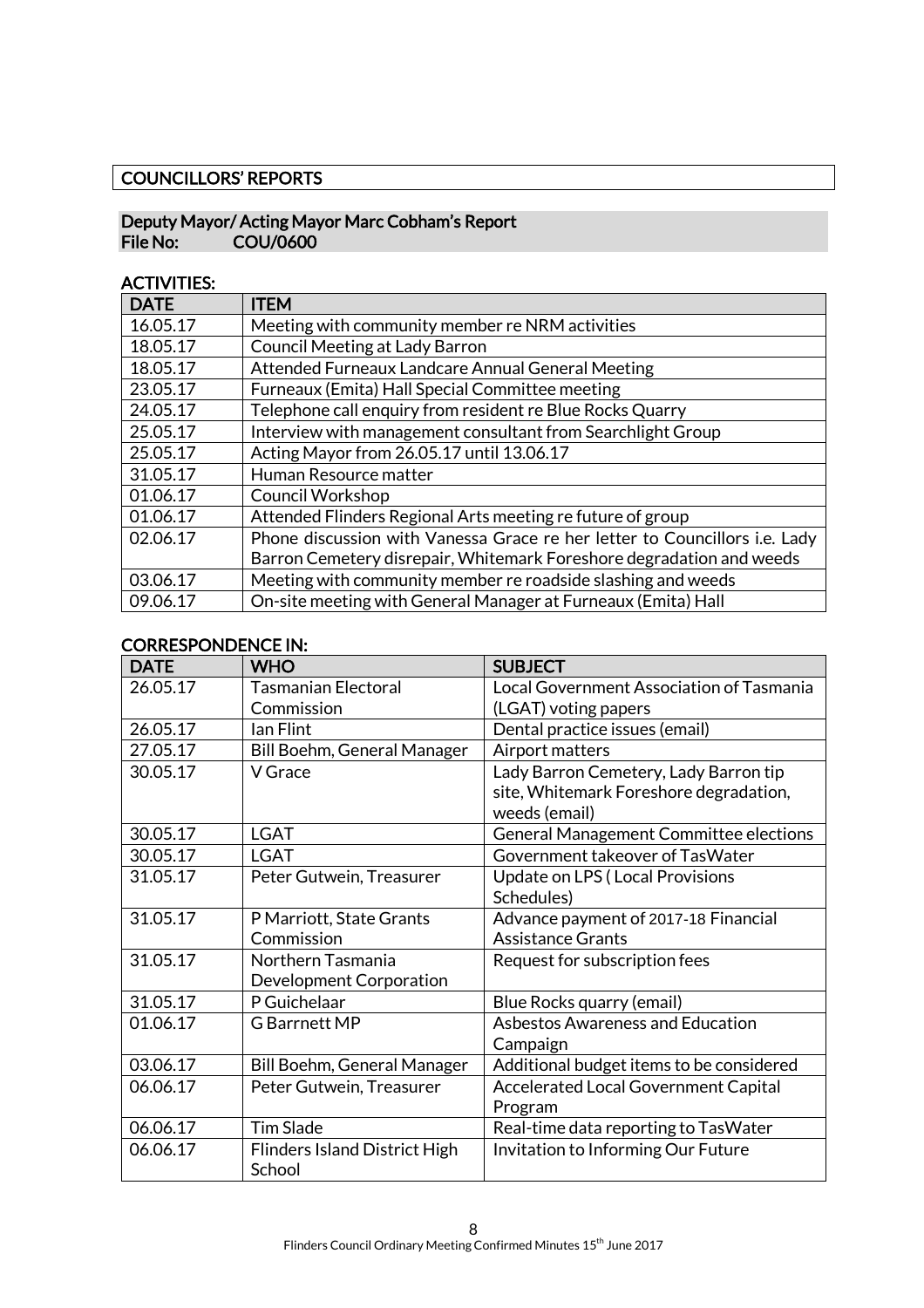| <b>DATE</b> | <b>WHO</b>               | <b>SUBJECT</b>                           |
|-------------|--------------------------|------------------------------------------|
| 06.06.17    | Sandra Anderson          | Thank you for flowers for Knud Andersen  |
| 07.06.17    | Australian Energy Market | Reliability and Emergency Reserve Trader |
|             | Operator                 |                                          |

# CORRESPONDENCE OUT:

| <b>DATE</b> | <b>WHO</b>                         | <b>SUBJECT</b>                                                                           |
|-------------|------------------------------------|------------------------------------------------------------------------------------------|
| 27.05.17    | <b>Bill Boehm, General Manager</b> | Airport matters                                                                          |
| 27.05.17    | lan Flint                          | Dental practice issues (email)                                                           |
| 29.05.17    | Liz Frankham                       | Congratulations on appointment to the<br>Tourism Industry Council Tasmania Board         |
| 02.06.17    | V Grace (via phone call)           | Lady Barron Cemetery, Lady Barron tip<br>site, Whitemark Foreshore Degradation,<br>weeds |
| 03.06.17    | <b>Bill Boehm, General Manager</b> | Additional budget items to be considered                                                 |
| 05.06.17    | P Guichelaar                       | Blue Rocks quarry (email)                                                                |

#### RECOMMENDATION:

That the Deputy Mayor/ Acting Mayor Marc Cobham's report be received.

# DECISION:

136.06.2017 Moved: Cr G Willis Seconded: CrP Rhodes That the Deputy Mayor/ Acting Mayor Marc Cobham's report be received.

# CARRIED UNANIMOUSLY (7-0)

For: Mayor Carol Cox, Deputy Mayor Marc Cobham, Cr Chris Rhodes, Cr Peter Rhodes, Cr Ken Stockton, Cr David Williams and Cr Gerald Willis.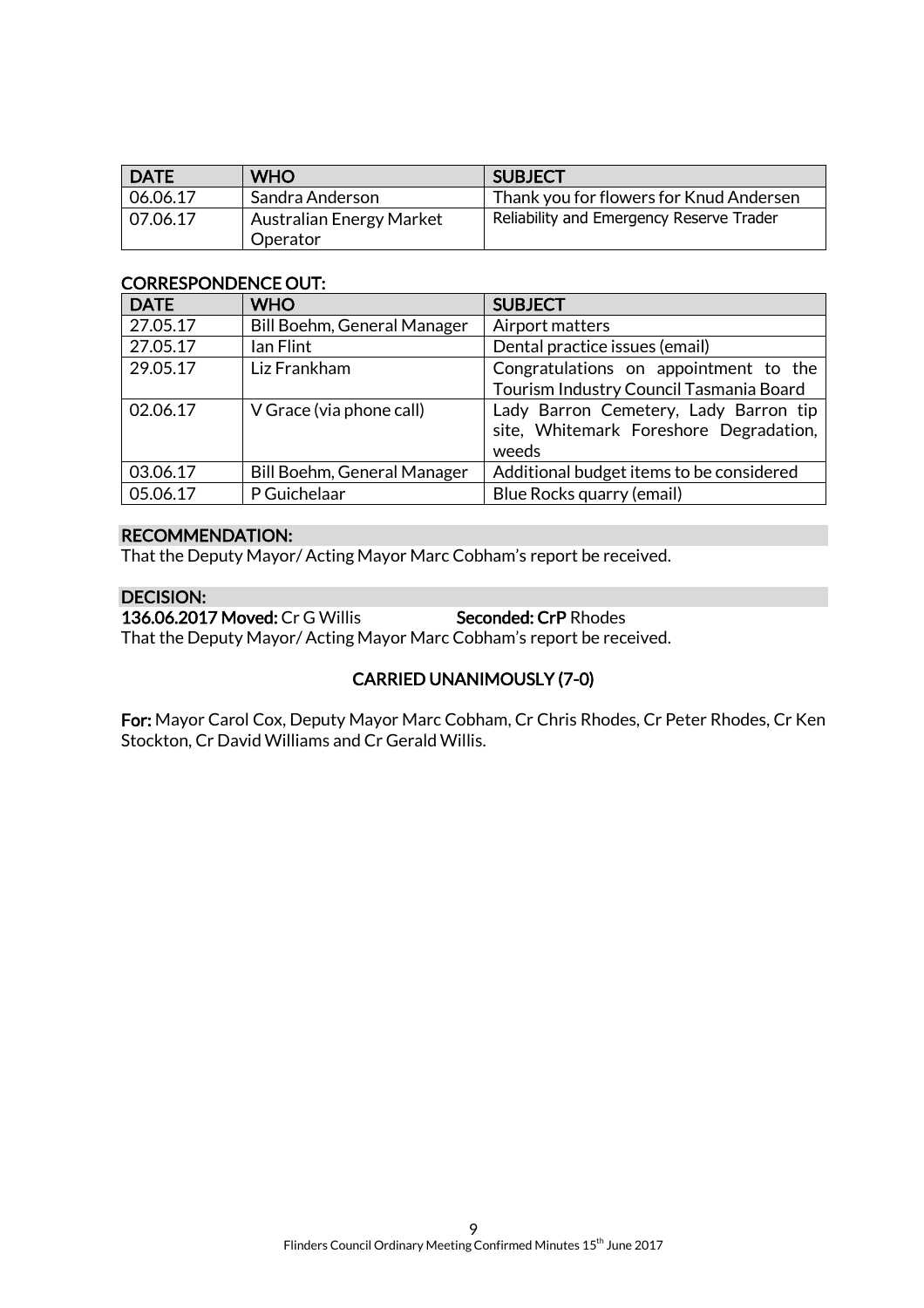#### Report from Councillor Gerald Willis as the Flinders Council Representative on the TasWater Owners' Committee File No: COU/0312

| <b>DATE</b> | <b>WHO</b>                                                                                     | <b>SUBJECT</b>                                                                                                          |
|-------------|------------------------------------------------------------------------------------------------|-------------------------------------------------------------------------------------------------------------------------|
| 09.05.2017  | Carol Cox, Mayor,<br><b>Flinders Council</b>                                                   | Email with attached letter from Peter Gutwein,<br>Treasurer.                                                            |
| 10.05.2017  | Stephanie Watson,<br>Communications<br>Manager, Local<br>Government<br>Association of Tasmania | Details (media release) about a special meeting on<br>11 May to determine a position on the TasWater<br>takeover.       |
| 11.05.2017  | Stephanie Watson,<br>Communications<br>Manager, Local<br>Government<br>Association of Tasmania | Media release following Special General Meeting                                                                         |
| 22.05.2017  | Juliet Mercer, GM -<br>Corporate and<br><b>Community Resources</b>                             | Email to Mayor Cox and me removing water<br>restriction at Whitemark and removing Boiled<br>Water Alert at Lady Barron. |

#### CORRESPONDENCE IN:

#### Report on Special General Meeting of TasWater

TasWater held a Special General Meeting for Owners' Representatives at Riverside, Launceston on Thursday  $11<sup>th</sup>$  May 2017. The Owners' Representatives attend meetings of TasWater as representatives of the 29 councils in Tasmania who own TasWater. The meeting was well attended by most, if not all, councils.

It was resolved to receive the draft Corporate Plan for the years ended 30 $^{\rm th}$  June 2018 to 30 $^{\rm th}$ June 2020.

#### Report on meeting of members of Local Government Association of Tasmania

Following the TasWater meeting on Thursday  $11<sup>th</sup>$  May 2017, as reported above, a meeting of members of the Local Government Association of Tasmania was held. I attended as an observer. The Mayor represented Flinders Council.

The meeting resolved:

"That Members confirm there is no water and sewerage crisis, reject the proposed State Government ownership of TasWater and, through LGAT, urge the State Government to work cooperatively with LGAT, councils and TasWater on the optimal water and sewerage infrastructure upgrade program to achieve the best outcome for Councils and consumers."

The resolution was passed by a significant number of councils with around 6 councils out of 29 in total voting against the motion.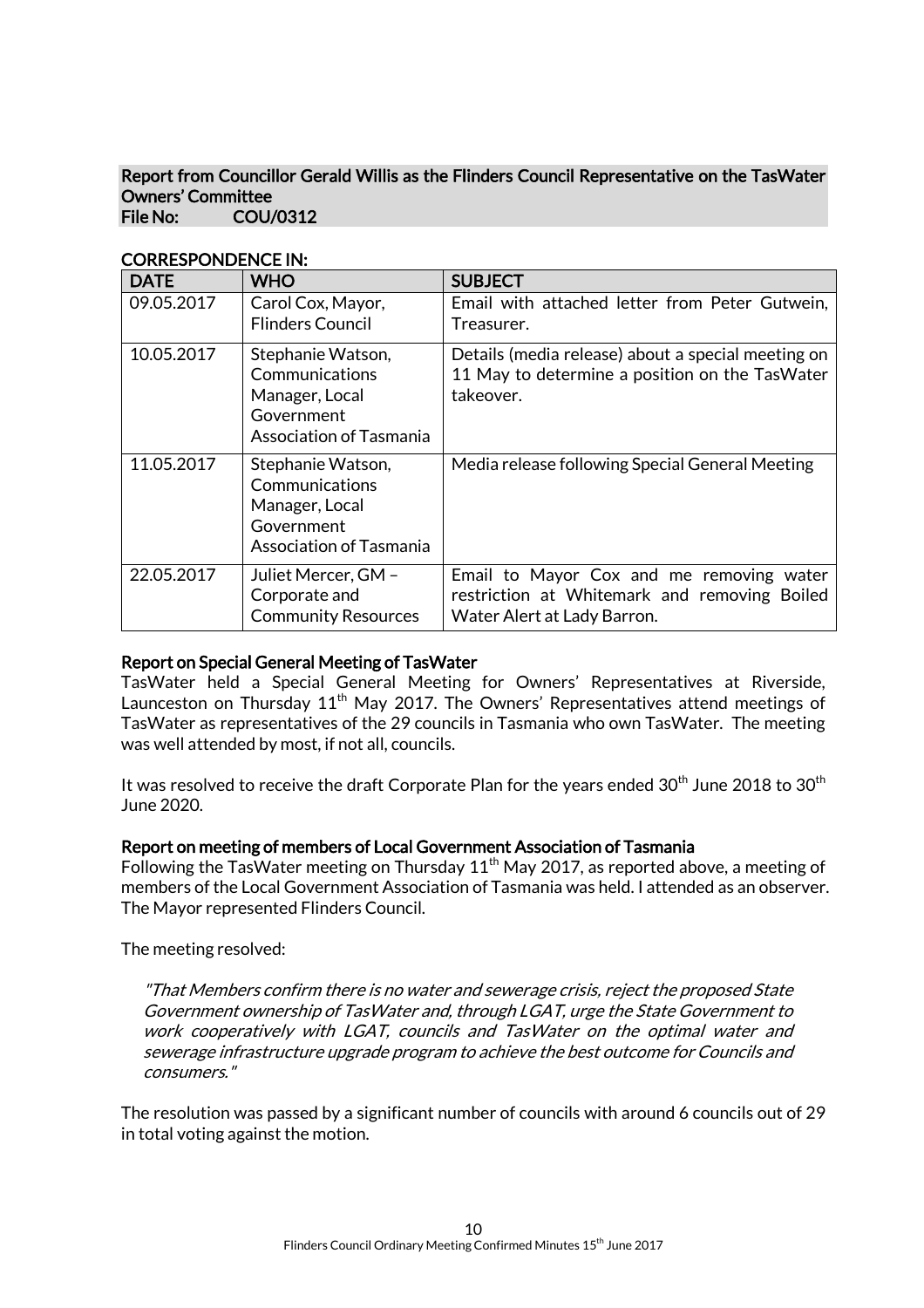#### RECOMMENDATION:

That the report from Councillor Gerald Willis as the Flinders Council Representative on the TasWater Owners' Committee be received.

#### DECISION:

137.06.2017 Moved: Cr D Williams Seconded: Cr K Stockton

That the report from Councillor Gerald Willis as the Flinders Council Representative on the TasWater Owners' Committee be received.

#### CARRIED UNANIMOUSLY (7-0)

For: Mayor Carol Cox, Deputy Mayor Marc Cobham, Cr Chris Rhodes, Cr Peter Rhodes, Cr Ken Stockton, Cr David Williams and Cr Gerald Willis.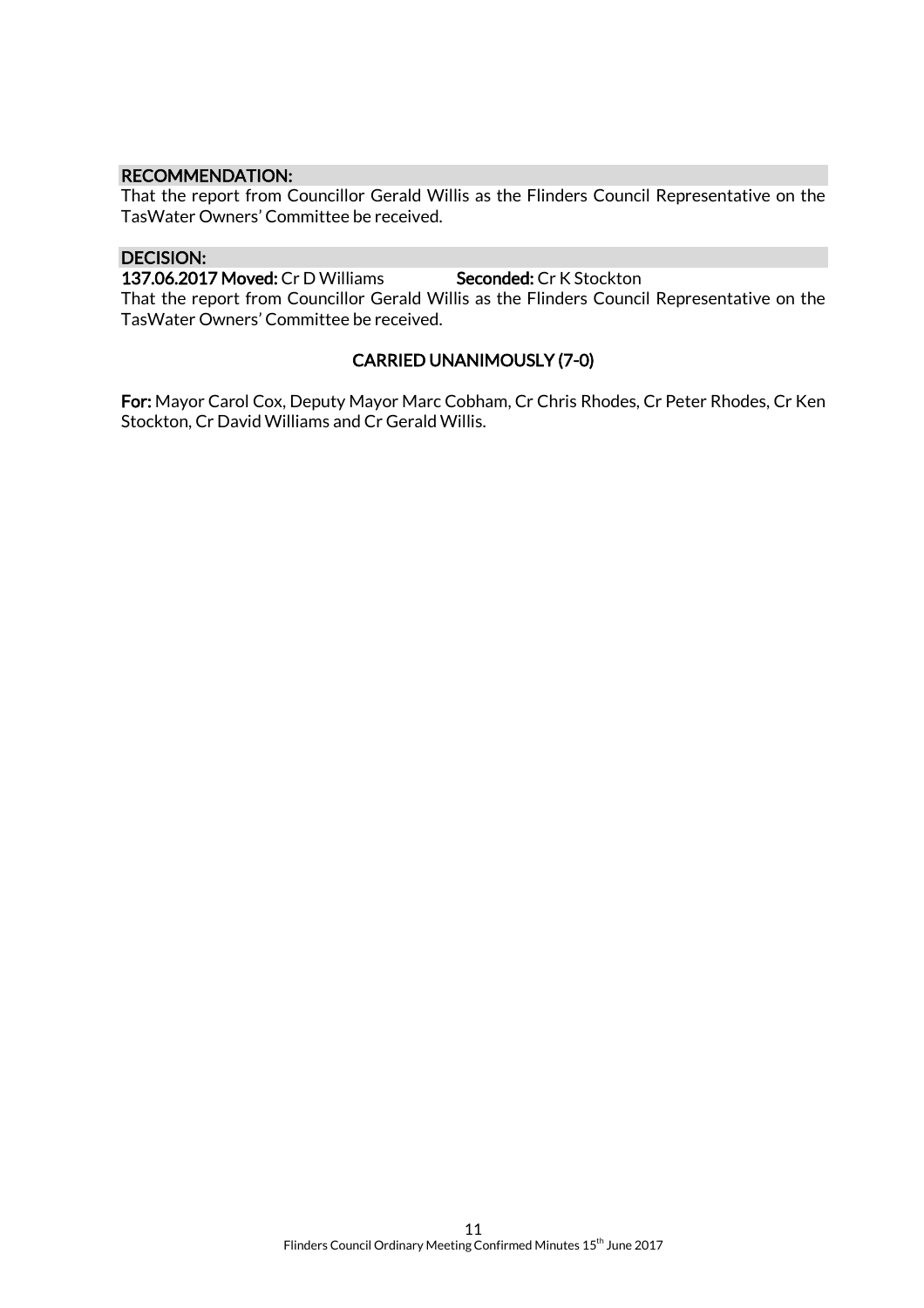#### Report from Councillor Gerald Willis on meetings with Michael Ferguson MP and John Kirwan and Nicole Grose of the Royal Flying Doctor Service File No: COU/0204

#### Meeting with Michael Ferguson MP

In my capacity as chairman of the Furneaux Community Health Special Committee, I met Michael Ferguson MP, Tasmanian Minister of Health, along with Deputy Mayor Cobham, on Friday  $12^{th}$  May 2017. We discussed a number of matters relating to the Community in general and other matters specifically related to health issues.

Matters discussed included problems associated with late night discharge from Launceston General Hospital, evacuation procedures for serious burns, difficulties in securing permanent doctors for Flinders Island, subsidies for air travel for patients undergoing a course of treatment and contributions for air travel payable by patients travelling to Launceston for treatment. The minister showed an interest in matters discussed and will respond in due course to those matters for which he could not provide immediate responses.

#### Meeting with John Kirwan and Nicole Grose, Royal Flying Doctor Service (RFDS)

In my capacity as chairman of the Furneaux Community Health Special Committee, I, along with Bill Boehm, General Manager, met John Kirwan, Chief Executive Officer and Nicole Grose, Manager, Primary Health Care of Royal Flying Doctor Service on Tuesday 16<sup>th</sup> May.

We discussed a number of matters including, but not limited to, the status of Primary Health Care, that the current contract for Primary Health Care (for which RFDS made submissions last year on behalf of the Furneaux community) expires in 12 months' time, decisions relating to transfer of patients suffering from burn related injuries from the Furneaux Group and transfers of patients back to the community following treatment.

The meeting was informative for me and I trust Mr Boehm gained an insight into the operations of the Tasmanian operation of the Royal Flying Doctor Service. I believe Mr Kirwan and Ms Grose also gained a further appreciation of the health issues which face this community.

#### RECOMMENDATION:

That the report from Councillor Gerald Willis on meetings with Michael Ferguson MP and John Kirwan and Nicole Grose of the Royal Flying Doctor Service be received.

#### DECISION:

138.06.2017 Moved: Deputy Mayor M Cobham Seconded: Cr K Stockton That the report from Councillor Gerald Willis on meetings with Michael Ferguson MP and John Kirwan and Nicole Grose of the Royal Flying Doctor Service be received.

#### CARRIED UNANIMOUSLY (7-0)

For: Mayor Carol Cox, Deputy Mayor Marc Cobham, Cr Chris Rhodes, Cr Peter Rhodes, Cr Ken Stockton, Cr David Williams and Cr Gerald Willis.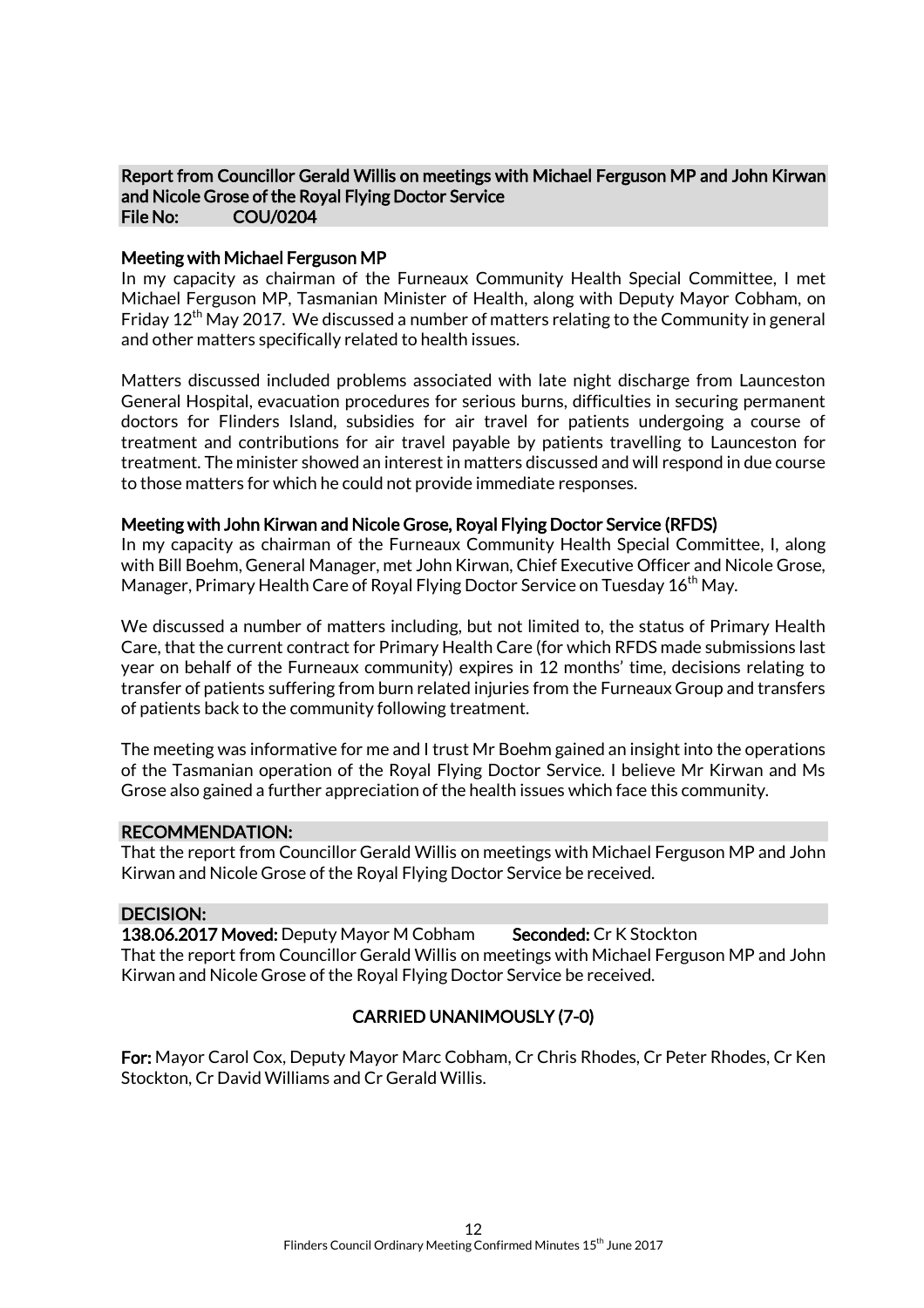# MAYOR'S REPORT:

| <b>ACTION</b>            | <b>Information</b> |
|--------------------------|--------------------|
| <b>PROPONENT</b>         | Mayor C Cox        |
| <b>FILE REFERENCE</b>    | COU/0600           |
| <b>ASSOCIATED PAPERS</b> | Nil                |

#### REPORT:

#### APPOINTMENTS:

| Tas Water General Meeting of Owners' Representatives                  |
|-----------------------------------------------------------------------|
| Local Government Association of Tasmania Special Meeting re TasWater  |
| Met with the Director of Local Government, Alex Tay                   |
| Attended Government House and the Investiture of Robyn Dilger, OAM    |
| Junior Football                                                       |
| Lady Barron Hall & Recreation Special Committee Meeting (as community |
| member)                                                               |
| May Ordinary Meeting of Council                                       |
| Off island - working remotely                                         |
|                                                                       |
| On leave. The Deputy Mayor in role of Acting Mayor                    |
|                                                                       |
|                                                                       |

# Meeting with DPaC

On behalf of the Council I met with the Director of Local Government, Alex Tay, whilst in Hobart. The Director has been visiting all Tasmanian Councils, talking to elected members and will also visit Flinders at some time in the future, to discuss with elected members the role of the Local Government Division of the Department of Premier and Cabinet.

#### CORRESPONDENCE IN:

Note: The following correspondence was omitted from the Mayor's Report in the Agenda for the 20<sup>th</sup> April 2017 Ordinary Meeting of Council.

| <b>DATE</b> | <b>WHO</b>                                       | <b>SUBJECT</b>                                                                                                                           |
|-------------|--------------------------------------------------|------------------------------------------------------------------------------------------------------------------------------------------|
| 28.03.17    | <b>Heart Foundation</b>                          | Apply now for the 2017 Heart Foundation Local<br><b>Government Awards</b>                                                                |
| 28.03.17    | <b>Tasmanian Young</b><br><b>Achiever Awards</b> | Last chance to book                                                                                                                      |
| 05.05.2017& | Northern Tasmania                                | Inaugural Briefing by NTDC to Council                                                                                                    |
| 07.04.17    | Development                                      |                                                                                                                                          |
|             | Corporation (NTDC)                               |                                                                                                                                          |
| 06.04.17    | Minister for Indigenous<br><b>Affairs</b>        | Grant Funding available open 7 -21 April for<br><b>Funding for National Reconciliation Week events</b><br>beginning 27 <sup>th</sup> May |
| 07.04.17    | Indigenous                                       | National Reconciliation Week - Indigenous                                                                                                |
|             | <b>Advancement Strategy</b>                      | <b>Advancement Strategy Funding</b>                                                                                                      |
|             | Grants,                                          |                                                                                                                                          |
|             | Department of Prime                              |                                                                                                                                          |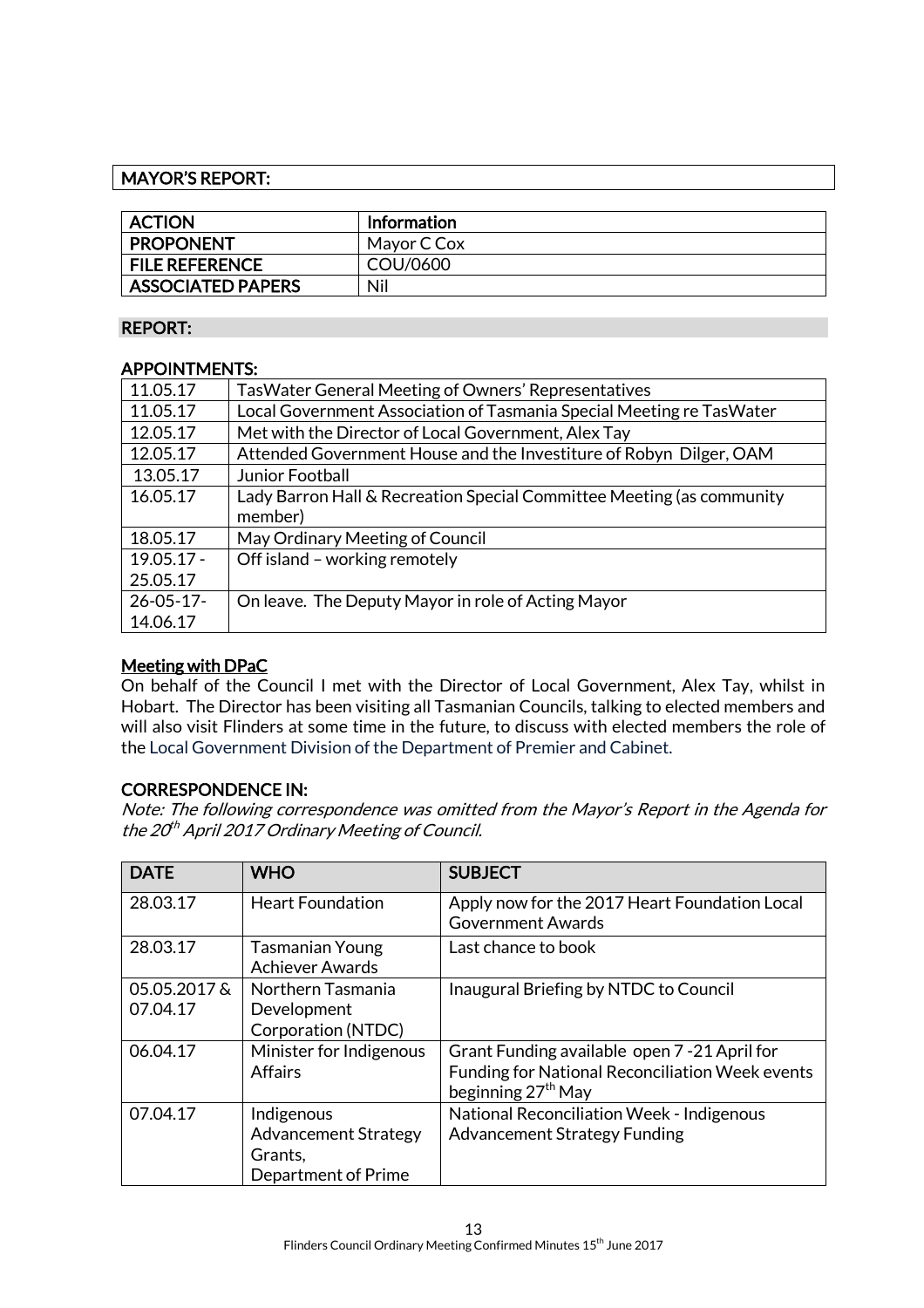| <b>DATE</b> | <b>WHO</b>                                                                                   | <b>SUBJECT</b>                                                                                                                         |
|-------------|----------------------------------------------------------------------------------------------|----------------------------------------------------------------------------------------------------------------------------------------|
|             | Minister and Cabinet                                                                         |                                                                                                                                        |
| 12.04.17    | <b>Local Government</b><br>Association of Tasmania<br>(LGAT) President<br>Mayor Doug Chipman | Noting shortness of notice for grants for<br>Reconciliation Week events and noting the work<br>of the Tasmanian Reconciliation Council |
| 12.04.17    | Primary health<br>Tasmania CEO                                                               | Commissioning update for Primary Health                                                                                                |
| 12.04.17    | <b>LGAT</b>                                                                                  | Nominations invited for 2017 Local Government<br>Awards                                                                                |

# CORRESPONDENCE IN:

| <b>DATE</b> | <b>WHO</b>                                                   | <b>SUBJECT</b>                                                                      |
|-------------|--------------------------------------------------------------|-------------------------------------------------------------------------------------|
| 11.05.17    | <b>LGAT</b>                                                  | Media Release - Local Government Votes<br>Overwhelmingly to Oppose State Government |
| 12.05.17    | <b>LGAT</b>                                                  | <b>Takeover of TasWater</b><br>Nominations Invited for Meritorious Service          |
|             |                                                              | Award                                                                               |
| 16.05.17    | Senator Jacqui Lambie                                        | New rural Primary Health Services Program                                           |
| 17.05.17    | J O'Dell                                                     | Biosecurity plan for the Furneaux Group                                             |
| 18.05.17    | Alderman Sue Hickey,<br>Lord Mayor City of<br>Hobart         | Motion to change Australia Day                                                      |
| 22.05.17    | Julie Mercer, TasWater                                       | Removal of water restirctions - Whitemark and<br>an update on Lady Barron           |
| 23.05.17    | R Dallas                                                     | <b>Funding request for Natural Resource</b><br>Management officer                   |
| 23.05.17    | Cr G Willis                                                  | Copy of letter sent to Michael Ferguson                                             |
| 25.05.17    | <b>Local Government</b><br>Association of Tasmania<br>(LGAT) | Media Release - Expansion of the Economic<br>Stimulus Loans Package Welcomed        |
| 29.05.17    | Senator Fiona Nash                                           | Indexation of Financial Assistance Grant program                                    |
| 31.05.17    | S Kilpatrick                                                 | NTDC Limited Membership Subscription fees<br>2017-18                                |

# CORRESPONDENCE OUT:

| <b>DATE</b> | <b>WHO</b>            | <b>SUBJECT</b>                                  |
|-------------|-----------------------|-------------------------------------------------|
| 17.05.17    | K Ives-Heap           | Acquittal of 2016 Community Grant               |
| 17.05.17    | R Dilger              | Acquittal of 2016 Gunn Bequest                  |
| 23.05.17    | 11 x Community        | Results of 2017 Community Grant and Gunn        |
|             | Organisations         | <b>Bequest applications</b>                     |
| 25.05.17    | Deputy Mayor, Cr Marc | Response to Question on Notice - footpath       |
|             | Cobham                | crossovers                                      |
| 25.05.17    | R Dallas,             | Response to letter re employing an NRM Officer. |
| 25.05.17    | Deputy Mayor, Cr Marc | Appointment as Acting Mayor 25/5 to 14/6        |
|             | Cobham                | inclusive.                                      |
| 26.05.17    | L Frankham            | Congratulations on your appointment to the      |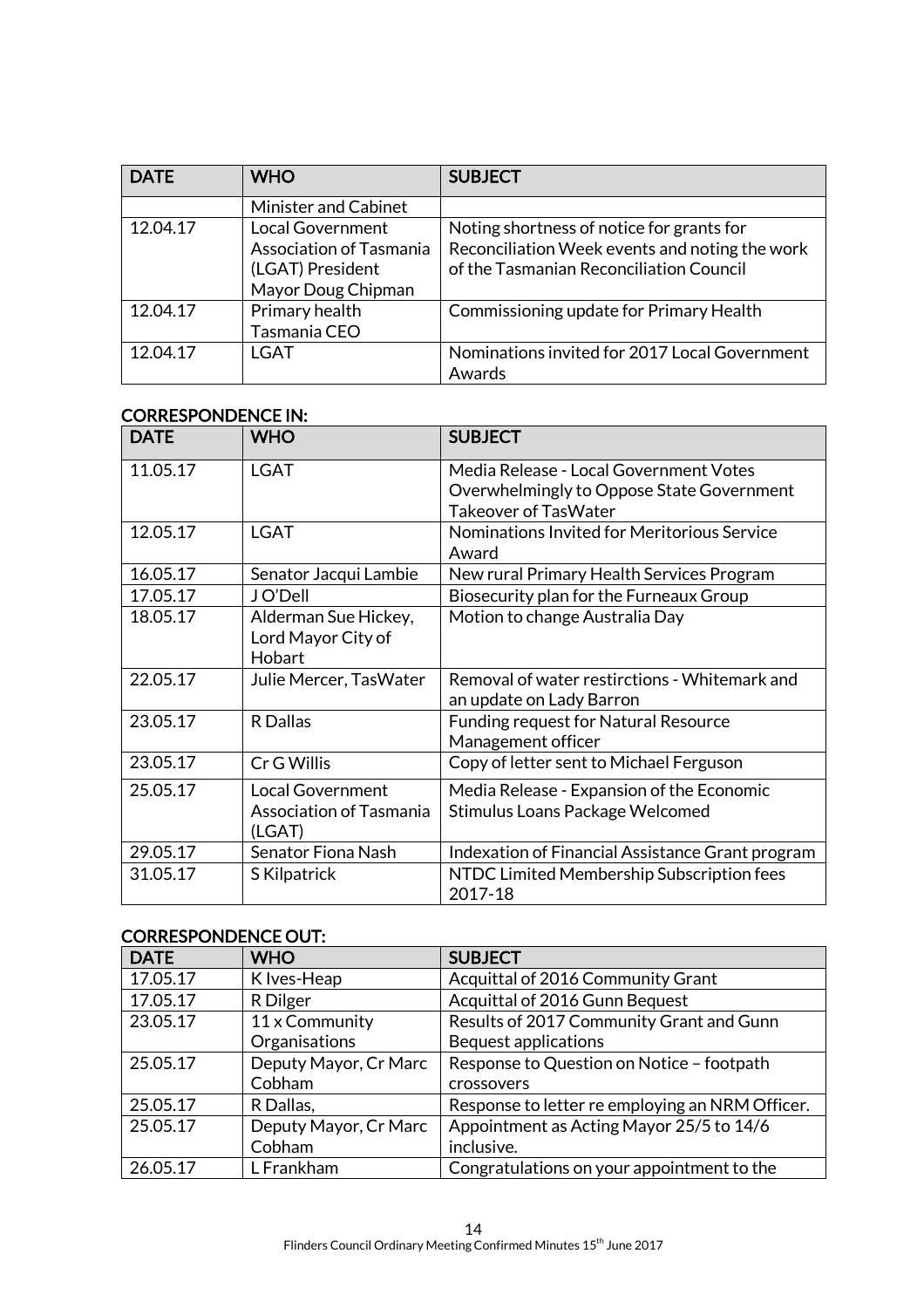| <b>DATE</b> | <b>WHO</b>                                                  | <b>SUBJECT</b>                          |
|-------------|-------------------------------------------------------------|-----------------------------------------|
|             |                                                             | Tourism Industry Council Tasmania Board |
| 29.05.17    | Flinders Island<br><b>Aboriginal Association</b><br>Inc.    | Rescinding of policy                    |
| 29.05.17    | Cape Barren Island<br><b>Aboriginal Association</b><br>Inc. | <b>Rescinding of Policy</b>             |
| 29.05.17    | <b>Biosecurity Tasmania</b>                                 | Submission on draft Biosecurity Bill    |

# VOTING REQUIREMENTS:

Simple Majority

#### RECOMMENDATION:

That the Mayor's report be received.

DECISION:<br>139.06.2017 Moved: Cr P Rhodes That the Mayor's report be received.

Seconded: Deputy Mayor M Cobham

# CARRIED UNANIMOUSLY (7-0)

For: Mayor Carol Cox, Deputy Mayor Marc Cobham, Cr Chris Rhodes, Cr Peter Rhodes, Cr Ken Stockton, Cr David Williams and Cr Gerald Willis.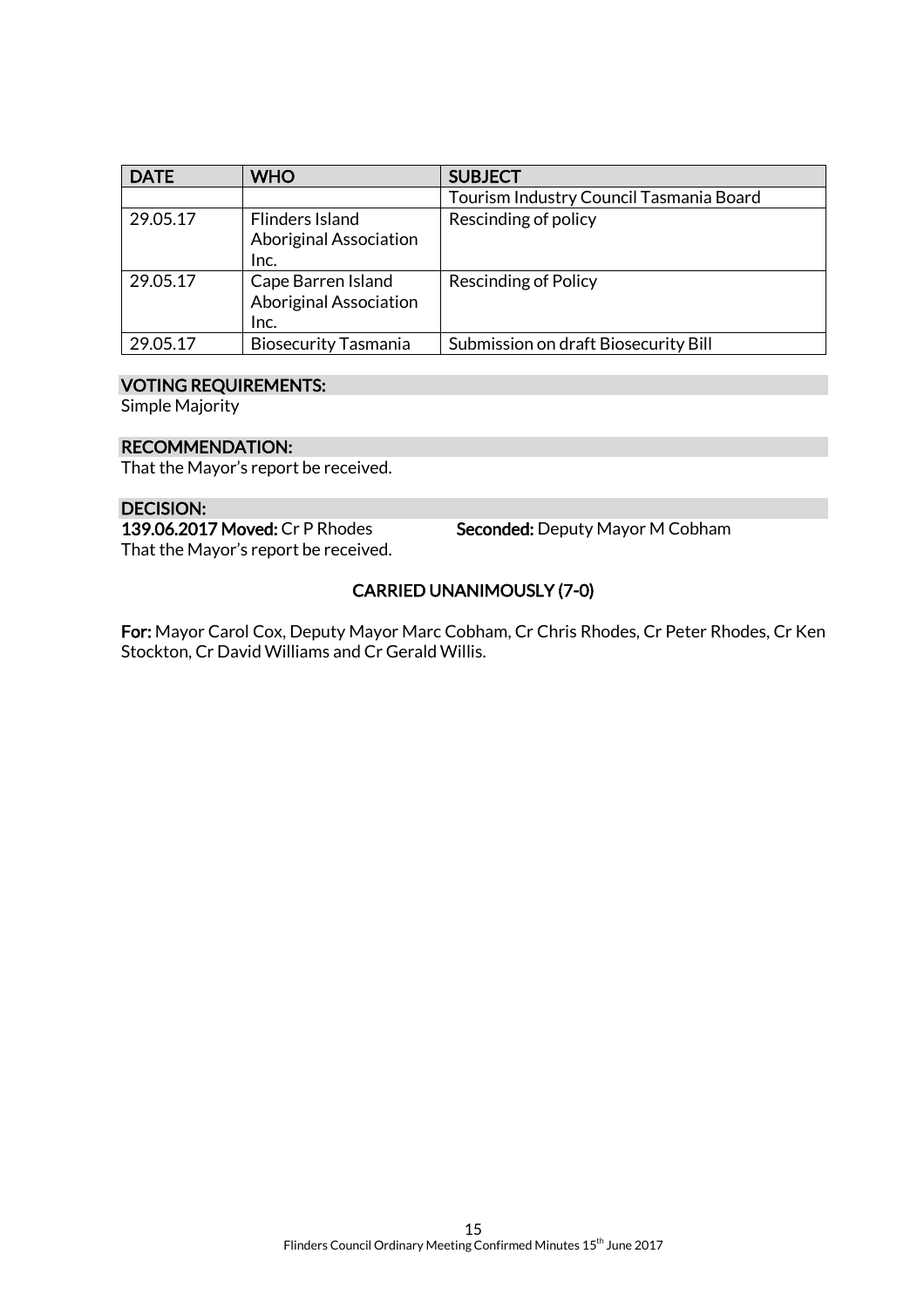# A. DEVELOPMENT SERVICES AND PLANNING APPLICATIONS

At 1.14pm, Mayor Carol Cox announced that pursuant to Section 25 of the Local Government (Meeting Procedures) Regulations 2015 the Council will now act as a Planning Authority under the Land Use Planning and Approvals Act 1993.

#### Item A1: Development Application – (S. Sainsbury)

| <b>ACTION</b>            | <b>Decision</b>                                    |
|--------------------------|----------------------------------------------------|
| <b>PROPONENT</b>         | S. Sainsbury                                       |
| <b>OFFICER</b>           | James Ireland (consultant town planner)            |
| <b>APPROVED BY</b>       | Karin Van Straten (senior consultant town planner) |
| <b>FILE REFERENCE</b>    | DA2017/016                                         |
| <b>ASSOCIATED PAPERS</b> | Annexure 3: Statement of Environmental Effects     |
|                          | Annexure 4: Survey Plan                            |
|                          |                                                    |

Proposal: Holiday cabin in the Rural Zone and Visually Sensitive Special Area

Location: 849 West End Road, Leeka (CT:133491/3)

Applicant: S. Sainsbury

Zoning: Rural Zone

Special Areas: Visually Sensitive Area and Shorelines, Waterbodies and Watercourses Special Area (latter not at site of proposal)

Representations: None (Councillor call-in)

#### INTRODUCTION:

#### **Subject Site**

The subject site is a roughly rectangular 10.2 ha lot that runs south from West End Road to the coast in Leeka. The site drops approximately 30m to the coastal boundary. It is part cleared and part scrub, with an existing house in the northern part.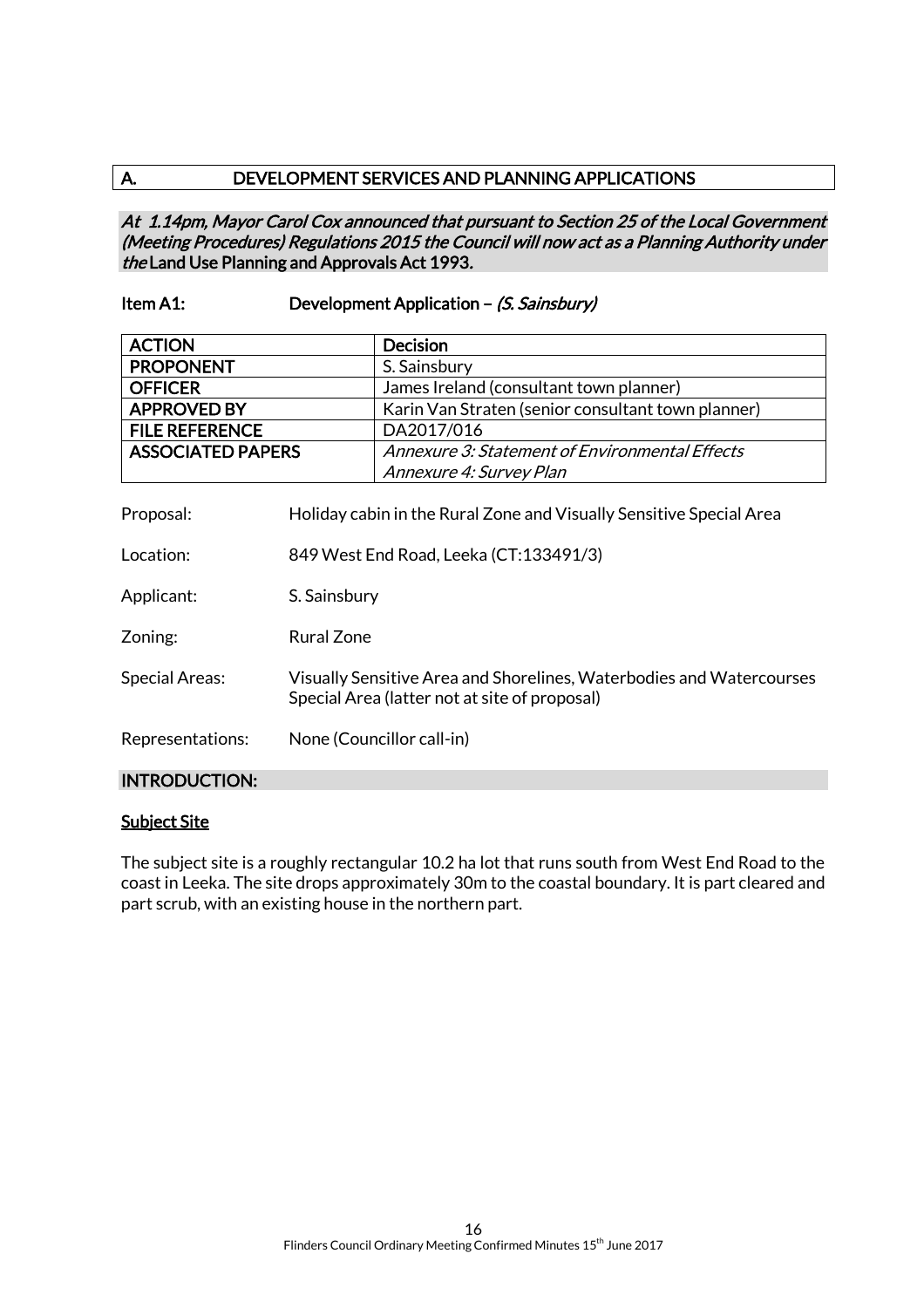

# **Zoning**

The subject property is located within the Rural Zone, pursuant to the Flinders Planning Scheme 2000 (hereafter, the planning scheme).

#### Special Areas

The whole site is affected by the visually sensitive special area. The southernmost part is affected by the shorelines, waterbodies and watercourses special area. The proposal is outside this area.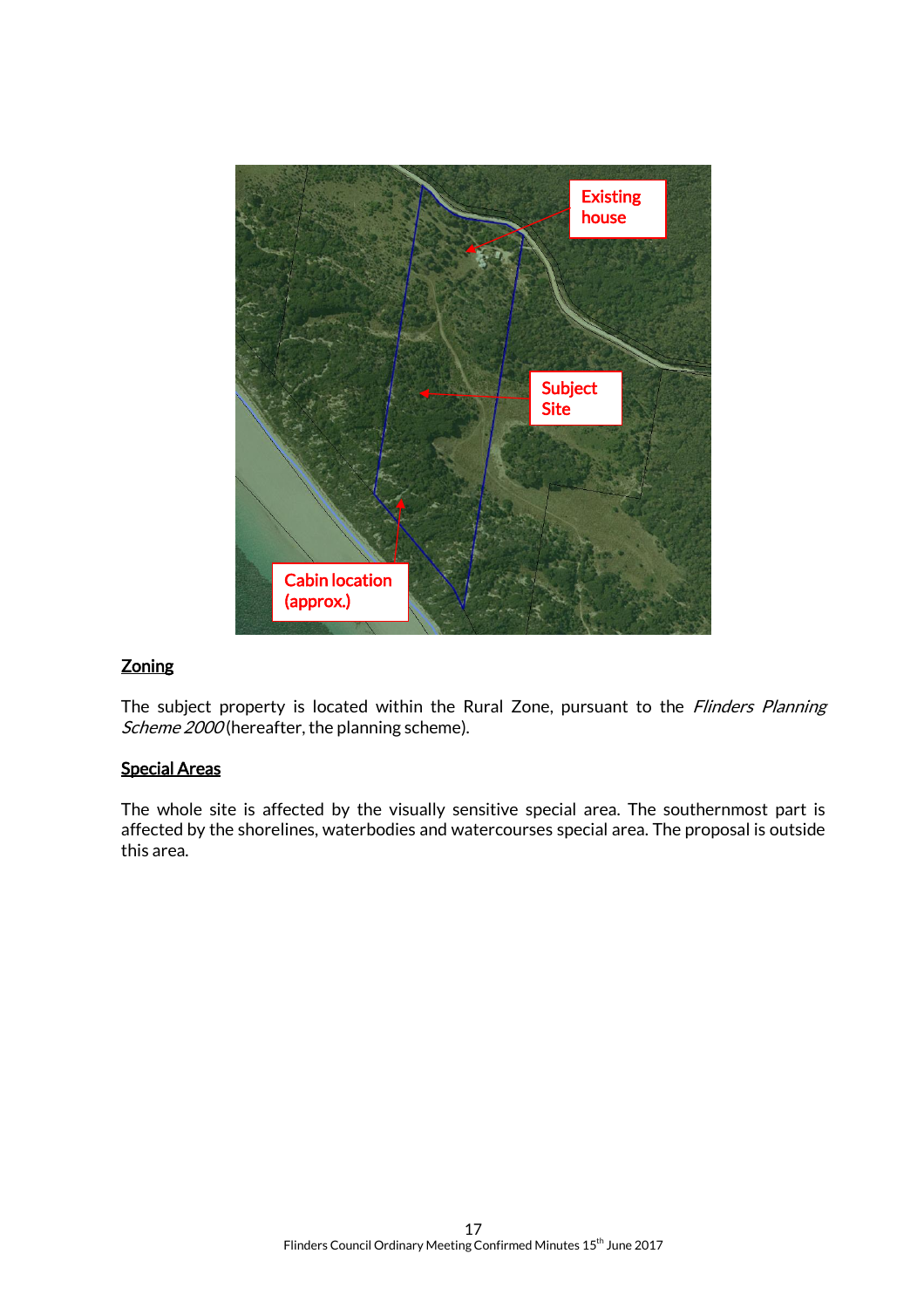

#### **Statutory Timeframes**

Date Received: 28/4/17 Request for further information: not required Advertised: 17/5/15 Closing date for representations: 31/5/15 Extension of time granted: 1/6/17 Decision due: 16/6/17 (extended)

#### OFFICER'S REPORT:

# The Proposal

It is proposed to locate a holiday cabin in the southern part of the site. It will be setback 25m from the southern (coastal) boundary and 46m from the west side boundary. The building has an internal floor area of 66m $^2$  and measures 16.4m by 6m and is 3.4m high. It is arranged with the kitchen and living at one end, linked by a screened verandah and hallway from the bedroom and en suite at the other end. It is an 'Ecoshelta', a part pre-fabricated modular building constructed from aluminium and timber, with zincalume cladding and has a curved zincalume roof.

Access to the cabin is via an existing track from West End Road and already used to assess the existing house on the site. The cabin relies on tank water (22,000lt tank located adjacent to it), solar/battery power and its own on-site waste water disposal system.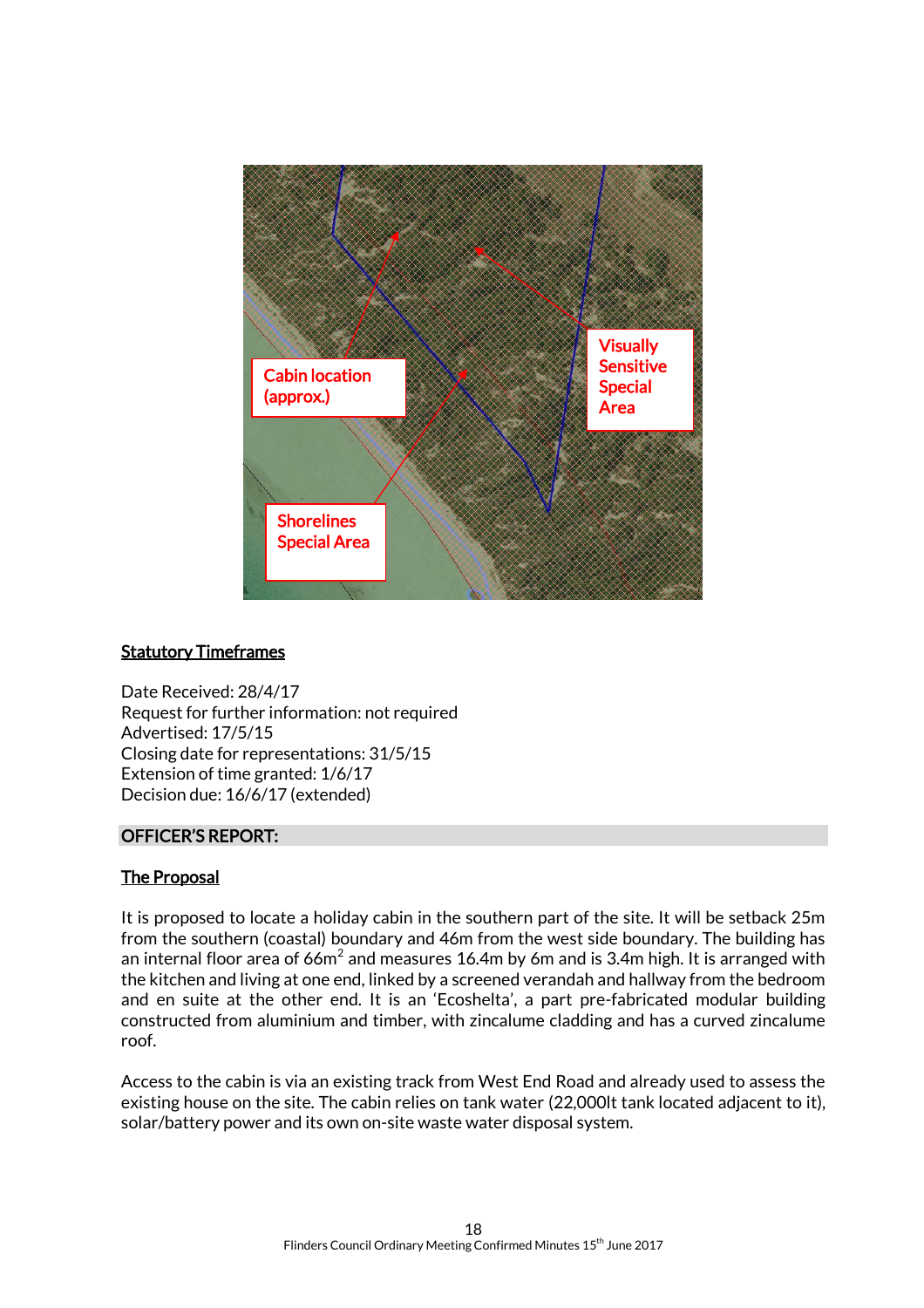# Assessment Against the Planning Scheme

The Flinders Island planning scheme is organised into seven parts. Assessment is required under the following parts:

- Part 3 Consideration of Applications for Planning Permits (3.10)
- Part 6 Use and Development Principles
- Part 7 Special Areas

# Part 3 – Consideration of Applications for Planning Permits (3.10)

Council shall take into consideration the following:

1. the objectives, the intent of the zone, use and development principles, any development plan affecting the land and any relevant development standards or other relevant requirements of the Scheme;

An assessment is provided below. Note that there is no applicable development plan:

# 5.8.1 Zone Intent

- (a) The Rural Zone on Flinders Island is intended to maintain the existing rural character of the island which is typified by a pattern of areas of open farmland, typically with shelter belts of remnant vegetation, interspersed with irregular areas of native vegetation and substantial unspoiled landform. On other islands within the Planning Area the zone is intended to preserve the existing character which displays minimal signs of European occupation.
- (b) Use and development in the Rural Zone is intended to accommodate agricultural uses and development predominantly, with some compatible non-agricultural uses and development in appropriate circumstances, including tourist operation and rural industries. Forest plantations may be appropriate where they do not adversely affect the character of an area or detract from important views.

COMMENT: The subject site is characterised by '*irregular areas of native vegetation and* substantial unspoiled landform'. Maintaining this character does not require the prohibition of development. It does require that development retains sufficient areas of native vegetation and unspoiled landform to maintain the character. The intent of the development is to capitalise on its natural setting and it does not require the removal of native vegetation. The building sits within existing vegetation and is screened by it. In relation to (b), tourist operation is listed as a compatible non-agricultural use that can be accommodated in appropriate circumstances. Strictly speaking, holiday cabin is a different tourism use from tourism operation. However, as a holiday cabin can be part of a tourism operation, holiday cabin is considered consistent with this. 'Appropriate circumstances' are not explicitly stated but are related to the impact on agricultural use. In order to use the site of the proposal for agriculture, wholesale clearance of native vegetation would be required. Primarily for environmental reasons, the use of this land for agriculture is not desirable and it is considered these are appropriate circumstances for this non-agricultural use.

# 5.8.2 Desired Zone Character and Zone Guidelines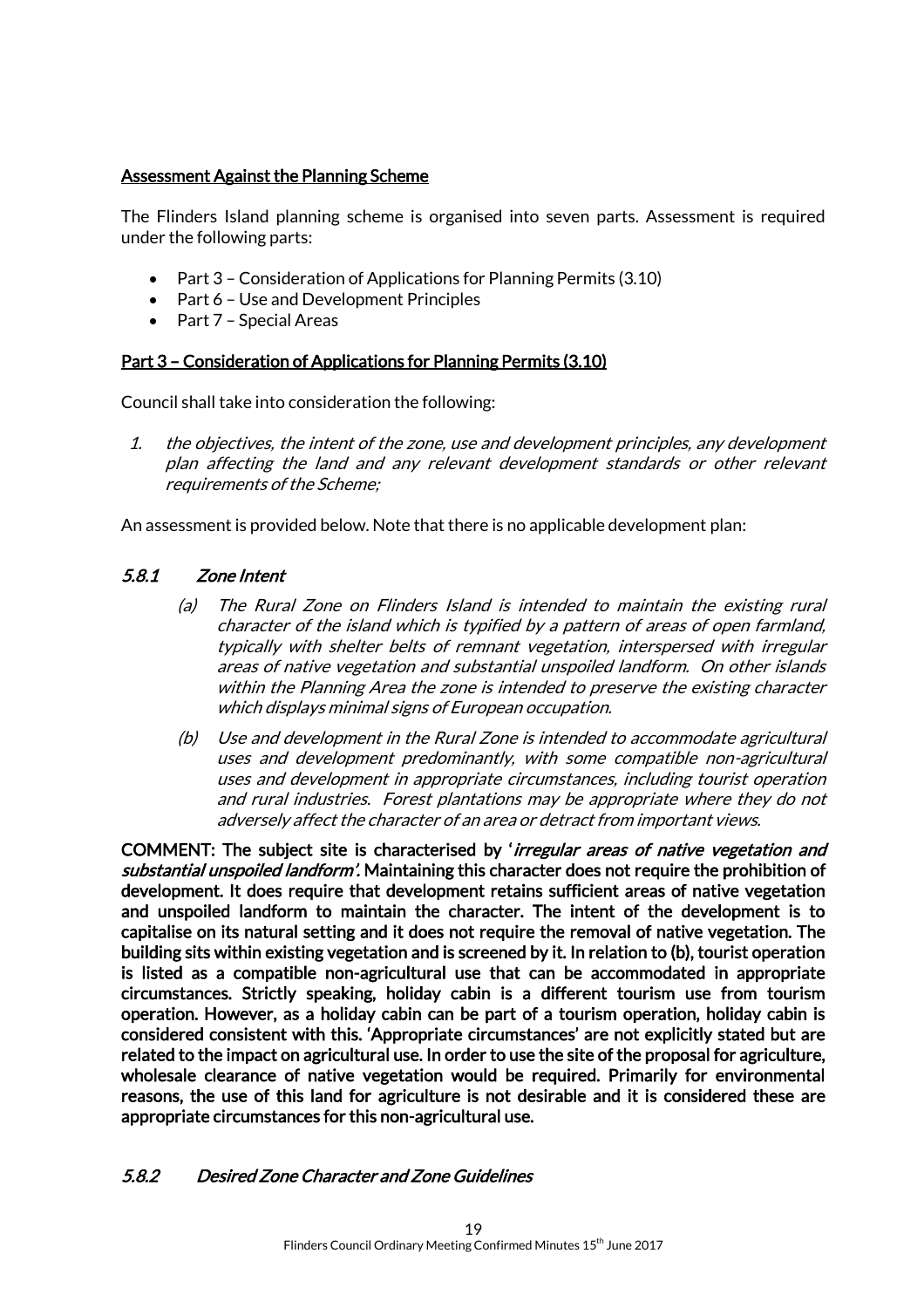- (a) The use or development of small existing rural lots for the purpose of residential living shall only be approved where such use or development is compatible with any existing or potential agricultural use of that land or surrounding lands.
- (b) Use or development should enhance the rural character of the zone. Buildings should be substantial distances from the road frontage and apart, unless inappropriate for operational or topographical reasons. Where land clearance is undertaken it should be visually sympathetic; important trees (or stands of trees) should be retained, important hilltop locations should not be cleared and location of trees and shrubs along fence lines, property boundaries, watercourses and at property entrances is encouraged. Buildings and structures for aquaculture should be sited with regard to the protection of coastal scenery and compatibility with recreational use of the coastline.
- (c) Land use or development and management practices shall be environmentally appropriate and shall avoid contamination or despoliation of the land, ground water, water courses, shore-lines, lagoons and marshes. Sand-dunes and coastal vegetation and ecologically important areas shall be protected from degradation.
- (d) Forestry activities in the zone shall be in accordance with the Forest Practices Code

COMMENT: Criteria (a) and (d) are not applicable. In relation to (b), and in addition to the discussion under the zone intent section, the building is a substantial distance from West End Road – 185m. In relation to (c) the proposal is environmentally appropriate and is designed to avoid contamination and/or despoliation of the land. The building is located 100m from a shoreline or watercourse. A septic tank serves the proposal, subject to a separate statutory approval process. Water supply will be via rainwater collection.

#### 5.8.4 Development Standards

- (a) The maximum height of buildings is 8.0 metres unless it can be satisfactorily demonstrated that a higher structure is required for operational, topographic or other justified purposes.
- (b) Habitable buildings should be sited and designed to achieve the best solar gain or orientation that the site can provide. Where such design or orientation is not feasible other energy efficient practices, such as insulation, heat pumps or double glazing, should be considered.
- (c) Buildings shall be setback a minimum distance of 20 metres from all boundaries.
- (d) Regardless of the foregoing minimum setbacks, buildings shall be set back not less than a horizontal distance of 100m from high water mark and 40 m from a perennial watercourse.
- (e) Council may relax the setback requirement of the above clause pursuant to the provisions of Clause 3.5 of this Scheme and after giving consideration to:
	- i. The particular size, shape, contours or slope of the land and the adjoining land;
	- ii. The adjoining land and uses and zones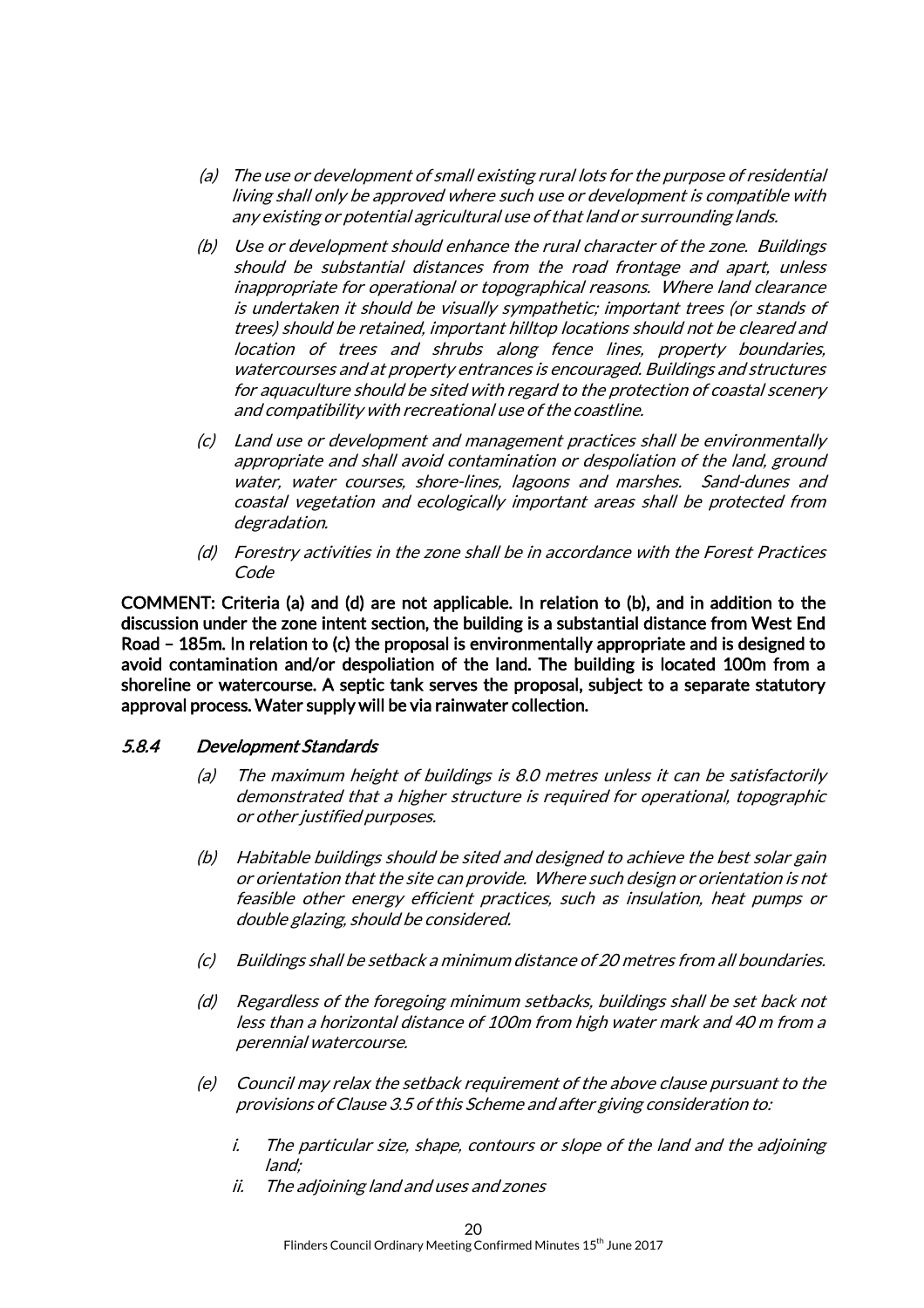- iii. The position of existing buildings and setbacks in the immediate area;
- iv. Consideration of any representations received as a result of the notification under Section 57 of the Act.
- (f) The external walls, roof, paving and other large surface areas of buildings shall be finished with non-reflective materials and colours that harmonise with the natural landscape or shall be substantially screened by landscaping.
- $(g)$  A house on any lot which contains only class 4, 5, 6 or 7 land is discretionary and may only be approved if any existing or potential development and use of agricultural land in the vicinity is likely to receive no impact, or only minor impact from the establishment of the residence taking into account:
	- (a) The topography of the land;
	- (b) The location of water catchments;
	- (c) The location of neighbouring agricultural pursuits;
	- (d) Buffers created by natural features;
	- (e) Resource sustainability given the objective of the State Protection of Agricultural Land Policy.

COMMENT: The proposal complies with (a), (b), (c) and (d). Criteria (e) and (g) are not applicable. In relation to (f), the building is proposed to be clad in zincalume, consistent with the existing house on the site (also in the visually sensitive special area). When new, this material technically has a matt finish, although it can be bright. In a relatively short period of time, particularly in this coastal location, it will weather to a flat grey.

2. any relevant proposals, reports or requirements of any public authorities;

# Not applicable. None were received by Council.

3. any representations received following public notification where required under the Act;

#### None were received.

- 4. whether any part of the land is subject to:
	- (a) landslip, soil instability, or erosion;

No mapped landslip, stability or erosion issues at the site of the proposal. No landslip or coastal erosion hazard bands at the site of the proposal.

(b) excessive slope;

Not at the site of the proposal.

(c) ponding or flooding;

None known at the site of the proposal.

(d) bush fire hazard;

The planning scheme only sets standards for bushfire hazard in relation to subdivision applications.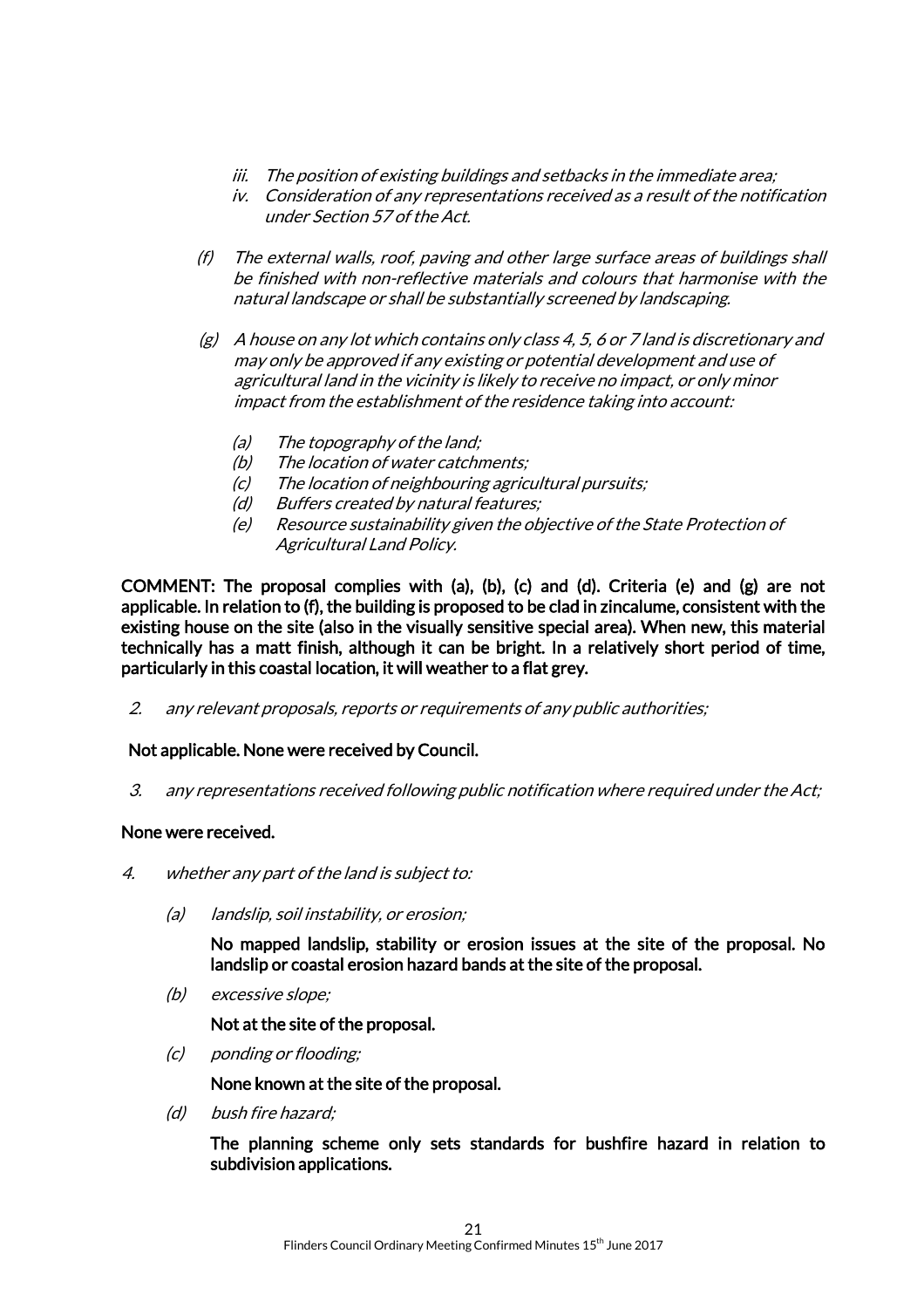(e) a Protected Catchment District under Water Management Act 1999;

No.

(f) any Special Area Provisions in Part 7;

The proposal is within the Visually Sensitive Special Area. An assessment against this is provided at Part 7 of this report.

(g) pollution; and

None known.

- (h) other hazards to safety or health. None known.
- 5. whether the proposed use or development is satisfactory in terms of its siting, size or appearance and levels of emissions in relation to:
	- (a) existing site features;

Existing site features where the proposal is located are the topography, the coastline and vegetation. The proposal is satisfactory in terms of its size and appearance. The only emission is wastewater. A septic tank serves the proposal, subject to a separate statutory approval process.

(b) adjoining land;

The closest adjoining land is the coastal reserve (setback 25m from here). The building is located on the land side of a rise 20m above sea level. When viewed from the beach, the full height (a modest 3.5m as it is) of the cabin is unlikely to be visible.

(c) the streetscape and/or landscape;

The building is a substantial distance from West End Road – 185m.The landscape is taken as being the site as viewed from adjoining land, including the beach. An assessment of this is made under Part 7 Visually Sensitive Areas of this report.

(d) the natural environment;

Aspects of the natural environment such as landscape views, erosion and pollution are addressed in other more specific sections of this report.

(e) items of historic, architectural or scientific interest;

None known.

(f) buffer zones, attenuation areas

None applicable.

(g) easements;

None applicable.

(h) a water supply for fire-fighting purposes;

Not applicable.

(i) any received pollution;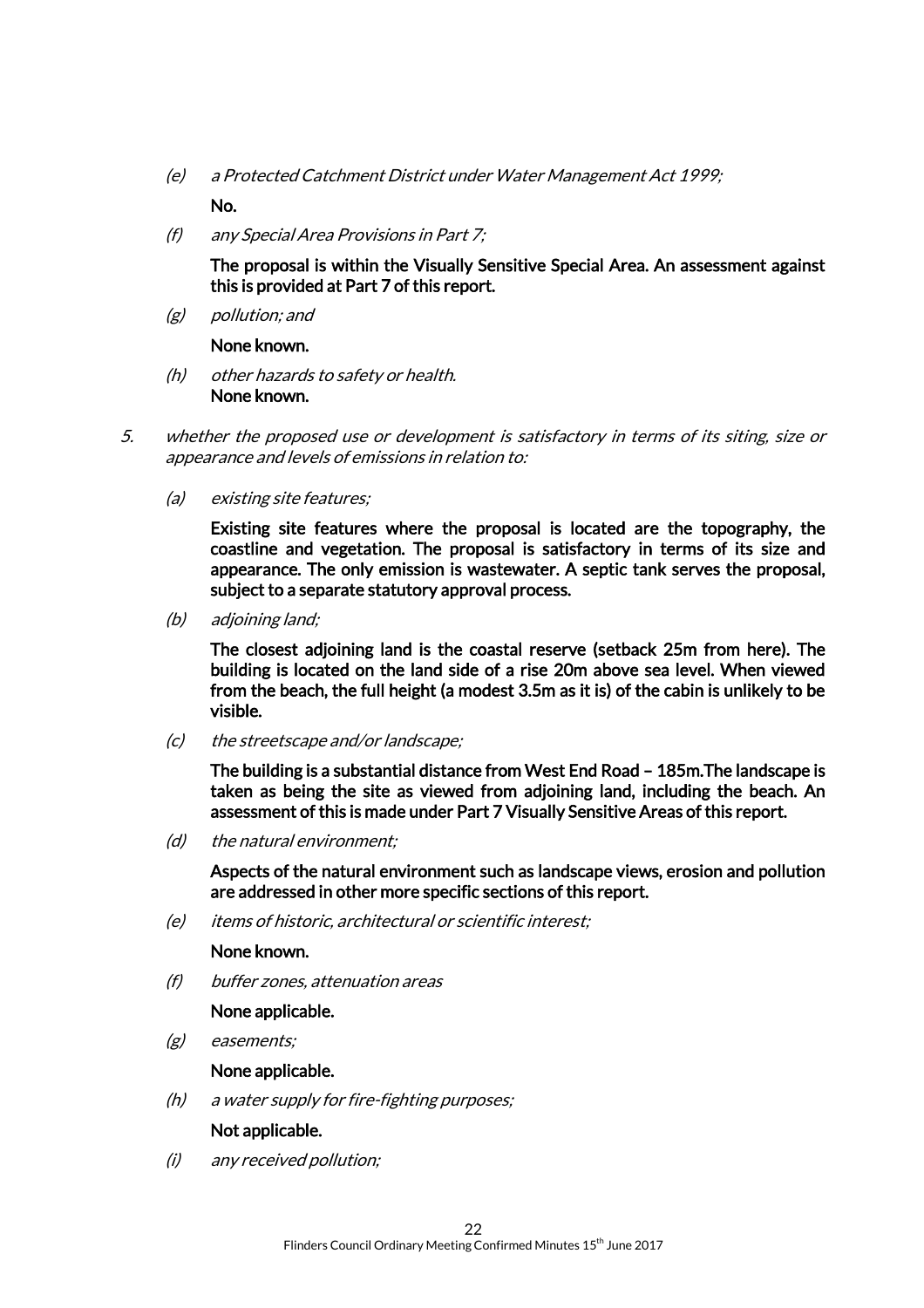#### None known.

 $(i)$  the escape of pollutants into storm drains and watercourses: and

Stormwater is collected and used. A septic tank serves the proposal, subject to a separate statutory approval process.

(k) isolation, separation from other lands.

#### Please refer to (b).

6. whether the proposed use or development will be supplied with an adequate level of infrastructure and services, and if there is any necessity to improve deficient access, roads or road junctions, water, sewerage, electricity or transport services and the like, without detriment to existing users;

An existing track will be used to gain access from West End Road. No improvement needs to be made to any roads, road junctions or water, sewerage, electricity or transportation services. This part of the island is not supplied with water or sewerage infrastructure and the proposal is designed to be self-sufficient. It is therefore concluded that the proposal will be supplied with an adequate level of infrastructure and services.

7. whether the proposed use or development would adversely affect the existing and possible future use or development of adjacent land, and vice versa;

The small, low impact scale of the proposal and the large setbacks ensures there will be no adverse effect on the use of adjacent land.

8. the provision of adequate landscaping, amenity facilities and illumination, and the treatment of the site generally;

It is the intent of the proposal to sit within the existing natural vegetation and not require removal of it. No additional landscaping is proposed. Illumination will be limited to normal indoor lighting and way finding light which will be bollard and/or ground mounted lights. This will be required via a permit condition.

9. the sight distances available to and from proposed point(s) of access, together with an estimate of the speed of passing traffic;

#### The existing access to the property will be used.

10. the design and siting of the proposal to enable reduction in energy consumption through alternative energy use or reduction in demand; and

The proposal is a modern, energy efficient design. It is oriented for solar gain. All new buildings are required to achieve a six star energy rating by the National Construction Code.

11. the safety and well-being of the general public.

Generally this is the role of the National Construction Code and health and safety requirements. The proposal does not pose a risk to the safety or wellbeing of the public.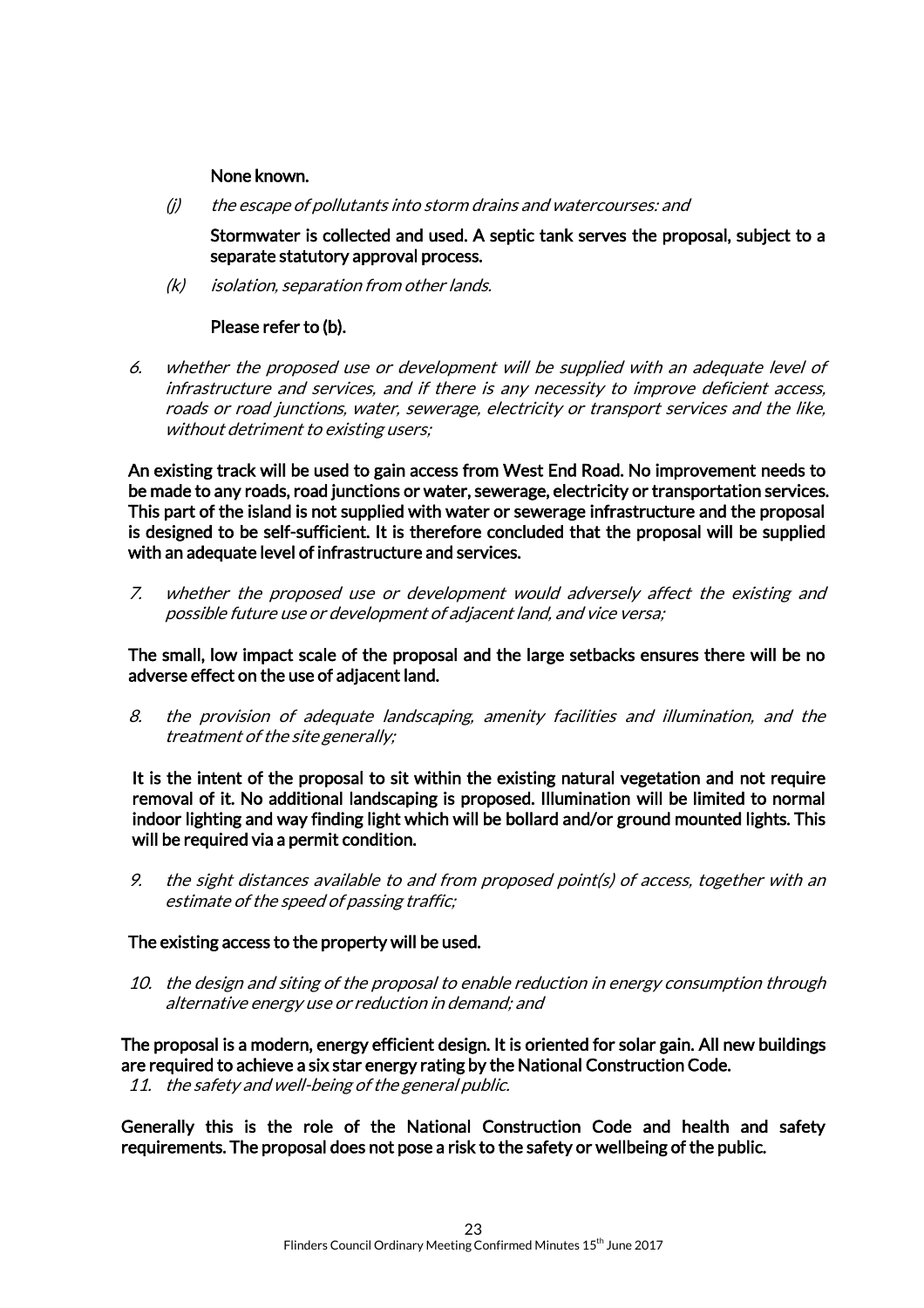12. Any other matter which Council is of the opinion is relevant to the particular application.

### None stated.

In conclusion, the proposal is consistent with the consideration clauses 1-12 under Part 3.10.

### Part 6 – Use and Development Principles

This part of the planning scheme provides general principles that development must be consistent with. Some of them are clearly not relevant to this application (for example those concerned with subdivision or quarrying) so these have been omitted for brevity. Furthermore, most have been addressed in more specific parts of this report. They are included here for completeness, but the comment will often refer to the part of the report where they are assessed in detail.

- 6.0 Use and development shall be consistent with the following principles:
- 6.1 Use
	- (a) Use or development shall not unreasonably impact on any existing or intended use of development of neighbouring land.

#### COMMENT: Complies. For more detail refer to Part 3 assessment.

#### 6.2 Character

- (a) Use and development shall adequately respect the character of, and future intentions for the area in which it is to be located.
- (c) Use or development (including public facilities and services) should adequately respect the surrounding streetscape and neighbouring use or development, particularly in relation to scale, setbacks, form (including roof shape), landscaping, materials, colours and fencing.
- (e) Where trees are an important element in the character of an area they should be retained.

#### COMMENT: Complies. For more detail refer to Part 3 assessment.

- 6.4 Environment
	- (a) Use or development shall not be allowed to detrimentally affect the environment. All areas, and sensitive ecological and/or visual areas in particular, shall be developed in a manner and to an extent which is consistent with the protection of the values of the area.
	- (b) Use or Development and land management practices shall be directed towards achieving environmental sustainability, biodiversity and ecological balance, and avoiding environmental damage such as soil erosion, coastal dune erosion, loss of important animal and plant species and increases in vermin populations.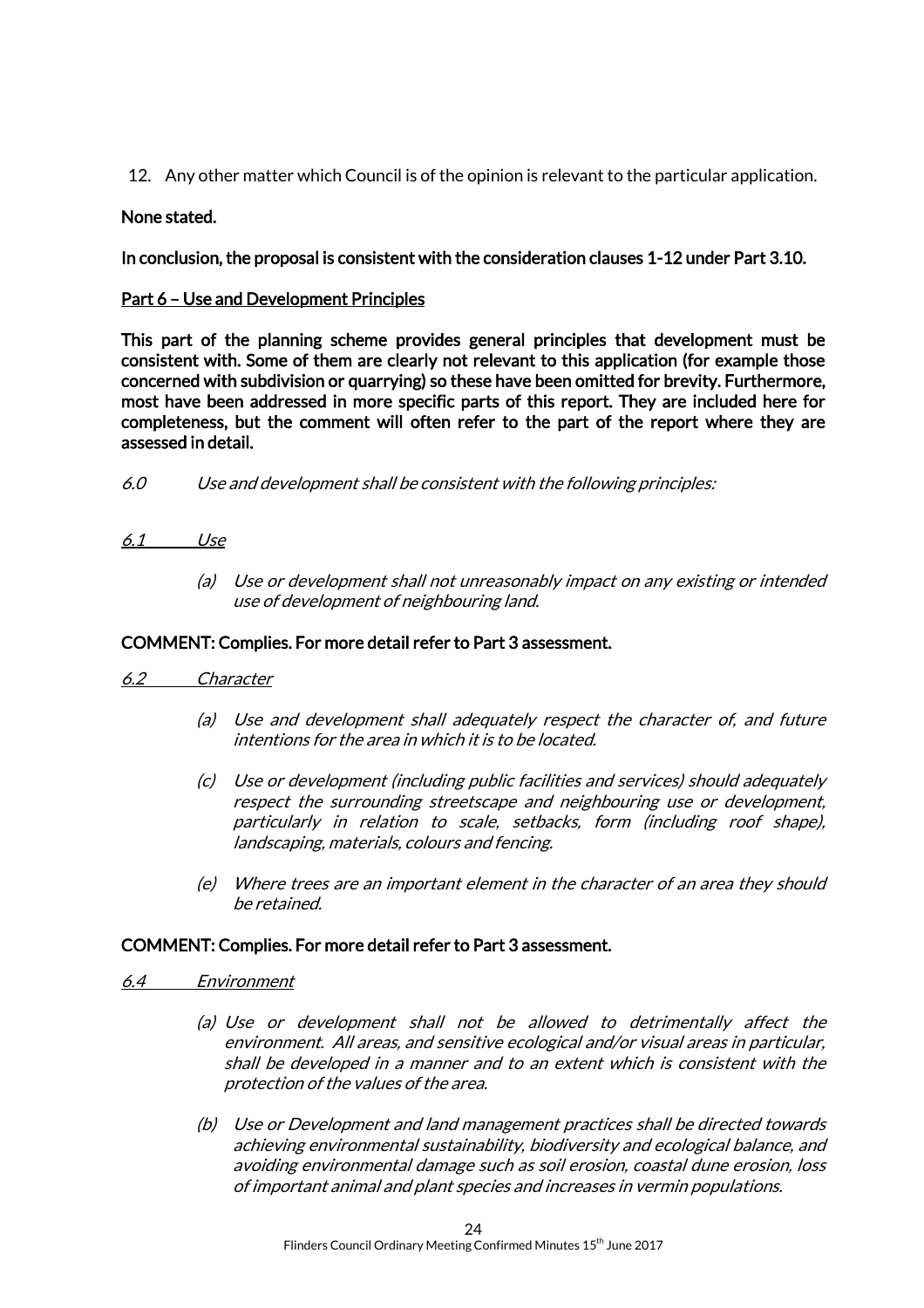- (c) Use or Development shall not be located in areas of unacceptable risk (eg. from fire, flood or landslip). In situations where risk may exist, use and development shall be appropriately sited and designed to provide an acceptable level of protection and safety for future users. In particular.
	- i. Lands subject to flood risk are those subject to a greater than one in a 100 year flood interval (1% probability), and land, the natural surface level of which is below 3 metres Australian Height Datum (AHD); and
	- ii. Land which comprises soils of known or suspected instability, has a slope greater than 1 in 4, or is filled or reclaimed land, are deemed to constitute an unstable land hazard; and
	- iii. Use and development in bushfire prone areas will comply with the provisions of Schedule 7 Development in Bushfire Prone Areas or some other provisions acceptable to Council and the Tasmania Fire Service.
- (f) Use or development shall be of a suitable form and siting to avoid any adverse impact on any watercourse and vice versa. Use or development (including the siting of effluent disposal systems) shall be setback a minimum of 40 metres, or such distance as is required, from a watercourse to avoid degradation of water quality.

#### COMMENT: Complies. For more detail refer to Part 3 assessment.

#### 6.6 Access and Parking

- (b) All Use or Development shall provide satisfactory pedestrian and vehicular access which is suited to the volume and needs of future users.
- (c) Buildings and spaces intended for public access shall provide for satisfactory use and access by the disabled; the requirements of the Building Regulations in relation to AS1428.1-1988 shall be met.
- (h) New Use or Development shall provide a suitably constructed driveway of a width to provide for the safe ingress and egress of the anticipated volume of traffic associated with the Use or Development.
- (i) New Use or Development shall provide adequate car parking to provide for the demand it generates and shall be capable of being safely accessed.

#### COMMENT: Complies.

#### 6.7 Services

(a) Use or Development shall be provided with adequate and appropriate services which are suited to the lifestyle requirements of people, the nature of the location, and the ability of the community to provide.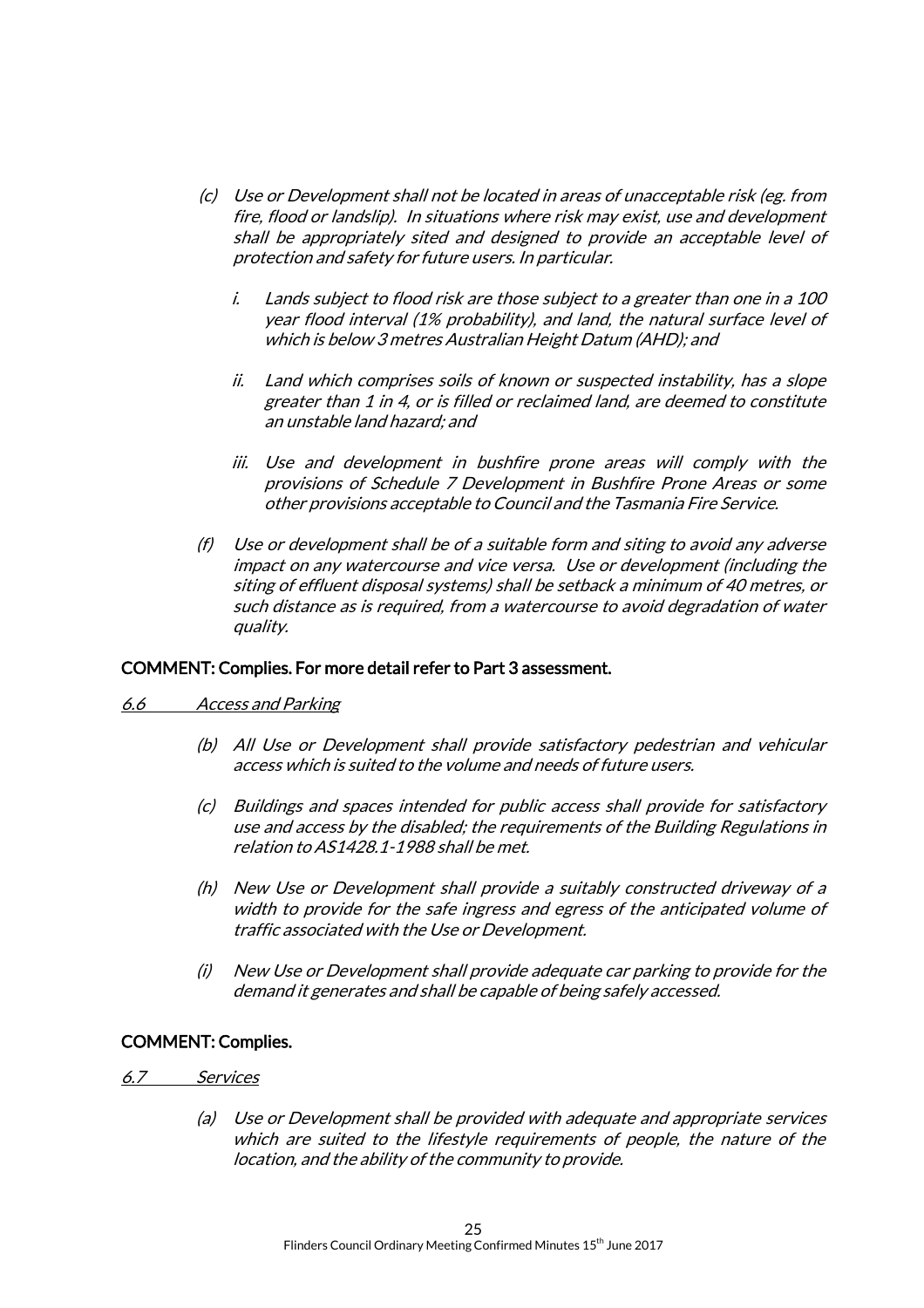- (c) In areas not serviced with water use or development shall provide adequate water supply and effluent disposal systems. Each dwelling shall provide a potable water storage facility (minimum capacity of 40kl) to provide for the anticipated number of occupants, and a wastewater disposal system approved by the Council's Environmental Health Officer
- (e) Use or Development shall be appropriately sited, designed and constructed to avoid conflict with service mains (including telephone, power, sewer, water and irrigation channels/pipelines). Buildings shall not be erected over any service main or within any easement providing for same whether utilised or not.
- (f) Servicing systems shall use adequate and appropriate design methods and materials to ensure an acceptable life span and allow for adequate maintenance requirements.
- (g) Use or Development shall optimise efficiency in the use of energy and resources. In particular, land should be subdivided on a generally sequential basis (ie. one area is substantially developed before the next is subdivided), common trenching should be used for different services where appropriate, and solar access maximised.

#### COMMENT: Complies. For more detail refer to Part 3 assessment.

- 6.8 Social Interest
	- 1. Use or Development should demonstrate how it suits the community interest.
	- 2. Use or Development shall have adequate and appropriate types and levels of access to social facilities and services (eg. shops, government agencies, telecommunication, health services and educational facilities).

COMMENT: This is a privately funded addition to the municipality's tourism infrastructure so can be said to be in the community's interest. In relation to 2, the proposal is intended to be located distant from social services. However, services such as health services are clearly vital in emergency situations. The proposal is approximately 40km from Whitemark by road which is considered appropriate.

- 6.9 Administration.
	- (b) Use or Development proposals should only be approved where the cost to the public of providing and maintaining services is not exceeded by the economic benefit of the use or development to the community.
	- (c) In considering any proposal, Council shall obtain the advice and opinion of other relevant group(s), individual(s) or organisation(s) with direct interest in the proposal.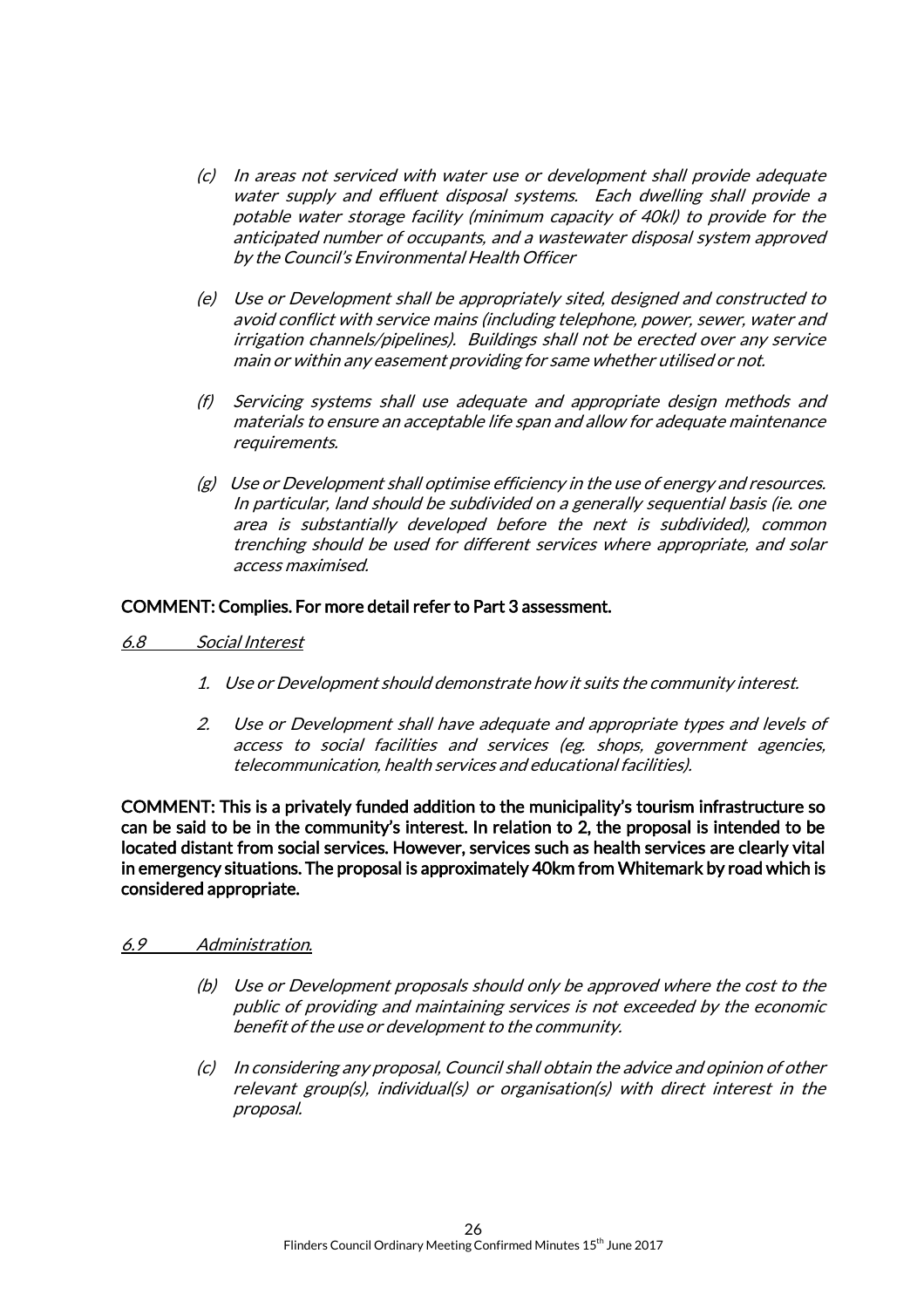COMMENT: In relation to (b), this is a privately financed undertaking, with no cost to the public. In relation to (c), the application was notified under the statutory process. Council did not require further advice or opinion.

### Part 7 Special Area Provisions

### 7.2 Visually Sensitive Special Area

The objectives of the Visually Significant Areas are:

- (a) To retain the natural appearance of each Area;
- (b) To minimise the visual impact of Use or Development;
- (c) To retain and restore where possible the natural vegetation cover.

In considering an application for Use or development within the Visually Sensitive areas and whether to impose conditions Council shall consider the following matters:

- (a) The objectives listed in Clause 7.2.2
- (b) The siting, orientation, setbacks, bulk, form, height, scale and external finishes of buildings and structures
- (c) The visual impact of buildings, clearing, excavation, access, construction, fences, firebreaks or the deposition of fill;
- (d) The adequacy of proposed landscaping and whether any special works or practices are required to protect the scenic values of the site;
- (e) Whether development is proposed to be located on skylines or ridgelines.

COMMENTS: In relation to the objectives, the natural appearance of the area is retained as the proposal is a small, low impact insertion into a large natural area and the natural appearance will remain dominant. The location amongst undulating land and scrub minimizes the visual impact of the proposal. The small size (66m<sup>2</sup>) and low height (3.5m) of the proposal also minimize the visual impact. The natural vegetation cover will be retained. No clearing, excavation, new access, fences, firebreaks or fill is proposed. No landscaping is proposed as the proposal will be located amongst existing scrub. No special works or practices are required to protect the scenic values of the site, beyond those in the application documents. The proposal is not located on a skyline or ridgeline. In conclusion, the proposal is consistent with the consideration clauses of Part 7.

# STATUTORY REQUIREMENT:

The application was advertised for 14 days in accordance with the Act. No representations were received.

#### POLICY/STRATEGIC IMPLICATIONS:

In the *Flinders Council Strategic Plan 2015*, Strategic Focus Area 1: Population Growth is most relevant. It is summarised as: "Focusing on strategies, projects and policy initiatives that support the community, economic development, innovation and investment attraction."

COMMENT: The proposal is consistent with this focus area. The proposal is an addition to the tourism infrastructure on the island.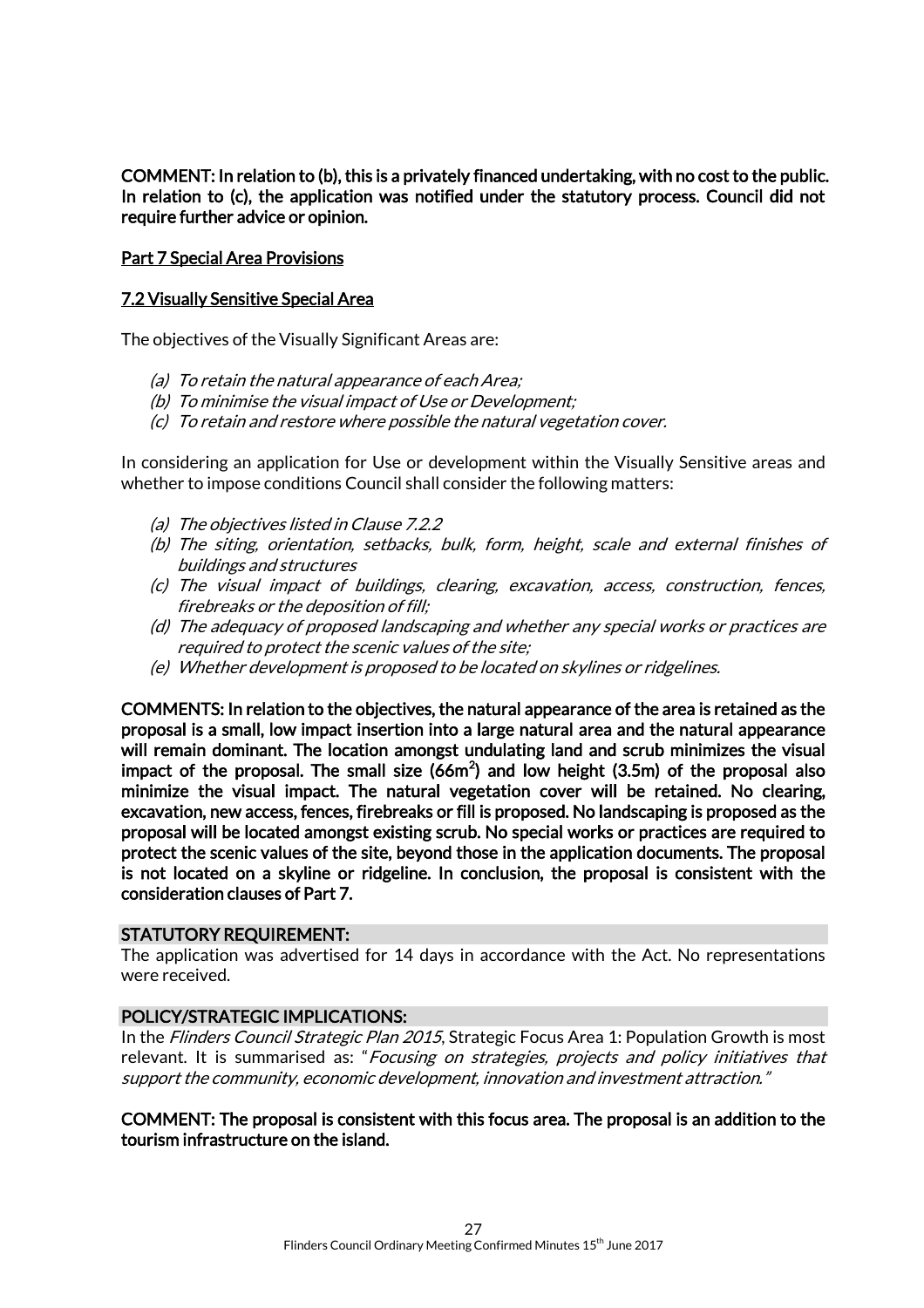### BUDGET AND FINANCIAL IMPLICATIONS:

Not applicable.

# OFFICER'S RECOMMENDATION:

That the application for a holiday cabin in the rural zone and within the visually sensitive special area BY S. Sainsbury FOR LAND LOCATED AT 849 West End Road, Leeka (CT:133491/3) be APPROVED SUBJECT TO THE FOLLOWING CONDITIONS:

# ENDORSED PLANS

1. Except as modified by this permit, the use and/or development must be in accordance with the endorsed plans by S. Sainsbury dated 14/4/17 (Dwg. No. 17041000) and the Statement of Environmental Effects by S. Sainsbury dated 14/4/17 to the satisfaction of Council. Any other proposed development and/or use will require a separate application to and assessment by the Council.

# WATER TANKS

2. Prior to the installation of any water tanks, specifications of the dimensions and colour of the tanks are to be submitted for approval by the General Manager. Once approved, the specifications will be endorsed to form part of the planning permit.

# EXTERIOR LIGHTING

3. Prior to the occupation of the cabin, a plan showing any exterior lighting must be submitted for approval by the General Manager. External lights are to be mounted lower than 1m above ground level and directed below this height.

#### UNDERGROUND POWERLINES

4. Any power lines associated with the proposal must be buried below ground.

#### Notes:

- 1. This permit was issued based on the proposal documents submitted for (DA2017/016). You should contact Council with any other use or developments, as they may require the separate approval of Council.
- 2. Council will undertake periodic reviews of approved developments to ensure compliance with Planning Permit conditions.
- 3. This permit is granted pursuant to the Land Use Planning and Approvals Act 1993 and does not constitute any other approval required under any other Act or Regulation.
- 4. This permit is valid for two (2) years only from the date of approval and will thereafter lapse if the development is not substantially commenced. A once only extension may be granted if a request is received within 6 months after the expiration date.
- 5. Where any other approvals under this Act or any other Act are required for the proposed use or development to which this permit relates, the permit does not take effect until those approvals have been granted.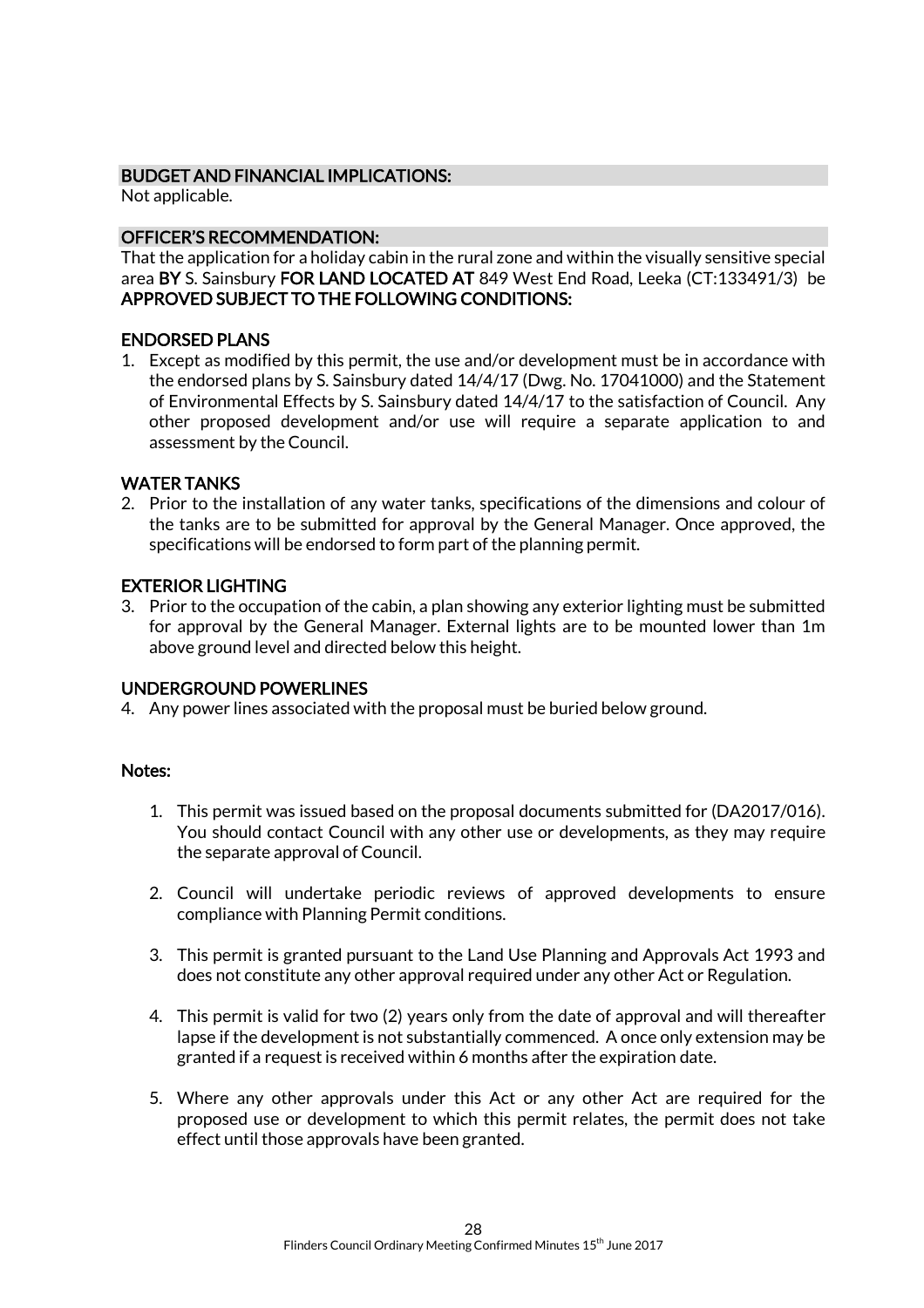6. This permit takes effect 14 days after the date of Council's notice of determination or at such time as any appeal to the Resource Management and Planning Appeal Tribunal is abandoned or determined. If an applicant is the only person with a right of appeal pursuant to section 61 of the Land Use Planning and Approvals Act 1993 and wishes to commence the use or development for which the permit has been granted within that 14 day period, the Council must be so notified in writing. A copy of Council's Notice to Waive Right of Appeal is attached.

James Ireland, Consultant Town Planner, joined the meeting via phone at 1.24pm.

# DECISION:

140.06.2017 Moved: Deputy Mayor M Cobham Seconded: Cr G Willis That Council suspends the provisions of section 22, in accordance with Section 22 (9) of the Local Government (Meeting Procedures) Regulations 2015.

# CARRIED UNANIMOUSLY (7-0)

For: Mayor Carol Cox, Deputy Mayor Marc Cobham, Cr Chris Rhodes, Cr Peter Rhodes, Cr Ken Stockton, Cr David Williams and Cr Gerald Willis.

# 141.06.2017 Moved: Cr D Williams Seconded: Cr G Willis

That the application for a holiday cabin in the rural zone and within the visually sensitive special area BY S. Sainsbury FOR LAND LOCATED AT 849 West End Road, Leeka (CT:133491/3) be APPROVED SUBJECT TO THE FOLLOWING CONDITIONS AND NOTES:

#### ENDORSED PLANS

1. Except as modified by this permit, the use and/or development must be in accordance with the endorsed plans by S. Sainsbury dated 14/4/17 (Dwg. No. 17041110, 17041101) and the Statement of Environmental Effects by S. Sainsbury dated 14/4/17 to the satisfaction of Council. Any other proposed development and/or use will require a separate application to and assessment by the Council.

# AMENDED PLANS

2. Prior to the commencement of works, amended plans must be submitted for the approval of the General Manager. Once approved these plans will form part of the permit. The plans must show muted, non-reflective colours.

#### WATER TANKS

3. Prior to the installation of any water tanks, specifications of the dimensions and colour of the tanks are to be submitted for approval by the General Manager. Once approved, the specifications will be endorsed to form part of the planning permit.

#### EXTERIOR LIGHTING

4. Prior to the occupation of the cabin, a plan showing any exterior lighting must be submitted for approval by the General Manager. External lights are to be mounted lower than 1m above ground level and directed below this height.

#### UNDERGROUND POWERLINES

5. Any power lines associated with the proposal must be buried below ground.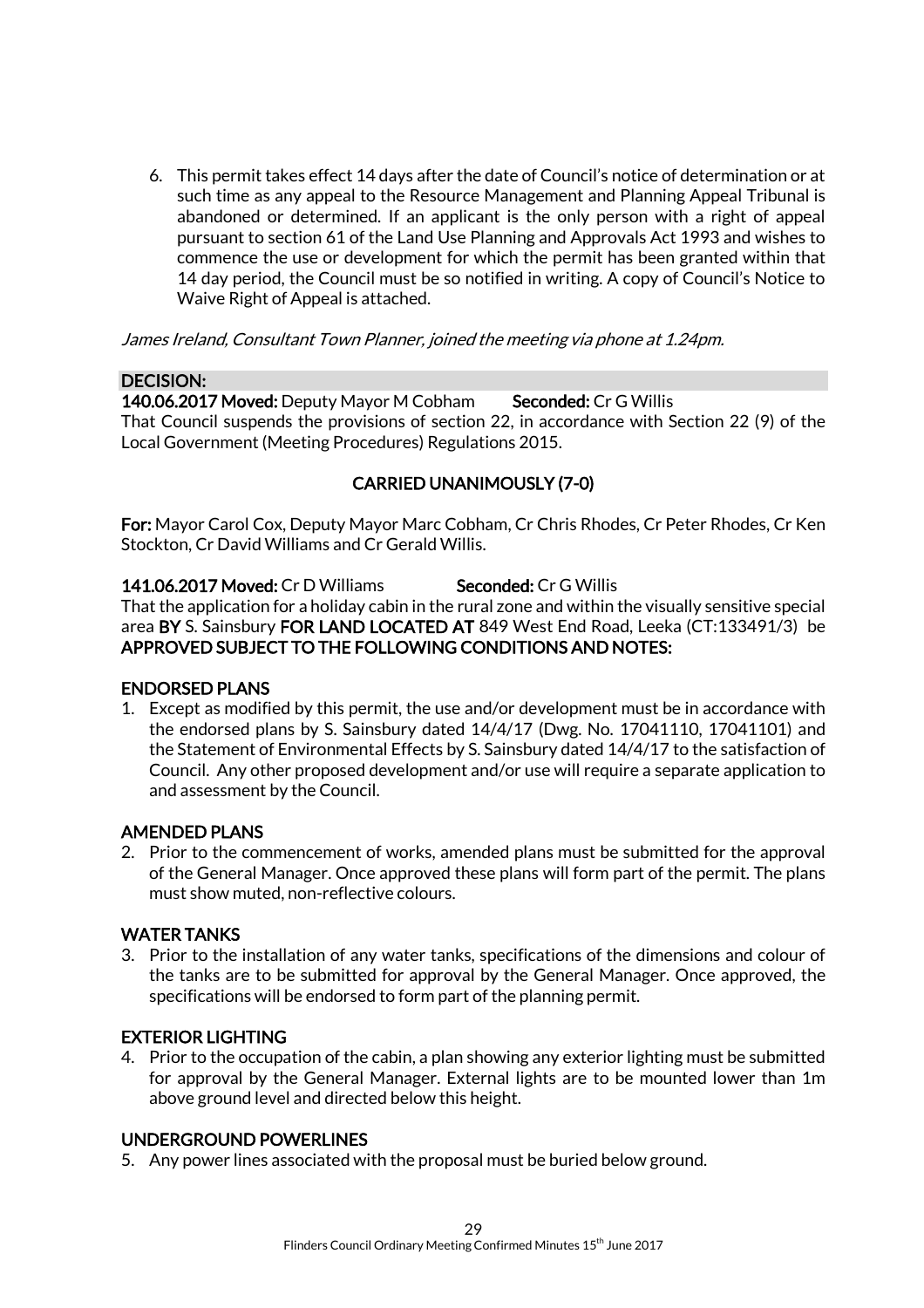#### Notes:

- 1. This permit was issued based on the proposal documents submitted for (DA2017/016). You should contact Council with any other use or developments, as they may require the separate approval of Council.
- 2. Council will undertake periodic reviews of approved developments to ensure compliance with Planning Permit conditions.
- 3. This permit is granted pursuant to the Land Use Planning and Approvals Act 1993 and does not constitute any other approval required under any other Act or Regulation.
- 4. This permit is valid for two (2) years only from the date of approval and will thereafter lapse if the development is not substantially commenced. A once only extension may be granted if a request is received within 6 months after the expiration date.
- 5. Where any other approvals under this Act or any other Act are required for the proposed use or development to which this permit relates, the permit does not take effect until those approvals have been granted.
- 6. This permit takes effect 14 days after the date of Council's notice of determination or at such time as any appeal to the Resource Management and Planning Appeal Tribunal is abandoned or determined. If an applicant is the only person with a right of appeal pursuant to section 61 of the Land Use Planning and Approvals Act 1993 and wishes to commence the use or development for which the permit has been granted within that 14 day period, the Council must be so notified in writing. A copy of Council's Notice to Waive Right of Appeal is attached.

#### CARRIED UNANIMOUSLY (6-1)

For: Mayor Carol Cox, Deputy Mayor Marc Cobham, Cr Chris Rhodes, Cr Ken Stockton, Cr David Williams and Cr Gerald Willis. Against: Cr P Rhodes (abstained)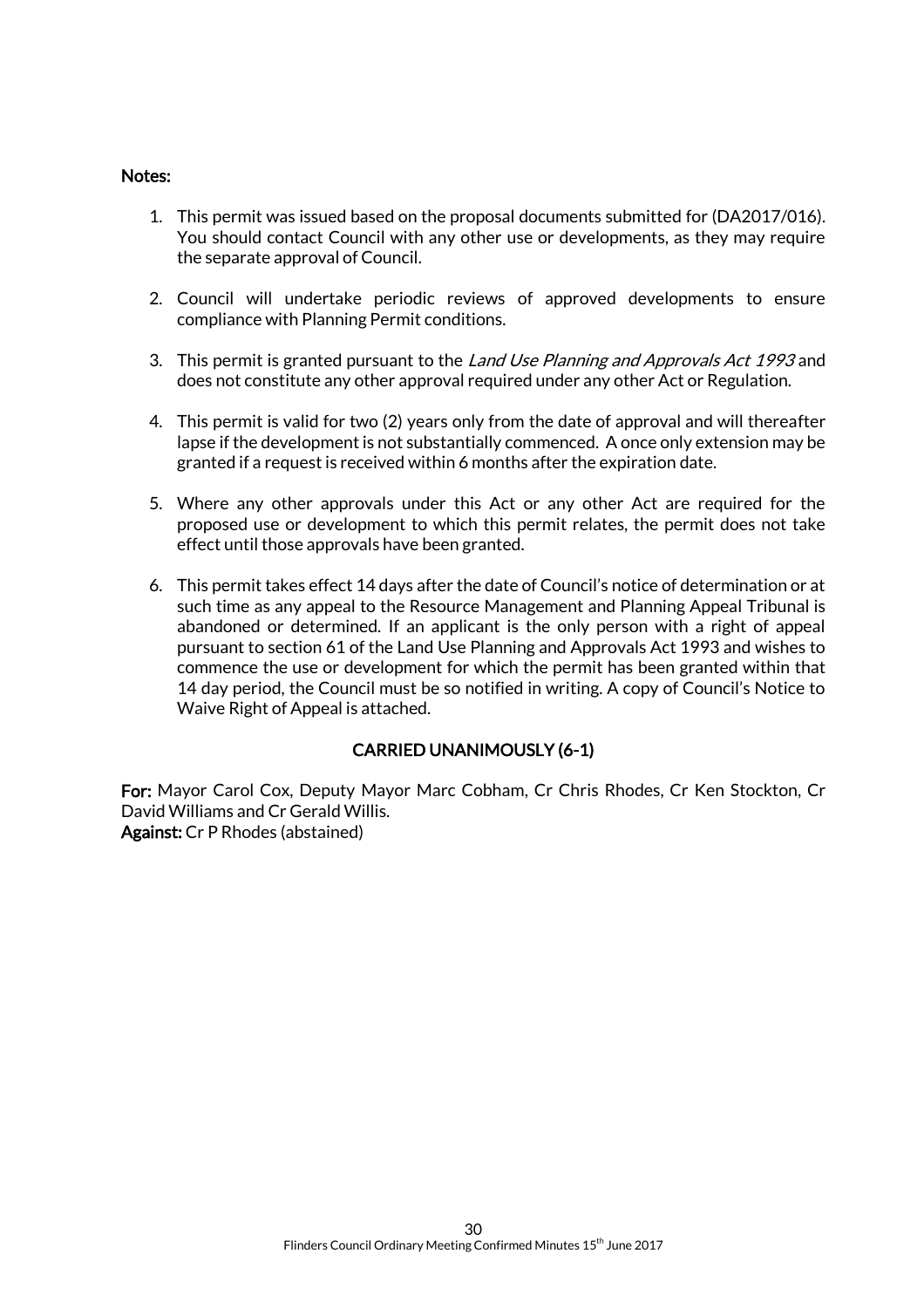# Item A2: Planning Scheme Amendment and Development Application – (Commercial Project Delivery)

| <b>ACTION</b>            |                                                                                                                                                                                                                                                                                                                                                                                                                                                                                                                                                        | <b>Decision</b>                                    |
|--------------------------|--------------------------------------------------------------------------------------------------------------------------------------------------------------------------------------------------------------------------------------------------------------------------------------------------------------------------------------------------------------------------------------------------------------------------------------------------------------------------------------------------------------------------------------------------------|----------------------------------------------------|
| <b>PROPONENT</b>         |                                                                                                                                                                                                                                                                                                                                                                                                                                                                                                                                                        | <b>Commercial Project Delivery</b>                 |
| <b>OFFICER</b>           |                                                                                                                                                                                                                                                                                                                                                                                                                                                                                                                                                        | James Ireland (consultant town planner)            |
| <b>APPROVED BY</b>       |                                                                                                                                                                                                                                                                                                                                                                                                                                                                                                                                                        | Karin Van Straten (senior consultant town planner) |
| <b>FILE REFERENCE</b>    |                                                                                                                                                                                                                                                                                                                                                                                                                                                                                                                                                        | AMD01/17 and DA2017/010                            |
| <b>ASSOCIATED PAPERS</b> |                                                                                                                                                                                                                                                                                                                                                                                                                                                                                                                                                        | Annexure 5: Whitemark Wharf Shed - Site Amendment  |
| Proposal:                | To amend the Flinders Planning Scheme 2000 to make tourist operation,<br>restaurant, community building and local shop discretionary uses in the<br>port zone on a specific part of land at Whitemark Wharf (CT: 129006/1)<br>and as described in DA2017/010. These are all currently prohibited uses.<br>To amend the planning scheme to add to the zone intent statement for<br>the port zone. These amendments will enable an existing shed adjacent<br>to the Whitemark wharf to be refurbished and used for a multi-purpose<br>commercial centre. |                                                    |
| Location:                | 16 Esplanade. Whitemark (CT:129006/1)                                                                                                                                                                                                                                                                                                                                                                                                                                                                                                                  |                                                    |

- Applicant: Commercial Project Delivery
- Zoning: Port Zone
- Special Areas: Shorelines, Waterbodies and Watercourses Special Area
- Representations: Not applicable at this stage

# INTRODUCTION:

#### **Subject Site**

The subject site is part of a larger property (16 Esplanade) and is shown on the application plans as 'Lease Area'. The exact coordinates of this area are provided on page 3 of the applicant's submission. This area includes the existing shed and a curtilage around it for access, parking and wastewater and stormwater disposal. The lease area is surrounded on three sides by the remainder of the 16 Esplanade title, which includes the wharf itself, but no other development. To the east across Esplanade are houses, in both the residential and commercial zones.

# Zoning

The subject site is located within the Port Zone.

# Special Areas

The whole of the lease area is affected by the shorelines, waterbodies and watercourses special area.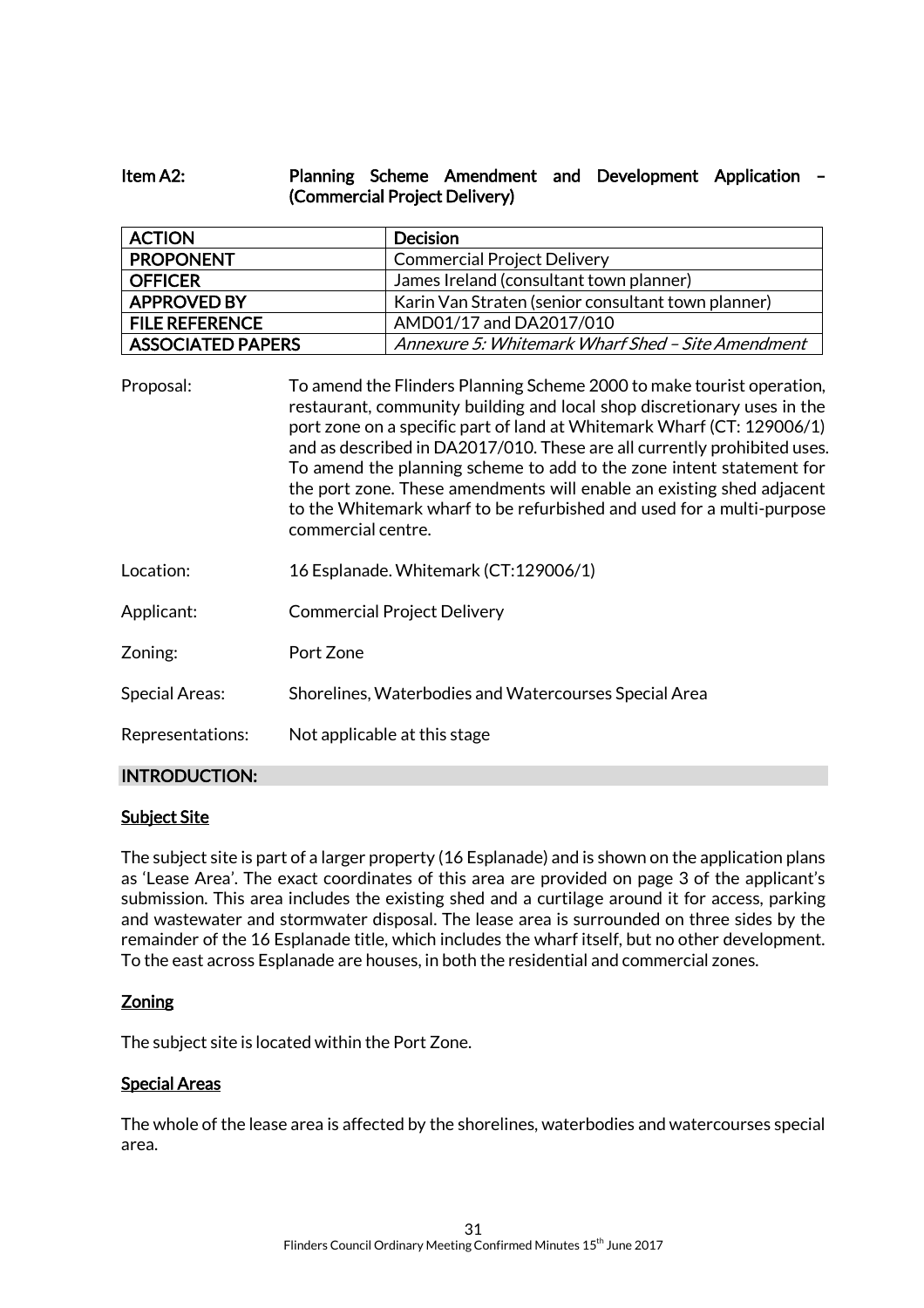

# **Statutory Timeframes**

Date Received: 12/5/17 Decision due: 23/6/17

#### OFFICER'S REPORT:

#### The Proposal

It is proposed to refurbish an existing shed adjacent to the Whitemark wharf and use it for a multi-purpose commercial centre. A number of uses are proposed. Office is currently a permitted use in the zone and distillery (light/rural industry) is a discretionary use in the zone. These uses are able to be approved under the current scheme. However, the proposed uses tourist operation (tourism information desk), café/restaurant (restaurant), community building (conference room) and local shop (provedore) are all currently prohibited uses. A planning permit application cannot be made without an amendment to the planning scheme. The existing shed will have its roof raised by 200mm to 7.35m, which is discretionary development at is in a special area (shorelines, waterbodies and watercourses). A  $141\mathrm{m}^2$  ground level deck (28.25m by 5m) will be constructed along the western side of the shed. The re-cladding, reglazing and internal fit out of the shed, along with the water tanks, on-site waste water system and the parking area do not require planning approval.

It is also proposed to insert the following at the zone intent for the zone (Clause 5.7.1): "Use or development for tourism/hospitality related purposes is supported in association with Whitemark Wharf. "This is to allow the application for the newly discretionary uses described above to be consistent with the zone intent.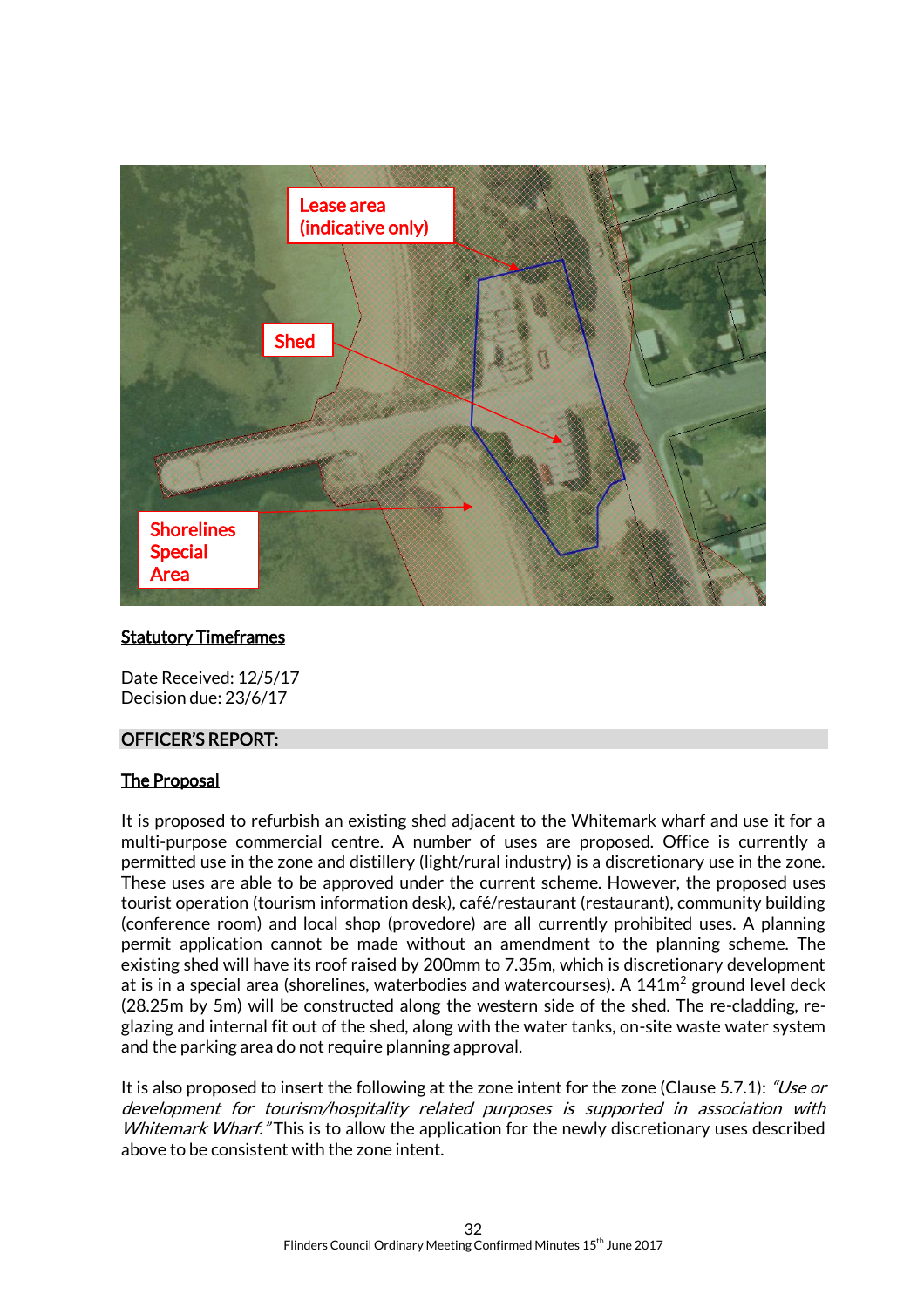# Assessment Against the Planning Scheme

The Flinders Island planning scheme is organised into seven parts. Assessment is required under the following parts:

- Part  $1$  Scheme Intent  $(1.3)$
- $\bullet$  Part 2 Scheme Intent (2.2)
- Part 3 Consideration of Applications for Planning Permits (3.10)
- Part 6 Use and Development Principles
- Part 7 Special Areas

#### Parts 1 and 2 – Scheme Intent

This part of the planning scheme only applies: "where any question arises as to the interpretation or effect of any part of this Scheme the objectives should be referred to in order to provide the basic intent."

COMMENT: This assessment of the proposal against the rest of the planning scheme does not raise any questions of interpretation. It is not necessary to apply this clause.

#### Part 3 – Consideration of Applications for Planning Permits (3.10)

Council shall take into consideration the following:

1. the objectives, the intent of the zone, use and development principles, any development plan affecting the land and any relevant development standards or other relevant requirements of the Scheme;

An assessment is provided below. Note that there is no applicable development plan:

#### 5.7 Port Zone

5.7.1 Zone Intent

The areas under this zone are intended for development of uses directly related to the operation of Whitemark and Lady Barron as ports. Appropriate use or development include storage, warehousing, marine-related office and sales outlets, marine maintenance and repair facilities and holding yards.

COMMENT: The proposal is not consistent with the current zone intent. The amendment proposes that the following be added to zone intent for the zone (Clause 5.7.1): "Use or development for tourism/hospitality related purposes is supported in association with Whitemark Wharf. "This is to allow the application for the newly discretionary uses described above to be consistent with the zone intent.

- 5.7.2 Desired Zone Character and Zone Guidelines
	- (a) While acknowledging the design requirements of different port-related uses, development should nevertheless take all reasonable measures to limit conflict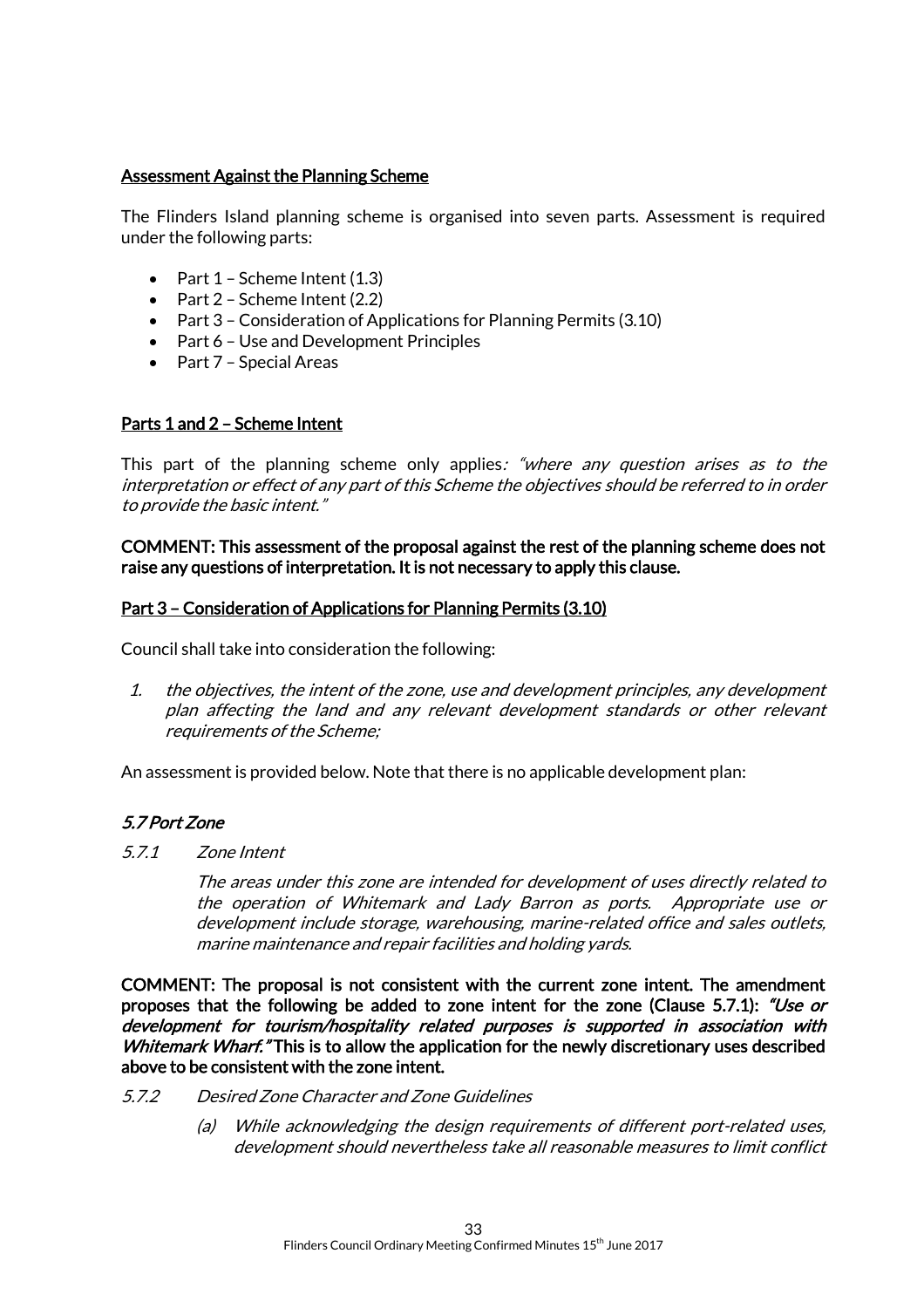with the character of the surrounding area (including that under other zoning) and other uses.

- (b) Use or development should be of modest scale and use traditional design elements and orientation to the street, where appropriate. Pitched roofs and broken form are preferred and long, high and continuous walls are not appropriate.
- (c) Advertising signs may be colourful but should be restrained in their overall impact. Typically, signs should be located on the building face or fence or in a low position if free standing. Large signs and those which are out of scale with the area or the building or structure on which they are located or relate to, as well as those above roof height, are inappropriate.
- (d) Security fencing shall be kept to a minimum. Where required its visual impact should be minimised through such measures as use of dark coloured/finished wire mesh and screening vegetation, and were possible located behind the line of the building facade.

COMMENT: In relation to (a) and (b), an existing port building is being used. In relation to (c) signage is within the wall planes, dark coloured and limited to one word on two façades – 'Wharf' on the east façade and 'Shed' on the north façade (i.e. it is to be read around the corner as 'Wharf Shed'.) In relation to (d), security fencing is not proposed.

#### 5.7.3 Subdivision Standards

COMMENT: These do not apply as subdivision is not proposed.

#### 5.7.4 Development Standards

- (a) The maximum height of buildings is 8.0 metres.
- (b) There are no minimum setback requirements except those necessary to meet the zone intent, protect the character of the surrounding area and protect the amenity of neighbouring properties.

COMMENT: The proposal complies with (a) and (b). The height is 7.35m. The closest setback is 12.07m, to the Esplanade. Notwithstanding it is an existing building, it is considered that its setbacks are appropriate for the zone.

2. any relevant proposals, reports or requirements of any public authorities;

#### Not applicable. None were received by Council.

3. any representations received following public notification where required under the Act;

#### Notification is not required at this stage.

- 4. whether any part of the land is subject to:
	- (a) landslip, soil instability, or erosion;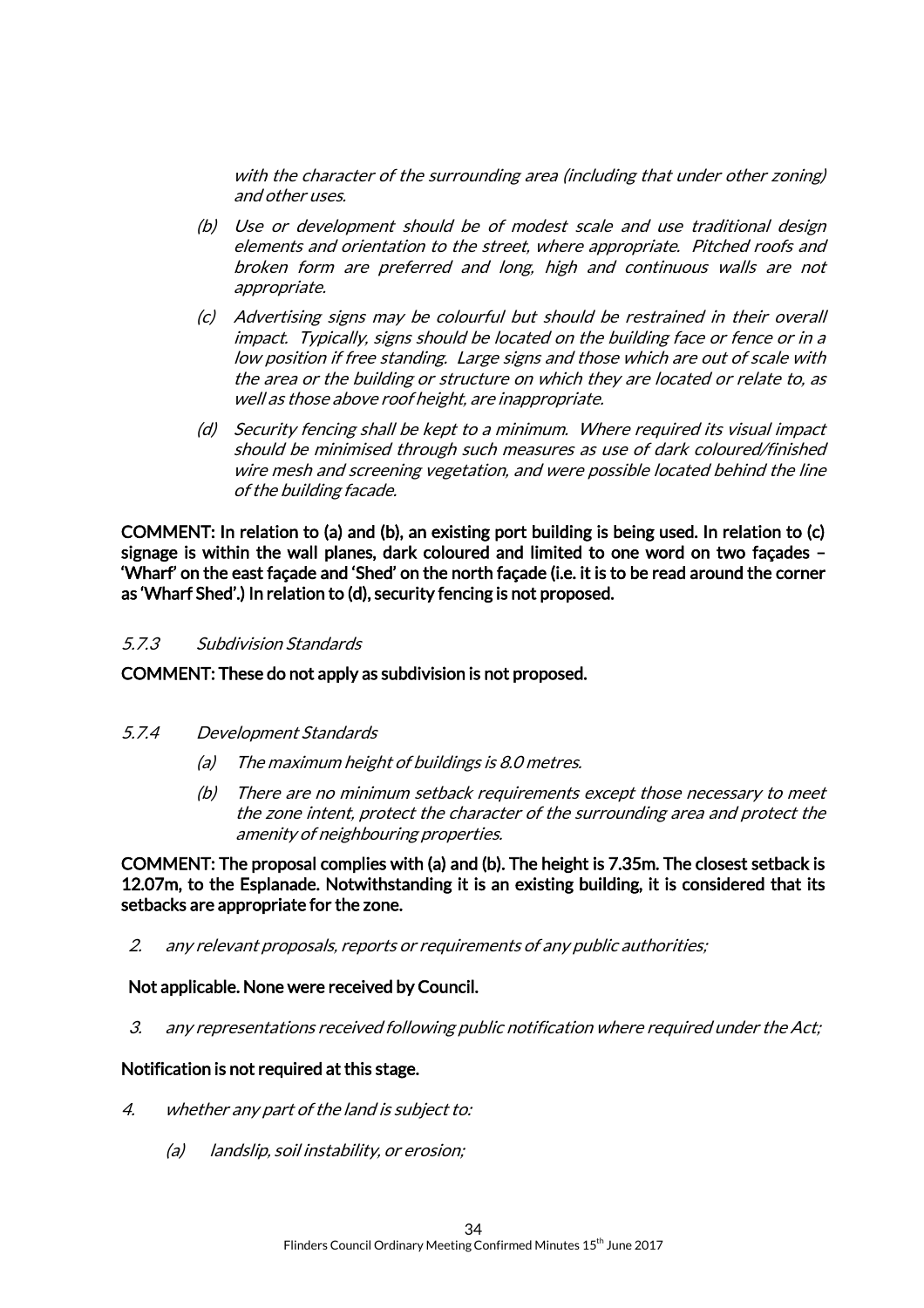No mapped landslip or stability issues at the sites of the proposal. The shed is located in the high risk coastal erosion hazard band, as mapped in a Department of Premier and Cabinet project in 2016. The summary report that accompanied the mapping contains a Coastal Erosion Hazard Planning Matrix. In relation to statutory planning, it states that in such high risk areas: 'new use or development is not permitted unless it is coastally dependent or a development to an existing building'. The proposal is within an existing building. In relation to strategic planning (insofar as it applies to this planning permit application) it states that such areas: 'should be zoned for non-residential or industrial use'. The current and future zoning (i.e, port zone) is consistent with this, as are the uses proposed here.

(b) excessive slope;

Not at the sites of the proposal.

(c) ponding or flooding;

None known at the sites of the proposal.

(d) bush fire hazard;

The planning scheme only sets standards for bushfire hazard in relation to subdivision applications. They are not applicable to this application.

(e) a Protected Catchment District under Water Management Act 1999;

No.

(f) any Special Area Provisions in Part 7;

The proposal is within the Shorelines, Waterbodies and Watercourses Special Area. An assessment against this is provided at Part 7 of this report.

(g) pollution; and

None known.

(h) other hazards to safety or health.

#### None known.

- 5. whether the proposed use or development is satisfactory in terms of its siting, size or appearance and levels of emissions in relation to:
	- (a) existing site features;

Existing site features are the existing shed, the hardstand/access, the wharf and the coastline and vegetation. The proposal sites well within the existing features – it uses the existing shed and the hardstand for parking. It is proposed to retain most of this vegetation.

(b) adjoining land;

The proposal uses an existing building and the hardstand for parking. The appearance of the site will remain mostly unchanged when viewed from adjoining land. Adjacent land to the east is residential. This would have been affected by the port use in the past (ship, truck and forklift movements, loading and unloading of ships, likely at various times of the day). The uses proposed will clearly have a greater impact than the currently vacant building. However, these will be limited to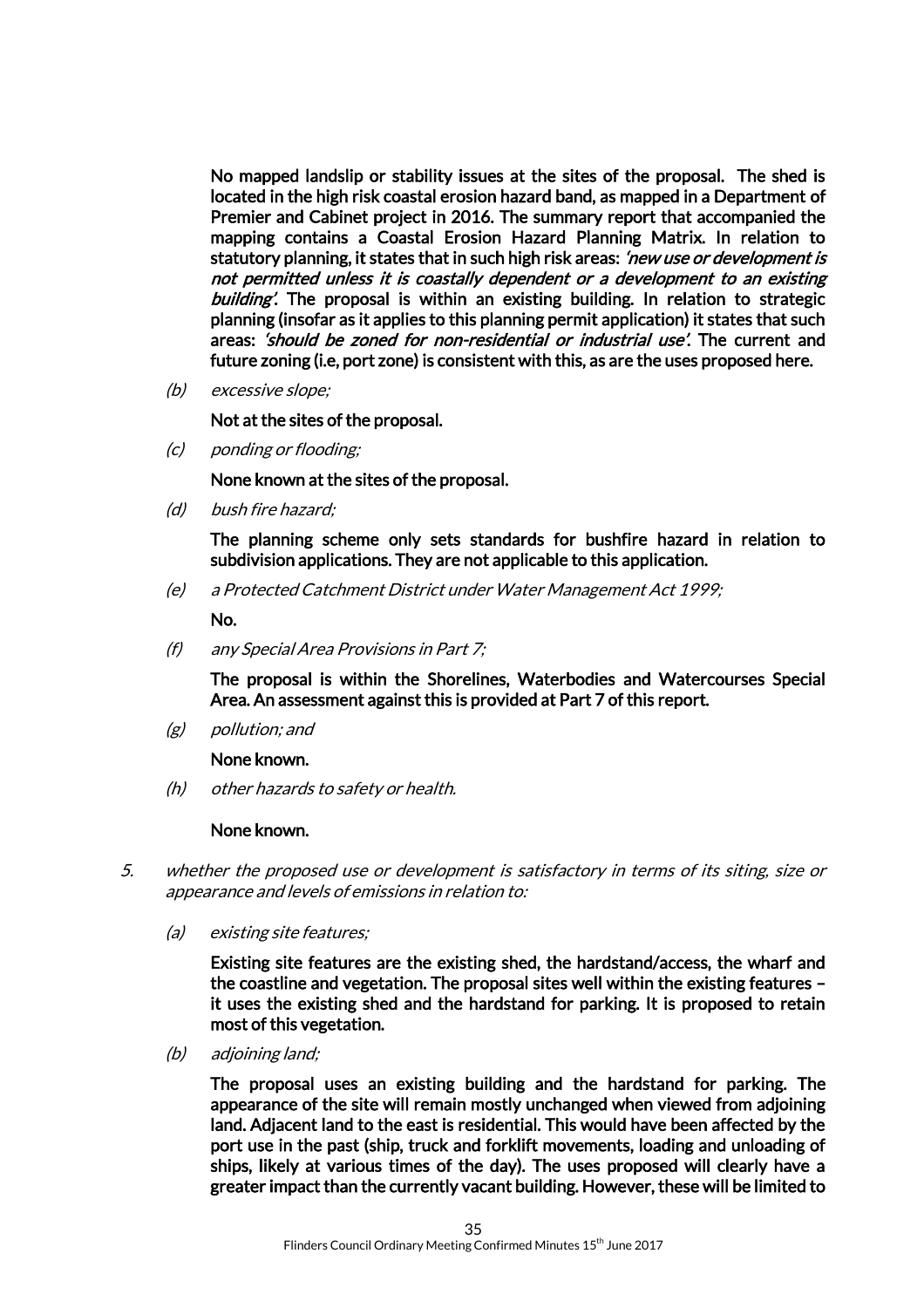traffic movements (almost entirely light vehicles) and potential noise and lighting emissions. Based on the fact uses will take place inside the building, the distance of the building from these residents (minimum 70m and separated by a road) the impact on adjoining land is not expected to be unreasonable.

(c) the streetscape and/or landscape;

The proposal is within an existing shed. The height of the shed is to be increased by 200mm or 2.8% which is likely to be imperceptible. Other alterations proposed – insertion of windows, re-cladding in zinc coated/galvanised steel and rough sawn timber battens present a building more comfortable in the urban environment.

(d) the natural environment;

Relates to the coast and to the existing vegetation on the site. The visual impact of the proposal will remain mostly unchanged from the existing conditions. The proposal will better control stormwater run-off and the wastewater report submitted with the application details tanks and a stormwater disposal trench on the site. Most of the existing vegetation will be retained.

(e) items of historic, architectural or scientific interest;

There are no known items of historic, architectural or scientific interest on the site.

(f) buffer zones, attenuation areas

None applicable.

(g) easements;

None applicable.

(h) a water supply for firefighting purposes;

The planning scheme only sets standards for bushfire hazard in relation to subdivision applications. They are not applicable to this application.

(i) any received pollution;

#### None known.

 $(i)$  the escape of pollutants into storm drains and watercourses: and

Stormwater is collected and disposed of via a trench. This is an improvement on the existing situation. Wastewater is managed through septic systems whose design and installation will be subject to a special plumbing permit. A number of smaller septic systems serve will the proposal, rather than one or two large ones. This maximises their effectiveness and reduces any impact should there be a failure.

(k) isolation, separation from other lands.

#### Please refer to (b).

6. whether the proposed use or development will be supplied with an adequate level of infrastructure and services, and if there is any necessity to improve deficient access, roads or road junctions, water, sewerage, electricity or transport services and the like, without detriment to existing users;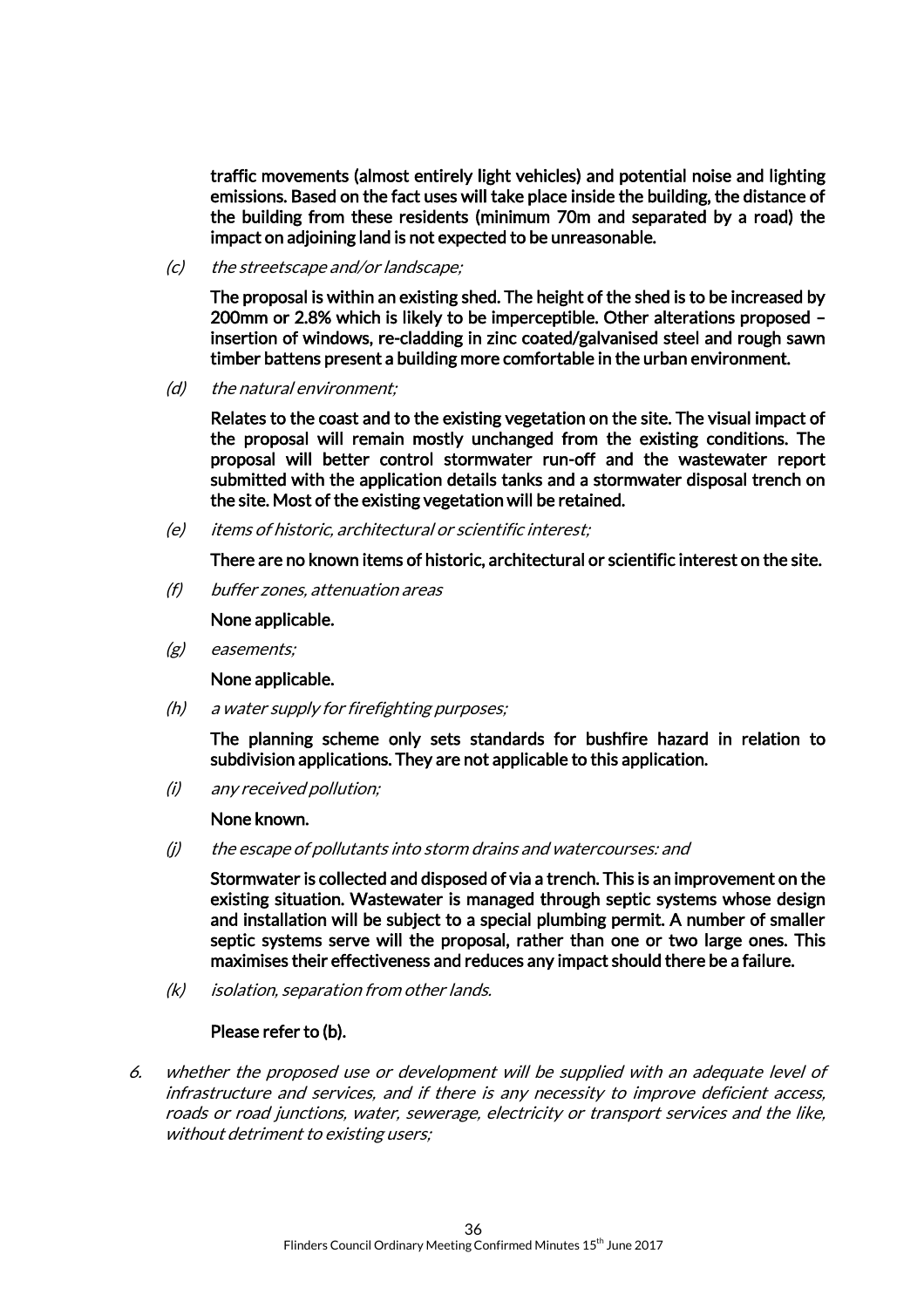No improvement needs to be made to any roads, road junctions or water, sewerage, electricity or transportation services. This part of the island is not supplied with sewerage infrastructure so a septic tank serves the proposal, subject to a separate statutory approval process. The septic design, and the calculations it is based on, form part of the application. It is concluded that the proposal will be supplied with an adequate level of infrastructure and services.

7. whether the proposed use or development would adversely affect the existing and possible future use or development of adjacent land, and vice versa;

The proposal is unlikely to have any offsite impacts that would affect the existing and possible future use or development of adjacent land. In relation to the surrounding port zoned land, were the area to re-emerge as an important port (bear in mind that Lady Barron is now the dominant port for the island) there is no reason why port uses could not operate around the proposal. The proponent is only leasing the building from Tasports and this can be terminated in order to re-instate a port use in the building (it will remain in the port zone). Adjacent land to the east is residential. This would have been affected by the port use in the past (ship, truck and forklift movements, loading and unloading of ships, likely at various times of the day). The uses proposed will clearly have a greater impact than the currently vacant building. However, these will be limited to traffic movements (almost entirely light vehicles) and potential noise and lighting emissions. Based on the fact uses will take place inside the building, the distance of the building from these residents (minimum 70m and separated by a road) the impact on adjoining land is not expected to be unreasonable.

8. the provision of adequate landscaping, amenity facilities and illumination, and the treatment of the site generally;

The site is an existing port facility (although the shed is not used as such), with a corresponding industrial amenity. It will be made safe and attractive in order to be used as a public area, whilst retaining the 'port feel' of the area. There is no formal landscaping, although there is a grassed area with shrubs and trees on three sides of the shed. This is to be retained. No additional landscaping is proposed. External illumination will, via a permit condition, be controlled so as to not cause an off-site amenity impact.

9. the sight distances available to and from proposed point(s) of access, together with an estimate of the speed of passing traffic;

The existing wharf access will be used. The planning scheme does not set sight distances, nor does it require that advice be provided from a traffic engineer. The Esplanade is straight and flat and sight distances are effectively the full length of the street – i.e, 150m to the north and 500m+ to the south. This is considered reasonable.

10. the design and siting of the proposal to enable reduction in energy consumption through alternative energy use or reduction in demand; and

The proposal re-uses an existing building that is no longer required for its original use. The energy savings gained by not having to construct a new building are considerable. Although solar power is not mentioned in the application, the shed's roof appears well suited to generating solar power. By locating a number of different uses in the same building, the energy demand is less than if the uses were in separate buildings.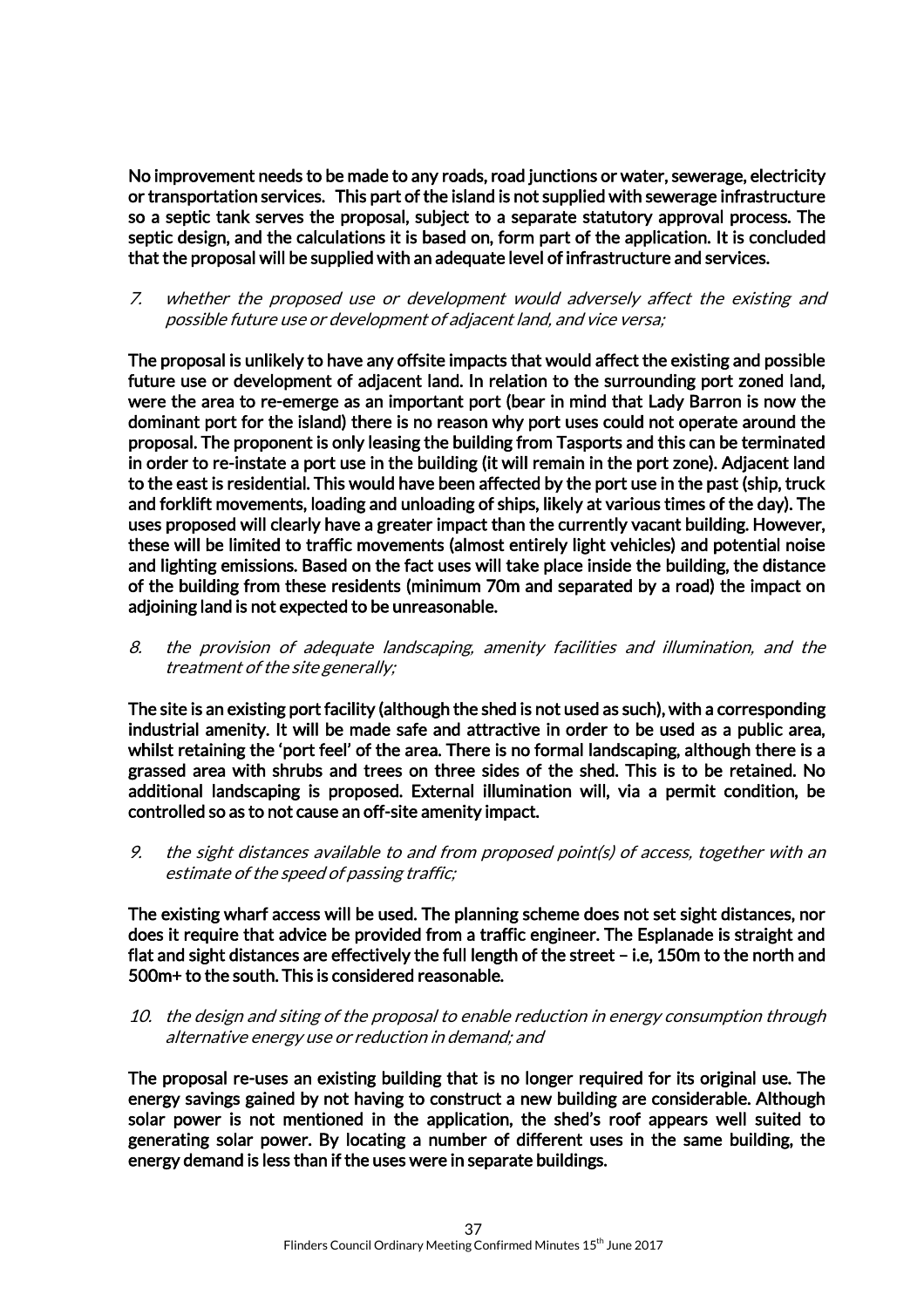# 11. the safety and well-being of the general public.

# Generally this is the role of the National Construction Code and health and safety requirements. The proposal does not pose a risk to the safety or well-being of the public.

12. Any other matter which Council is of the opinion is relevant to the particular application.

### None stated.

In conclusion, the proposal is consistent with the consideration clauses 1-12 under Part 3.10.

# Part 6 – Use and Development Principles

This part of the planning scheme provides general principles that development must be consistent with. Some of them are clearly not relevant to this application (for example those concerned with subdivision or quarrying) so these have been omitted for brevity. Furthermore, most have been addressed in more specific parts of this report. They are included here for completeness, but the comment will often refer to the part of the report where they are assessed in detail.

6.0 Use and development shall be consistent with the following principles:

#### 6.1 Use

(a) Use or development shall not unreasonably impact on any existing or intended use of development of neighbouring land.

#### COMMENT: Complies. For more detail refer to Part 3 assessment.

#### 6.2 Character

- (a) Use and development shall adequately respect the character of, and future intentions for the area in which it is to be located.
- (c) Use or development (including public facilities and services) should adequately respect the surrounding streetscape and neighbouring use or development, particularly in relation to scale, setbacks, form (including roof shape), landscaping, materials, colours and fencing.
- (e) Where trees are an important element in the character of an area they should be retained.

#### COMMENT: Complies. For more detail refer to Part 3 assessment.

- 6.4 Environment
	- (b) Use or development shall not be allowed to detrimentally affect the environment. All areas, and sensitive ecological and/or visual areas in particular,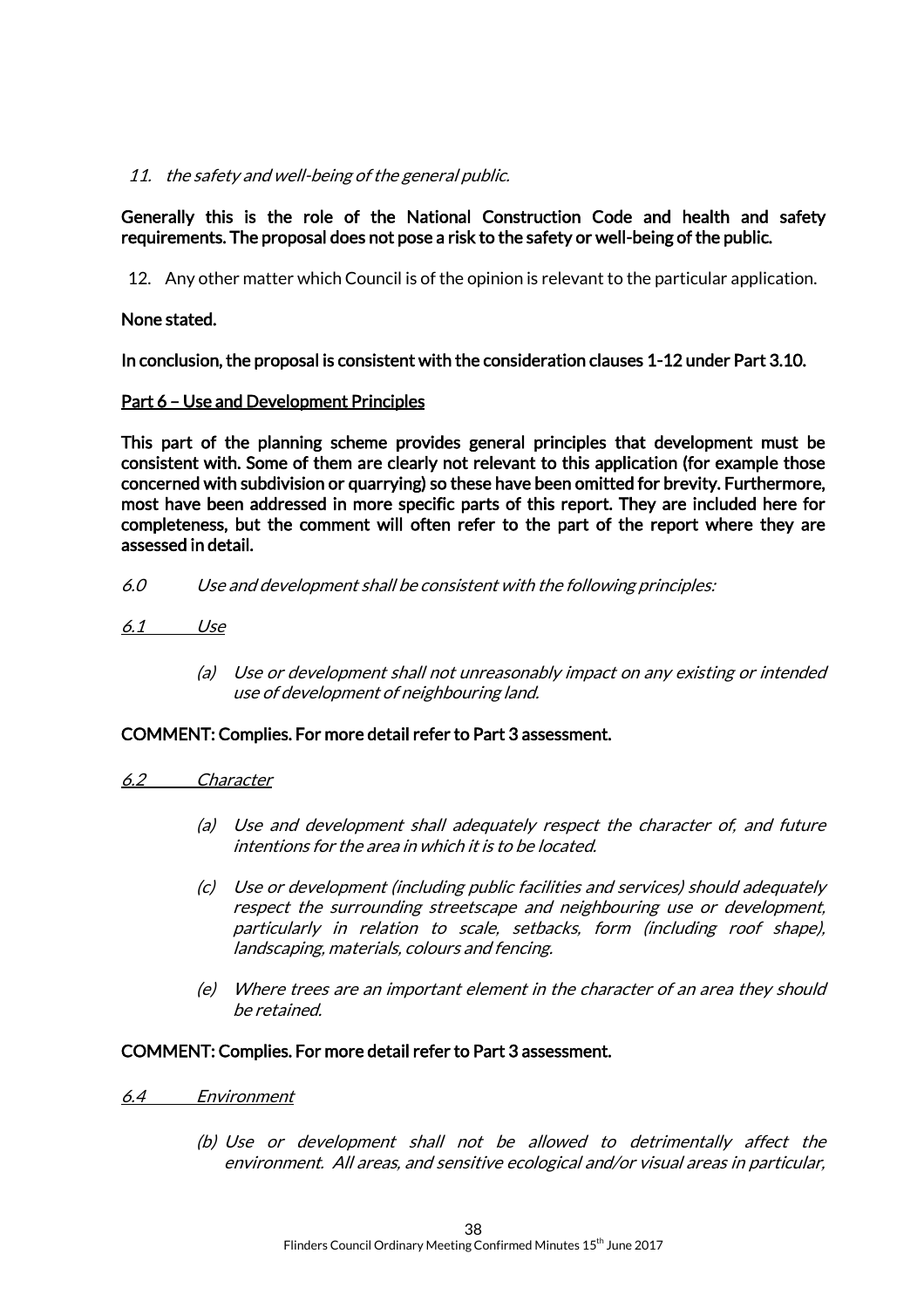shall be developed in a manner and to an extent which is consistent with the protection of the values of the area.

- (b) Use or Development and land management practices shall be directed towards achieving environmental sustainability, biodiversity and ecological balance, and avoiding environmental damage such as soil erosion, coastal dune erosion, loss of important animal and plant species and increases in vermin populations.
- (c) Use or Development shall not be located in areas of unacceptable risk (eg. from fire, flood or landslip). In situations where risk may exist, use and development shall be appropriately sited and designed to provide an acceptable level of protection and safety for future users. In particular.
	- i. Lands subject to flood risk are those subject to a greater than one in a 100 year flood interval (1% probability), and land, the natural surface level of which is below 3 metres Australian Height Datum (AHD); and
	- ii. Land which comprises soils of known or suspected instability, has a slope greater than 1 in 4, or is filled or reclaimed land, are deemed to constitute an unstable land hazard; and
	- iii. Use and development in bushfire prone areas will comply with the provisions of Schedule 7 Development in Bushfire Prone Areas or some other provisions acceptable to Council and the Tasmania Fire Service.
- (f) Use or development shall be of a suitable form and siting to avoid any adverse impact on any watercourse and vice versa. Use or development (including the siting of effluent disposal systems) shall be setback a minimum of 40 metres, or such distance as is required, from a watercourse to avoid degradation of water quality.

#### COMMENT: Complies. For more detail refer to Part 3 assessment.

#### 6.6 Access and Parking

- (b) All Use or Development shall provide satisfactory pedestrian and vehicular access which is suited to the volume and needs of future users.
- (c) Buildings and spaces intended for public access shall provide for satisfactory use and access by the disabled; the requirements of the Building Regulations in relation to AS1428.1-1988 shall be met.
- (h) New Use or Development shall provide a suitably constructed driveway of a width to provide for the safe ingress and egress of the anticipated volume of traffic associated with the Use or Development
- (i) New Use or Development shall provide adequate car parking to provide for the demand it generates and shall be capable of being safely accessed.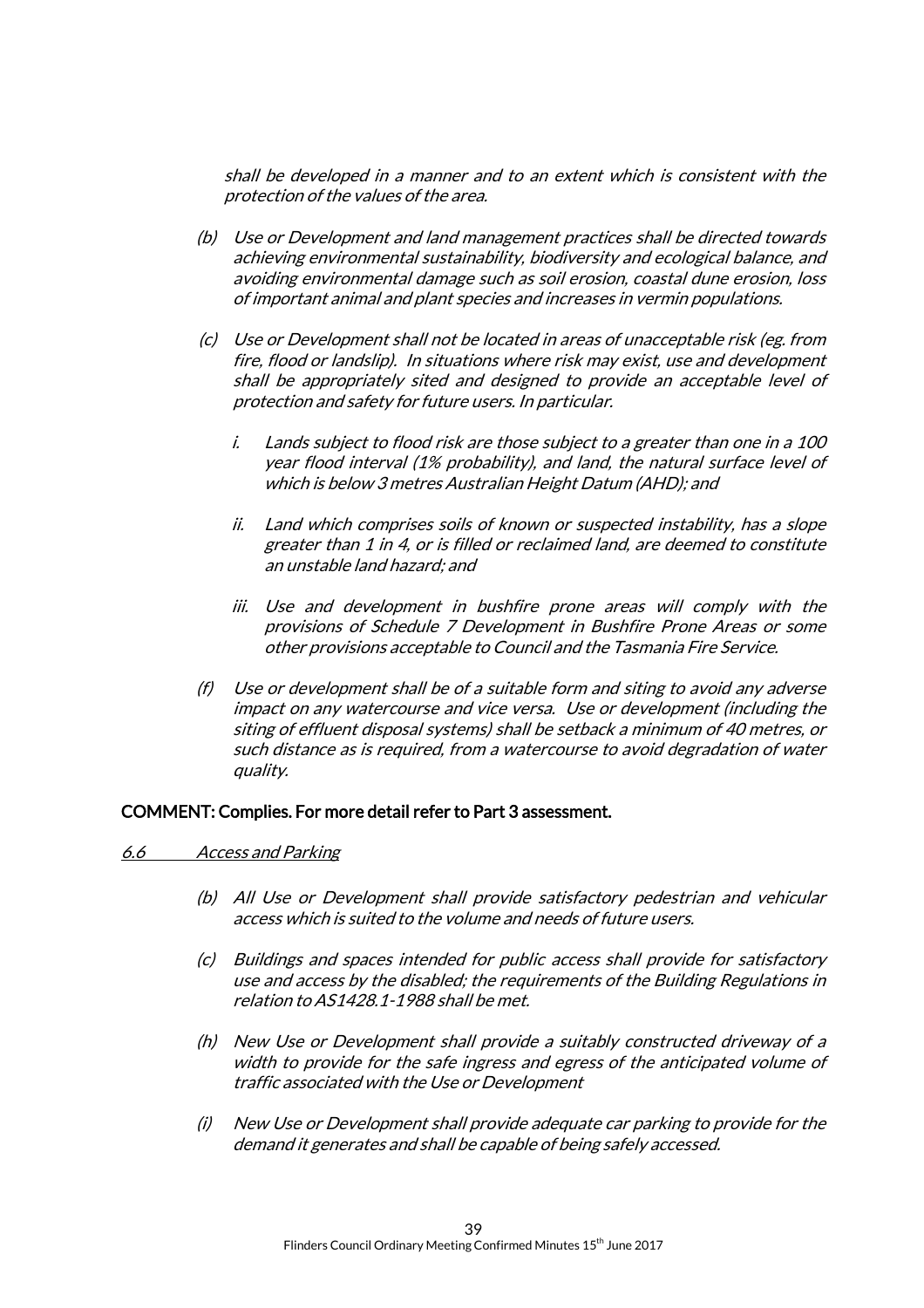COMMENT: Complies. The proposal uses the existing access for the wharf (access to the wharf itself is maintained). The access was designed at the time for port operations (i.e, large vehicles) and is more than adequate for the proposed use. Part of the existing hardstand will be delineated as car parking for 20 spaces (including one accessible space). The planning scheme lacks car parking requirements. This number is considered appropriate on the basis it is consistent with other Tasmanian planning schemes that do provide parking requirements. Furthermore, there is informal overflow parking available on the site and, if required, in the Esplanade.

#### 6.7 Services

- (a) Use or Development shall be provided with adequate and appropriate services which are suited to the lifestyle requirements of people, the nature of the location, and the ability of the community to provide.
- (b) In areas not serviced with water use or development shall provide adequate water supply and effluent disposal systems. Each dwelling shall provide a potable water storage facility (minimum capacity of 40kl) to provide for the anticipated number of occupants, and a wastewater disposal system approved by the Council's Environmental Health Officer
- (e) Use or Development shall be appropriately sited, designed and constructed to avoid conflict with service mains (including telephone, power, sewer, water and irrigation channels/pipelines). Buildings shall not be erected over any service main or within any easement providing for same whether utilised or not.
- (f) Servicing systems shall use adequate and appropriate design methods and materials to ensure an acceptable life span and allow for adequate maintenance requirements.
- (g) Use or Development shall optimise efficiency in the use of energy and resources. In particular, land should be subdivided on a generally sequential basis (ie. one area is substantially developed before the next is subdivided), common trenching should be used for different services where appropriate, and solar access maximised.

#### COMMENT: Complies. For more detail refer to Part 3 assessment.

#### 6.8 Social Interest

- 1. Use or Development should demonstrate how it suits the community interest.
- 2. Use or Development shall have adequate and appropriate types and levels of access to social facilities and services (eg. shops, government agencies, telecommunication, health services and educational facilities).

COMMENT: In relation to 1), community interest is difficult to define for the purpose of this principle. As a private investment with undoubted (although not quantified) economic and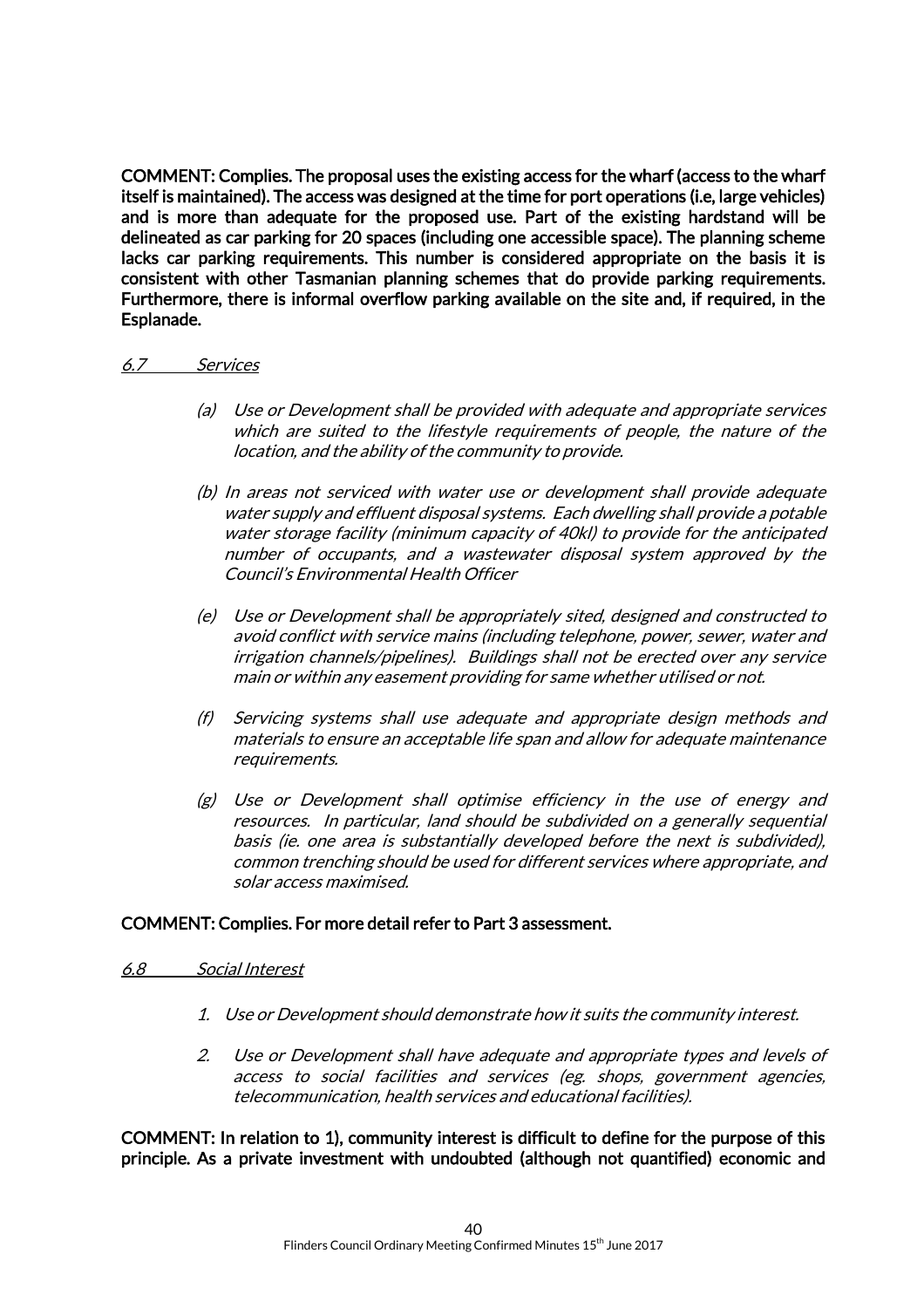employment flow-on benefits, the proposal is in the community's interest. The proposal is in Whitemark, so 2) is met.

#### 6.9 Administration.

- (b) Use or Development proposals should only be approved where the cost to the public of providing and maintaining services is not exceeded by the economic benefit of the use or development to the community.
- (c) In considering any proposal, Council shall obtain the advice and opinion of other relevant group(s), individual(s) or organisation(s) with direct interest in the proposal.

COMMENT: In relation to (b), this is a privately financed undertaking, with no cost to the public, notwithstanding that there is likely to be an economic benefit to the community. In relation to (c), the application is to be notified under the statutory process. Council did not require further advice or opinion.

# Part 7 Special Area Provisions

#### 7.5 Shorelines, Water Bodies and Watercourses

In considering an application for Use or Development in Shorelines, Water Bodies and Watercourses and whether to impose conditions Council shall consider the following matters:

- a) The siting, orientation, setback, bulk, form, height, scale, materials and external finishes of buildings and structures
- b) The impact upon water quality, foreshore or streamside vegetation and wildlife habitat of building, clearing, excavation, effluent disposal, access construction, fences, firebreaks or the deposition of fill;
- c) Whether land should be acquired by Council as a condition of subdivision or otherwise, to protect the items listed in Schedule 3;
- d) Whether additional fencing or any other special works or practices are required to protect the items listed in Schedule 3;
- e) The design, content and location of signage and interpretative displays.

COMMENTS: In relation to a), the use will take place in an existing building. The 200mm increase in height of the building and the change in external finishes is considered to have minimal impact. In relation to b), effluent disposal is the only applicable consideration. The wastewater report submitted with the application includes a design for effluent disposal and the calculations it is based on. Whilst this is subject to a separate statutory process, Council's environmental health officer supports the proposal. Criteria c) and d) are not applicable. In relation to signage, it is within the wall places, dark coloured and limited to one word on two façades – 'Wharf' on the east façade and 'Shed' on the north façade (i.e. it is to be read around the corner as 'Wharf Shed'.)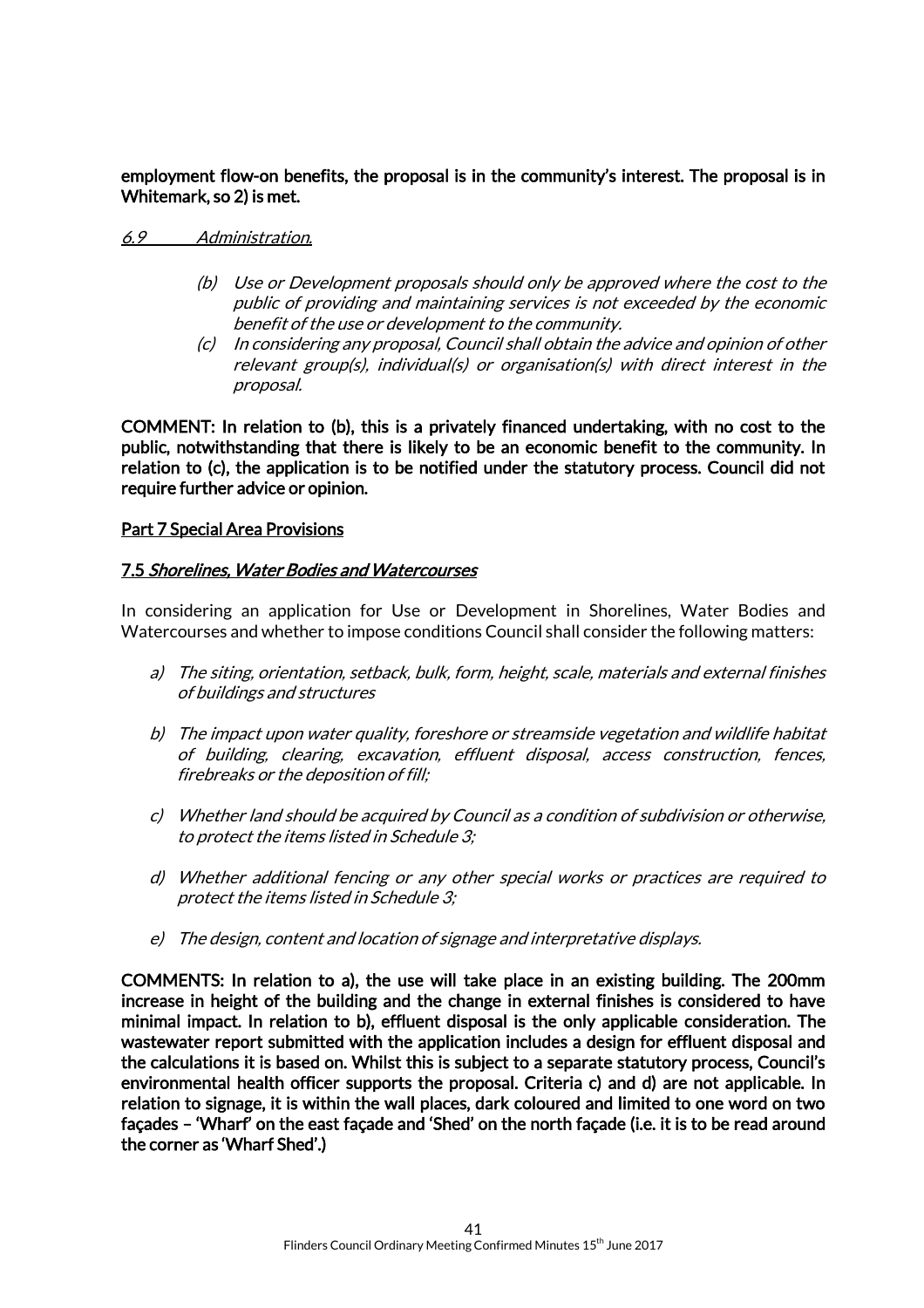# STATUTORY REQUIREMENT:

Changes made to the Act in December 2015 establish the process to amend an interim planning scheme at Schedule 6, which refers to the former division 2.

The Planning Authority must determine a request to amend a planning scheme within 42 days. If supported, it must also certify the amendment and then commence the 28 day statutory notification period.Any person may make representations during that period, which must then be considered by the Planning Authority before the amendment can be submitted to the Commission for formal assessment and decision. The Commission may hold a hearing to consider any representations and/or any issues that they may have with the amendment. The Commission has 90 days to determine the amendment from when they receive it. A delegation is normally provided for staff to submit the required report where no representations were received during the statutory notification period.

The proposed amendment was determined as compliant with the former provisions of the Act and can be supported.

A planning permit application was lodged with the amendment. The planning application was assessed against the requirements of the planning scheme and also supported for approval.

#### POLICY/STRATEGIC IMPLICATIONS:

In the *Flinders Council Strategic Plan 2015*, Strategic Focus Area 1: Population Growth is most relevant. It is summarised as: "Focusing on strategies, projects and policy initiatives that support the community, economic development, innovation and investment attraction."

#### COMMENT: The proposal is consistent with this focus area. The proposal is an addition to the tourism infrastructure on the island.

#### BUDGET AND FINANCIAL IMPLICATIONS:

Financial considerations of the amendment are addressed through normal statutory processes.

#### OFFICER'S RECOMMENDATION:

That Council:

- 1. Pursuant to Schedule 6 (3)(2)(b) of the Land Use Planning and Approvals Act 1993 and Section 43A of the former provisions, initiate Amendment 01/17 to the Flinders Planning Scheme 2000 to to make tourist operation, restaurant, community building and local shop discretionary uses in the port zone, only for the subject site 'lease area' (CT 129006/1) and as described in planning application DA2017010,
- 2. certify that the amendment 01/17 meets the requirements of Section 32 of the former provisions of the Land Use Planning and Approvals Act 1993; and
- 3. provides delegation under section 6(3) of the Land Use Planning and Approvals Act 1993 to the General Manager to submit a report to the Tasmanian Planning Commission pursuant to former provision 39 where no representations are received to notification of the amendment, and
- 4. approves planning permit application DA2017/010 subject to the following conditions: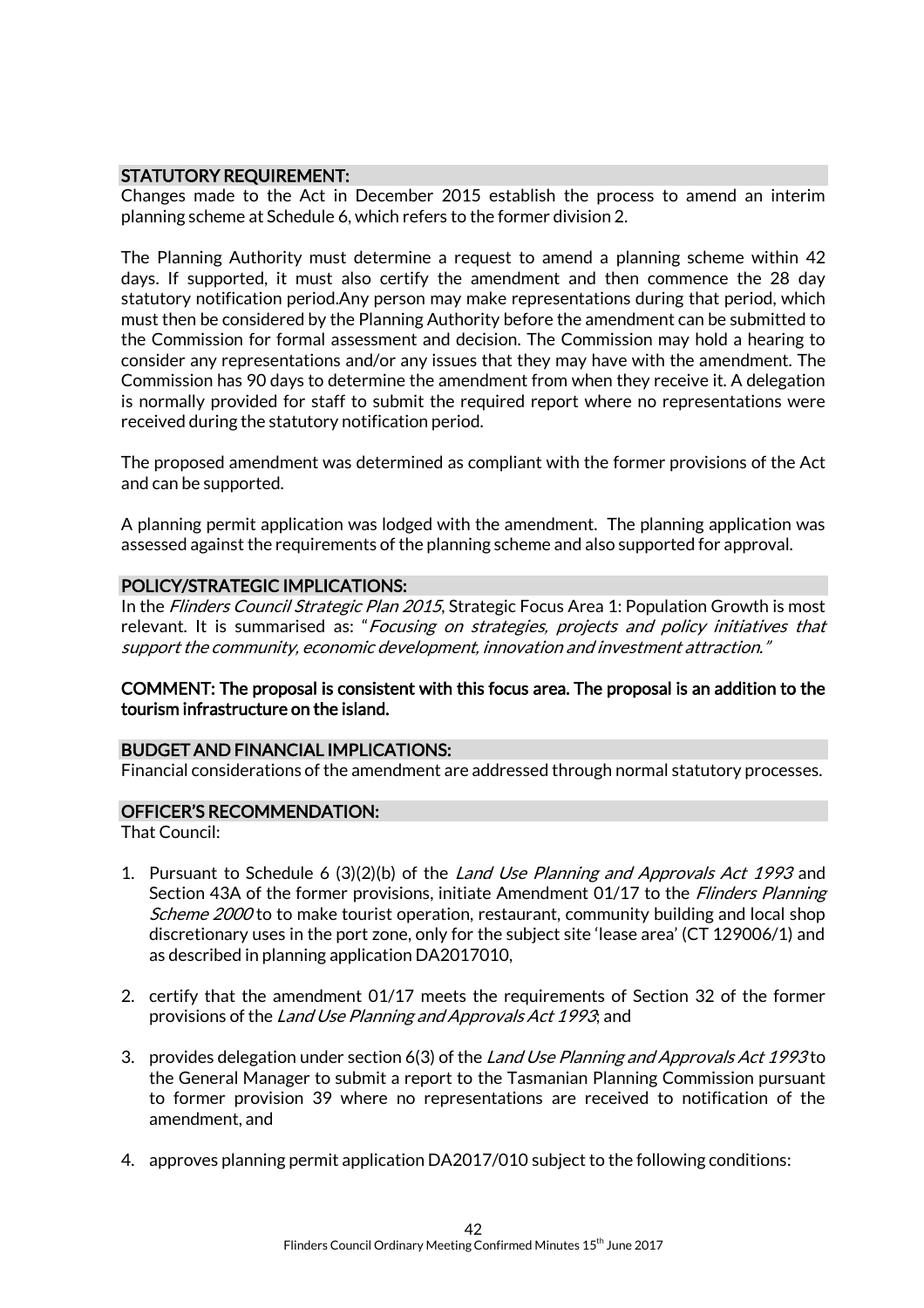# ENDORSED PLANS

1. The use and/or development must be carried out as described in the planning submission by Commercial Project Delivery dated April to the satisfaction of the Council. Any other proposed development and/or use will require a separate application to and assessment by the Council.

### EXTERIOR AND SECURITY LIGHTING

2. Exterior and security lighting must be designed, baffled and located so that no direct light is emitted outside the property boundaries.

#### Notes:

- 1. This permit is not valid until the associated amendment (Flinders 01/17) is approved by the Tasmanian Planning Commission.
- 2. This permit was issued based on the proposal documents submitted for (DA2017/010). You should contact Council with any other use or developments, as they may require the separate approval of Council.
- 3. Council will undertake periodic reviews of approved developments to ensure compliance with Planning Permit conditions.
- 4. This permit is granted pursuant to the Land Use Planning and Approvals Act 1993 and does not constitute any other approval required under any other Act or Regulation.
- 5. This permit is valid for two (2) years only from the date of approval and will thereafter lapse if the development is not substantially commenced. A once only extension may be granted if a request is received within 6 months after the expiration date.
- 6. Where any other approvals under this Act or any other Act are required for the proposed use or development to which this permit relates, the permit does not take effect until those approvals have been granted.

#### DECISION:

142.06.2017 Moved: Cr D Williams Seconded: Deputy Mayor M Cobham That Council:

- 1. Pursuant to Schedule 6 (3)(2)(b) of the *Land Use Planning and Approvals Act 1993* and Section 43A of the former provisions, initiate Amendment 01/17 to the Flinders Planning Scheme 1994 to make tourist operation, restaurant, community building and local shop discretionary uses in the port zone, only for the subject site 'lease area' (CT 129006/1) and as described in planning application DA2017/010,
- 2. certify that the amendment 01/17 meets the requirements of Section 32 of the former provisions of the Land Use Planning and Approvals Act 1993; and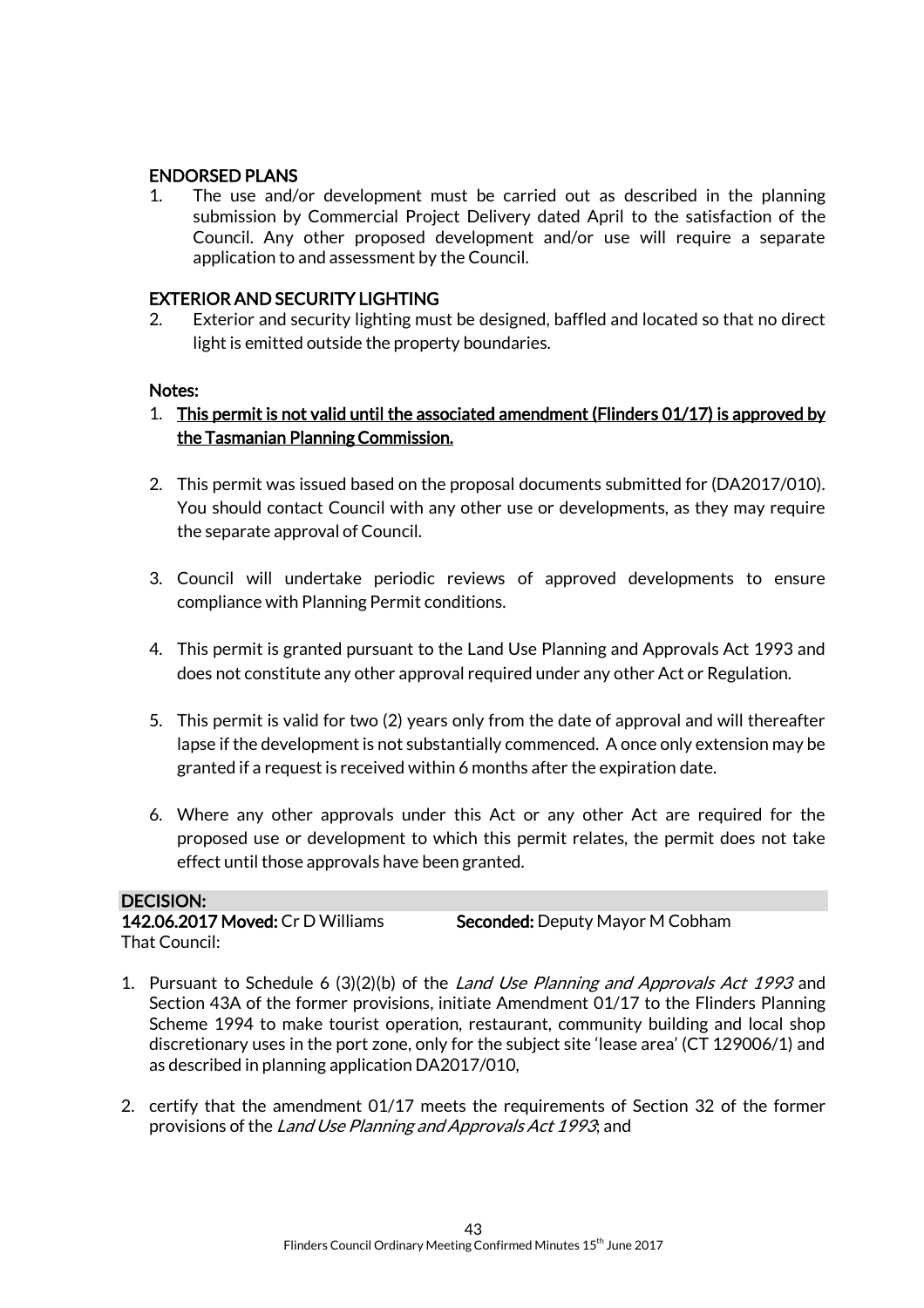- 3. provides delegation under section 6(3) of the Land Use Planning and Approvals Act 1993 to the General Manager to submit a report to the Tasmanian Planning Commission where no representations are received to notification of the amendment, and
- 4. approves planning permit application DA2017/010 subject to the following conditions and notes:

# ENDORSED PLANS

1. The use and/or development must be carried out as described in the planning submission by Commercial Project Delivery dated April 2017 to the satisfaction of the Council. Any other proposed development and/or use will require a separate application to and assessment by the Council.

# EXTERIOR AND SECURITY LIGHTING

2. Exterior and security lighting must be designed, baffled and located so that no direct light is emitted outside the property boundaries.

# PUBLIC ACCESS

3. The development must maintain public vehicular, marine and pedestrian access to and from the wharf at all times and that there be no restrictions on the current usage of the wharf.

#### Notes:

- 1. This permit is not valid until the associated amendment (Flinders 01/17) is approved by the Tasmanian Planning Commission.
- 2. This permit was issued based on the proposal documents submitted for (DA2017/010). You should contact Council with any other use or developments, as they may require the separate approval of Council.
- 3. Council will undertake periodic reviews of approved developments to ensure compliance with Planning Permit conditions.
- 4. This permit is granted pursuant to the Land Use Planning and Approvals Act 1993 and does not constitute any other approval required under any other Act or Regulation.
- 5. This permit is valid for two (2) years only from the date of approval and will thereafter lapse if the development is not substantially commenced. A once only extension may be granted if a request is received within 6 months after the expiration date.
- 6. Where any other approvals under this Act or any other Act are required for the proposed use or development to which this permit relates, the permit does not take effect until those approvals have been granted.

# CARRIED UNANIMOUSLY (7-0)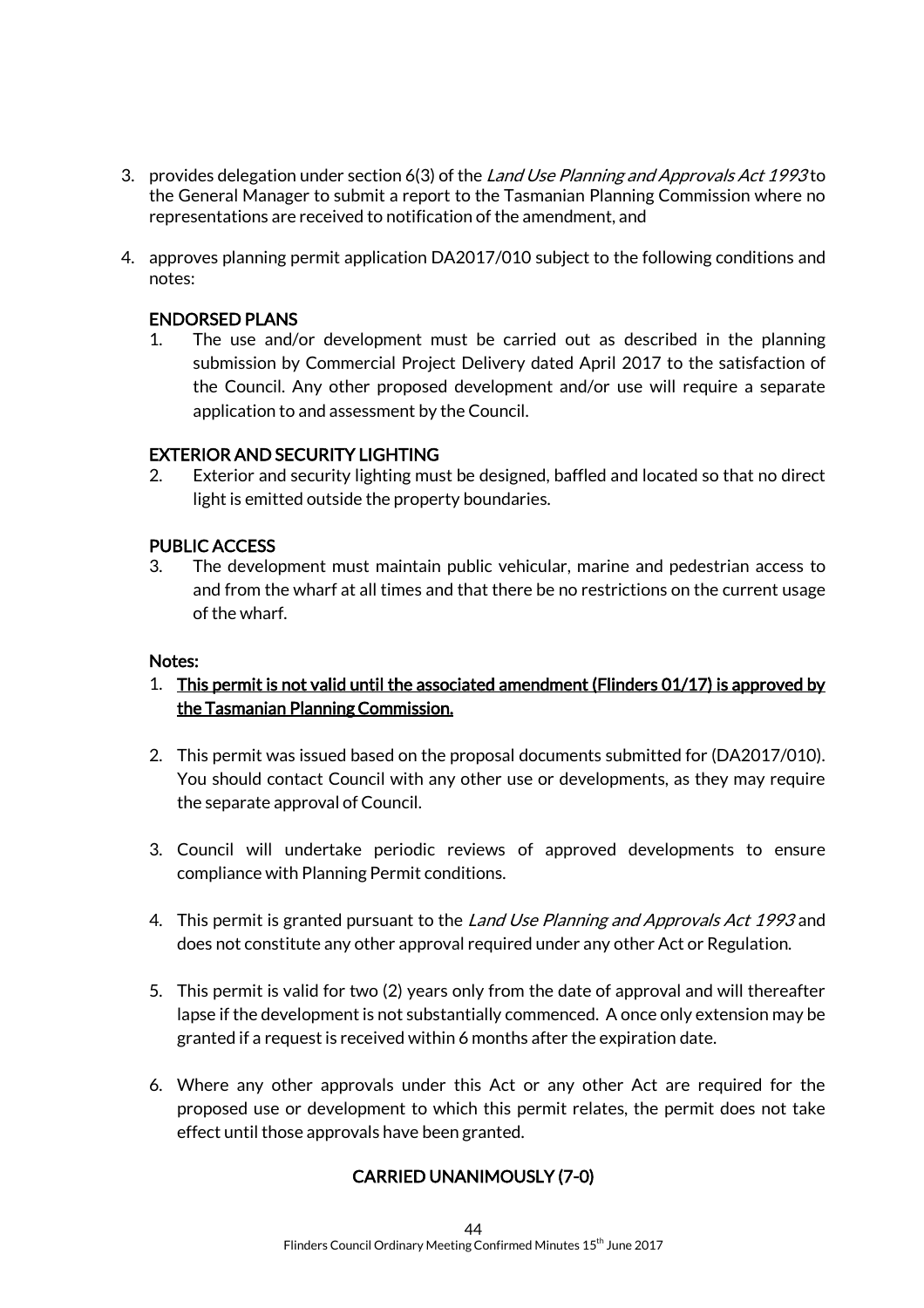For: Mayor Carol Cox, Deputy Mayor Marc Cobham, Cr Chris Rhodes, Cr Peter Rhodes, Cr Ken Stockton, Cr David Williams and Cr Gerald Willis.

James Ireland, Consultant Town Planner, left the meeting at 2.34pm.

At 2.34pm, Mayor Carol Cox announced that the Council will now conclude its meeting as a Planning Authority under Section 25 of the Local Government (Meeting Procedures) Regulations 2015.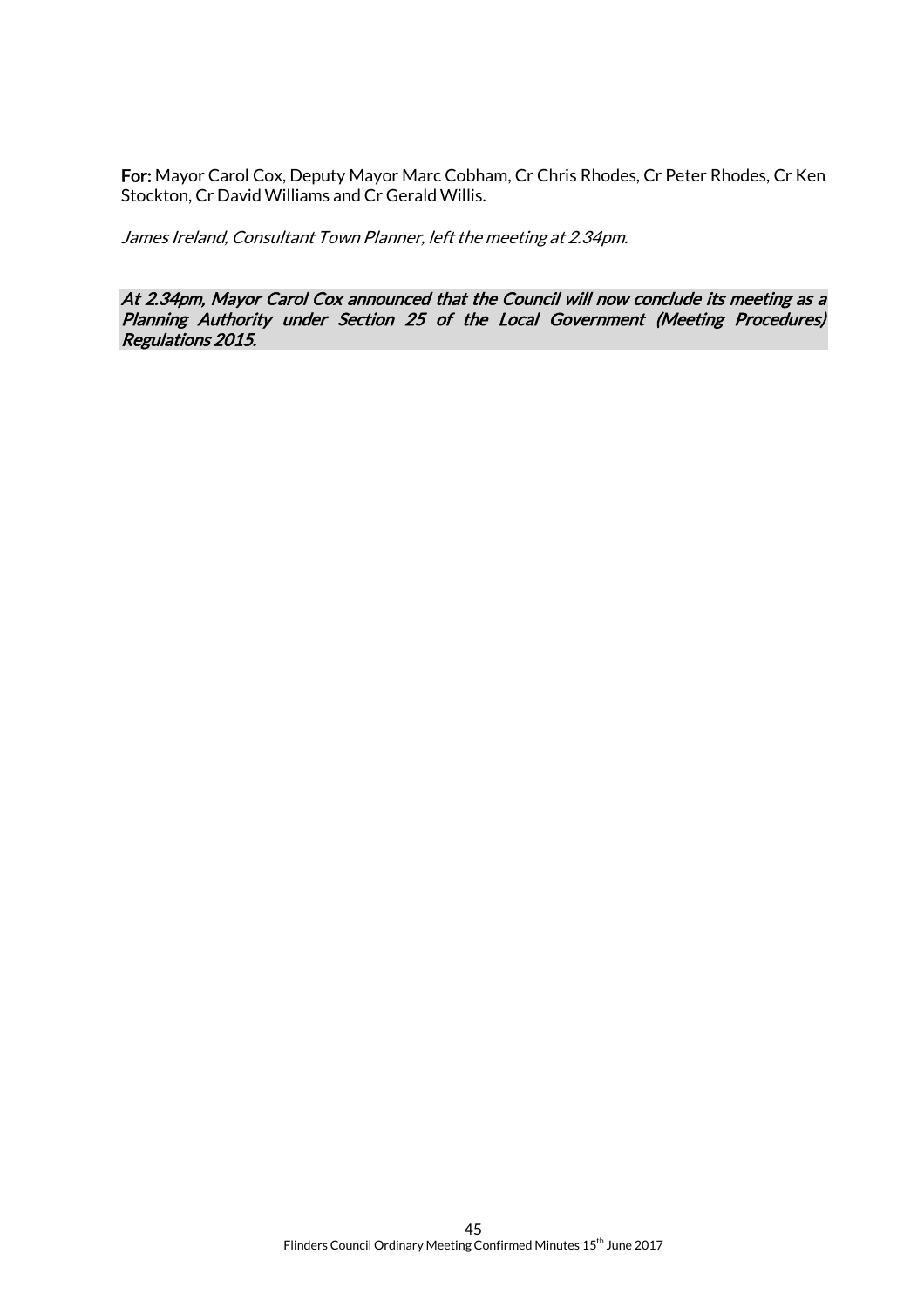#### Item A3: Development Application Report

| <b>ACTION</b>            | Information                                         |
|--------------------------|-----------------------------------------------------|
| <b>PROPONENT</b>         | Council Officer                                     |
| <b>OFFICER</b>           | Jacci Viney, Development Services Coordinator       |
| <b>FILE REFERENCE</b>    | PLN/0105                                            |
| <b>ASSOCIATED PAPERS</b> | Annexure 6: Planner's Information Report - May 2017 |

#### INTRODUCTION:

The purpose of this report is to provide Councillors with an update of the applications which have been dealt with by the Planning Department for the month of October as per the council motion 249.09.2015, passed at the 24<sup>th</sup> September 2015 Council Meeting.

Council has requested that the planning consultancy service (West Tamar Council) provide this detail to Council on a monthly basis.

Permitted applications are assessed under s58 of the *Land Use Planning and Approvals Act* 1993 and as such are not advertised nor are the applicant's details made public. Applicants retain the right to privacy having met all development and use standards applicable within the current planning scheme. Applications made under this section must be granted a permit, with or without conditions.

The numbering of applications relates to the allocation provided by the 'Regulatory Applications' (RegApps) electronic filing system. Numbers are allocated in order to Planning (DA), Building (BA) and Plumbing (PA) applications. This may mean that planning numbers are not sequential.

#### PREVIOUS COUNCIL CONSIDERATION:

Some items may have been considered at meetings of Council while the remainder have been approved under delegation by the General Manager.

#### OFFICER'S REPORT:

Refer to Annexure 6 Planner's Information Report – May 2017, provided by West Tamar Council.

#### VOTING REQUIREMENTS:

Simple Majority

#### OFFICER'S RECOMMENDATION:

That the Planner's Information Report – May 2017 be received.

#### DECISION:

143.06.2017 Moved: Cr P Rhodes Seconded: Cr G Willis That the Planner's Information Report – May 2017 be received.

# CARRIED UNANIMOUSLY (7-0)

For: Mayor Carol Cox, Deputy Mayor Marc Cobham, Cr Chris Rhodes, Cr Peter Rhodes, Cr Ken Stockton, Cr David Williams and Cr Gerald Willis.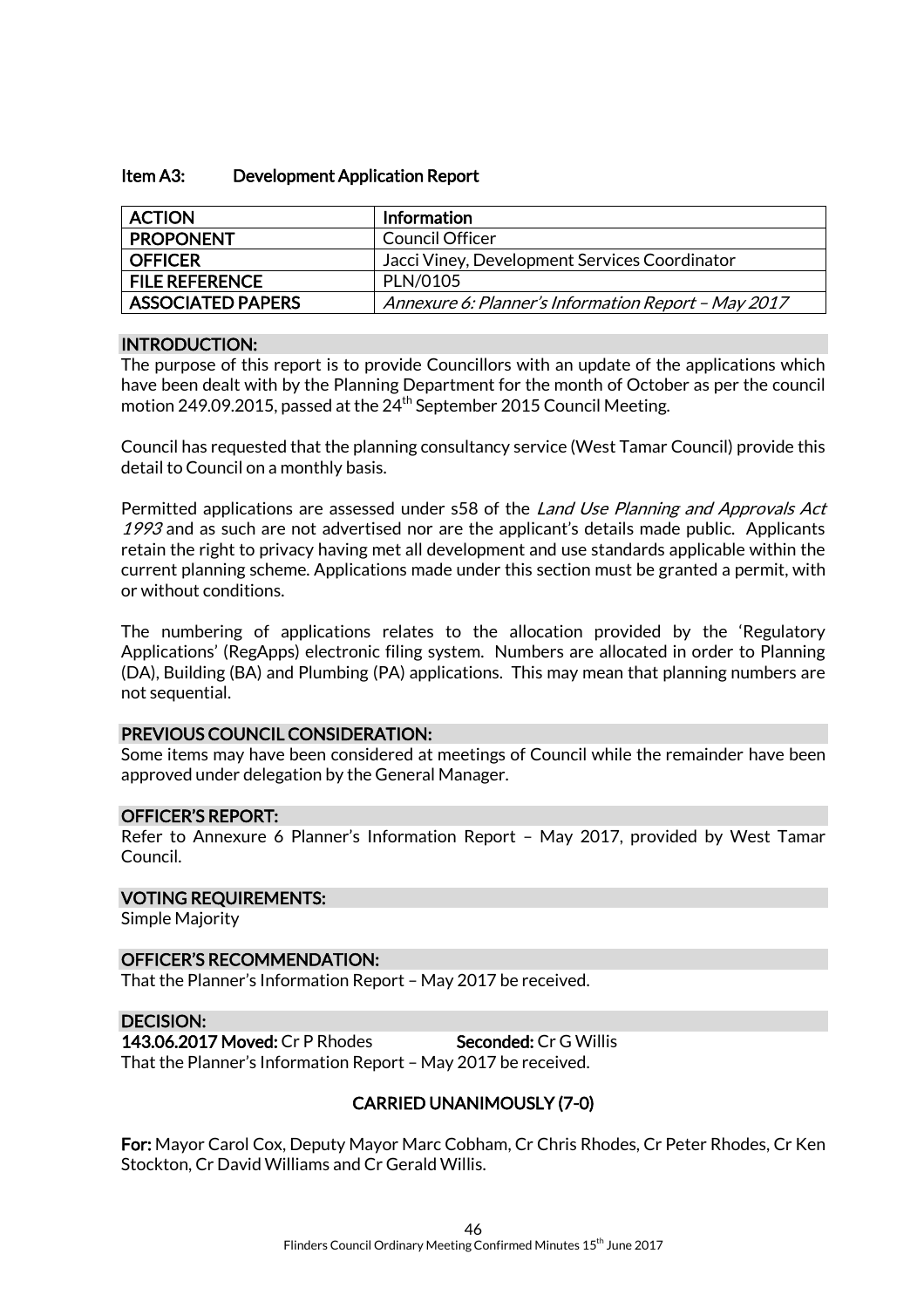Mayor Carol Cox called a break in the meeting at 2.35pm and resumed the meeting at 2.42pm.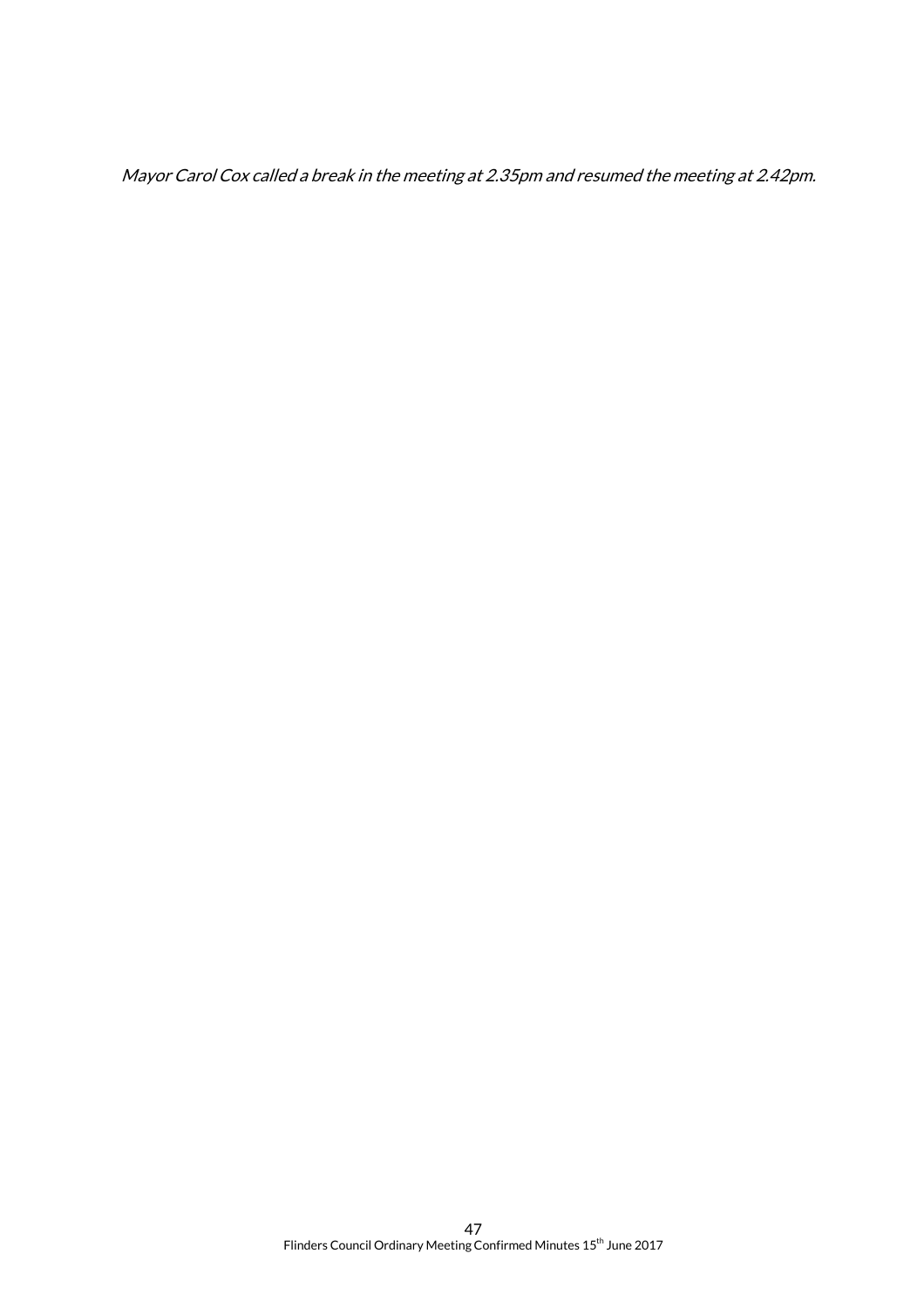### B. NOTICES OF MOTIONS

#### Item B1: Notice of Motion – Appointment of a Community Member to the Furneaux Community Health Special Committee

| <b>ACTION</b>            | Decision                        |
|--------------------------|---------------------------------|
| <b>PROPONENT</b>         | <b>Councillor Gerald Willis</b> |
| <b>OFFICER</b>           | Bill Boehm, General Manager     |
| <b>FILE REFERENCE</b>    | CSV/0912                        |
| <b>ASSOCIATED PAPERS</b> | Nil                             |

#### NOTICE OF MOTION:

That the Council approves the appointment of Judy Clark to the Furneaux Community Health Special Committee as a community member.

#### COUNCILLOR'S REPORT:

The Furneaux Community Health Special Committee is a special committee of Flinders Council which has been set up with the primary purpose of advising the Council of matters related to health in the Community and supporting and lobbying for the broad health and wellbeing needs of the Community.

All members of the special committee are to be appointed by Flinders Council. The special committee is to have a maximum of 2 councillors, a minimum of 6 and a maximum of 12 community representatives from, where possible, major population centres, interest groups and service providers plus ex-officio council staff as required. At the present time there are 9 members who represent the Community.

The motion before the Council is that Judy Clark be appointed to the Furneaux Community Health Special Committee. Judy has over 20 years' experience working with Health and Community organisations and the practical experience that comes with 12 years as CEO of a large rural primary health care service with over 200 staff. More recently she has been working with organisations as a Health Management Advisor to provide: management advice; assistance with risk management and clinical governance; submission writing and subsequent project planning and implementation; facilitation and support for services with their planning and a range of capacity building and continuous quality improvement activities. Judy has been appointed to a number of Commonwealth Government approved panels in the health sector.

Judy would be appointed as one of the community representatives.

The Council has signaled that it intends to review the purpose and role of the special committee in the near future. Besides being well qualified to contribute to the special committee under its purpose, Judy would also provide invaluable insight in analyzing its future makeup.

The motion is recommended.

# PREVIOUS COUNCIL CONSIDERATION:

Nil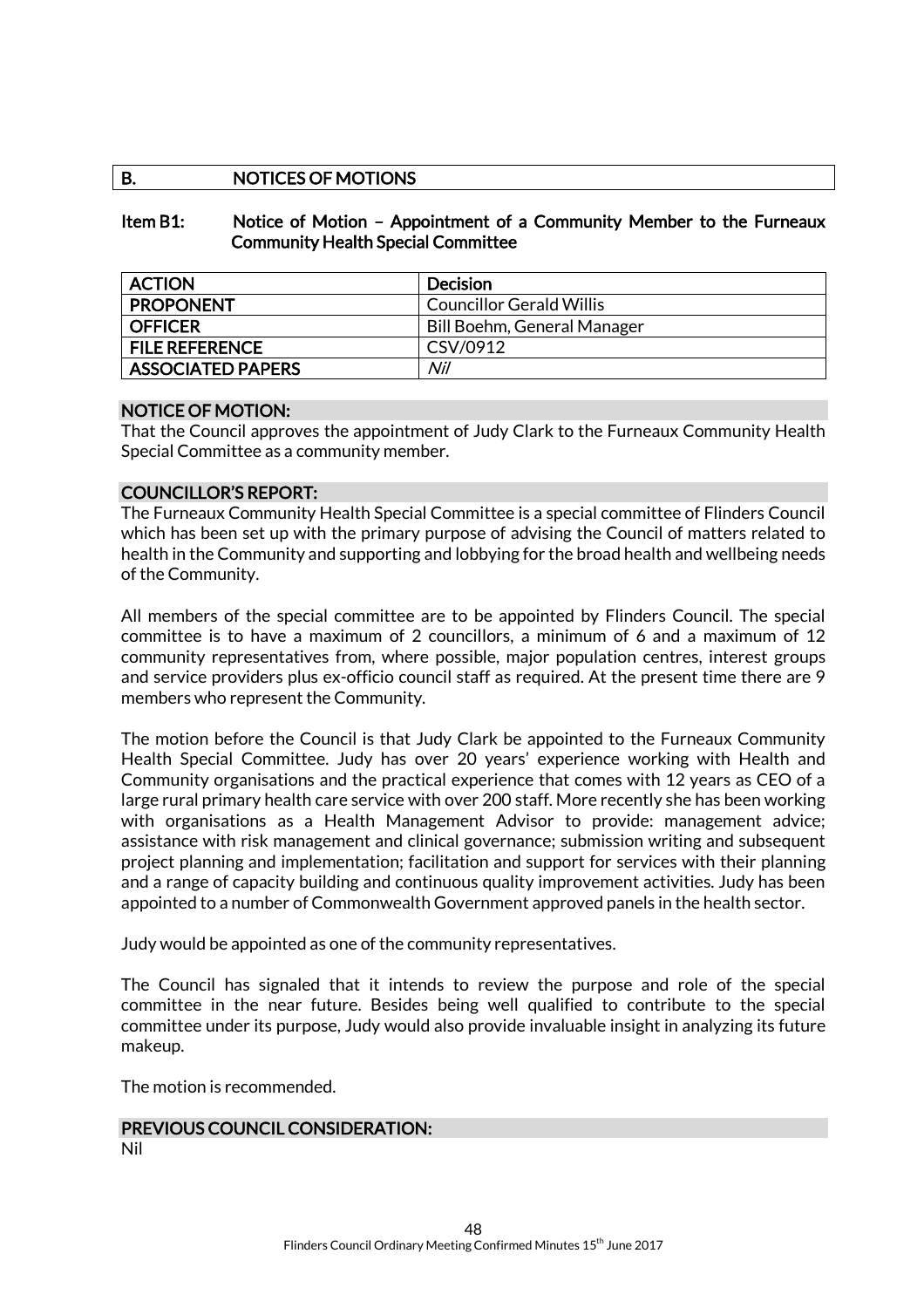#### OFFICER'S REPORT:

The motion is supported.

#### STATUTORY REQUIREMENTS:

Local Government Act 1993

# POLICY/STRATEGIC IMPLICATIONS:

- 5.0 Livability Protect, improve and promote the safety, creativity, health and wellbeing of the Islands' communities.
	- 5.1 Improve the health and wellbeing of the Island communities through leadership and co-ordination.

#### BUDGET AND FINANCIAL IMPLICATIONS:

Nil

RISK/LIABILITY:

Nil

#### VOTING REQUIREMENTS:

Simple Majority

#### OFFICER'S RECOMMENDATION:

That the Council approve the appointment of Judy Clark to the Furneaux Community Health Special Committee as a community member.

## DECISION:

144.06.2017 Moved: Cr G Willis Seconded: Cr D Williams

That the Council approve the appointment of Judy Clark to the Furneaux Community Health Special Committee as a community member.

# CARRIED UNANIMOUSLY (7-0)

For: Mayor Carol Cox, Deputy Mayor Marc Cobham, Cr Chris Rhodes, Cr Peter Rhodes, Cr Ken Stockton, Cr David Williams and Cr Gerald Willis.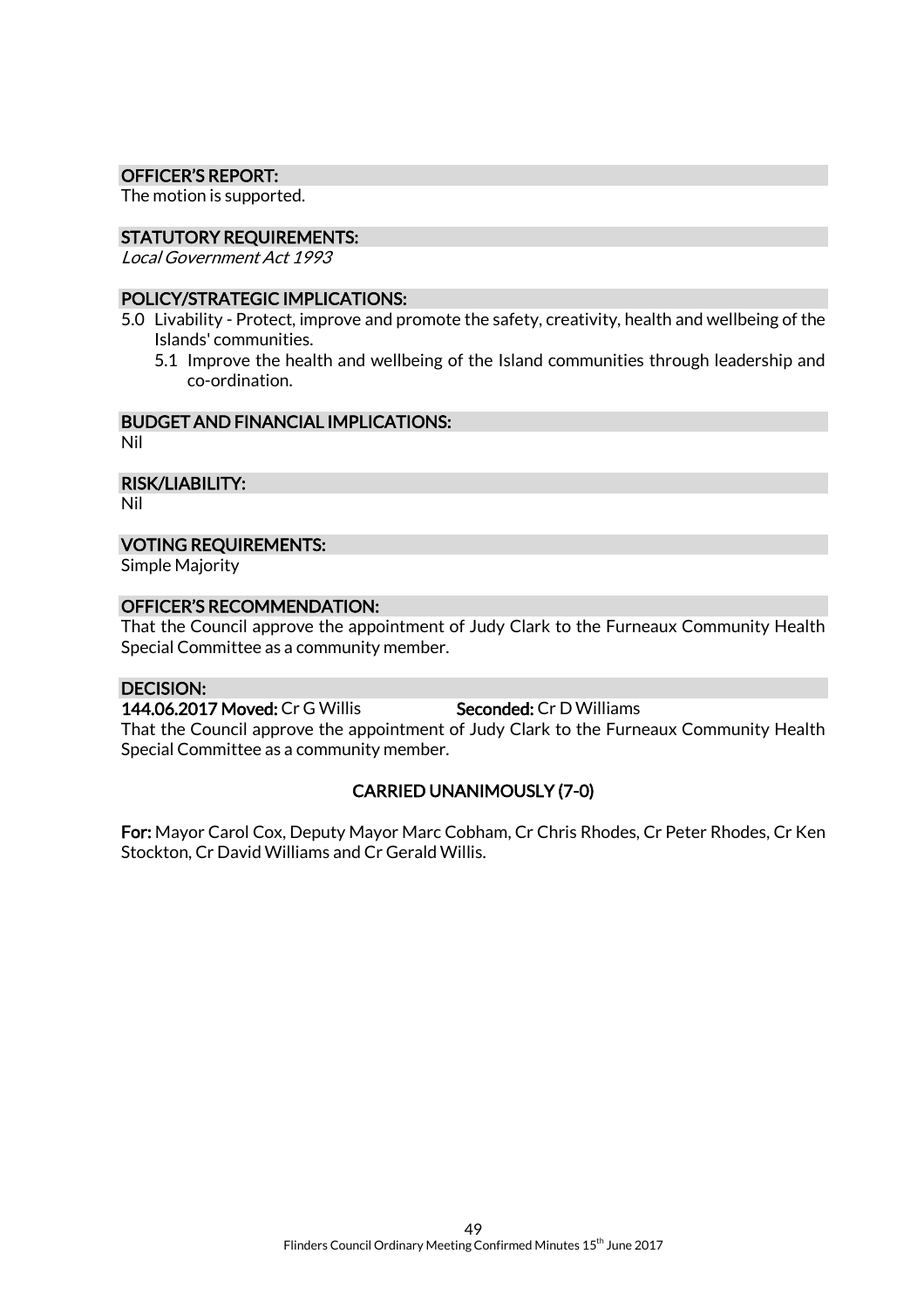# Item B2: Notice of Motion – Local Government Association of Tasmania (LGAT) – 2017 elections

| <b>ACTION</b>            | <b>Decision</b>                                       |
|--------------------------|-------------------------------------------------------|
| <b>PROPONENT</b>         | Acting Mayor, Marc Cobham                             |
| <b>OFFICER</b>           | <b>Bill Boehm, General Manager</b>                    |
| <b>FILE REFERENCE</b>    | COU/0303                                              |
| <b>ASSOCIATED PAPERS</b> | Annexure 7: Ballot Papers                             |
|                          | Annexure 8: Statement for President                   |
|                          | Annexure 9: Statements from nominees for the Northern |
|                          | Councils, population less than 20,000                 |

#### NOTICE OF MOTION:

That Council provides Mayor Cox with direction on how to vote in the upcoming Local Government Association of Tasmania election for President and two General Members – one from northern councils with a population of less than 20,000 and one from northern councils with a population greater than 20,000.

# COUNCILLOR'S REPORT:

Every two years elections for the Local Government Association of Tasmania's (LGAT) General Management Committee (GMC) are undertaken. The GMC consists of 6 representatives in total, including the president. The elected GMC takes up office at the end of the Annual General Meeting in July.

The current election is for the position of the President and two General Committee members – one from northern councils with less than a population of 20,000 and one from northern councils with greater than a population of 20,000.

Rule 20(j) of the LGAT Rules provides that each member council is entitled to one vote for both population categories within its electoral district. We have been provided with three ballot papers (Annexure 7): the president ballot and two General Committee member ballots.

LGAT invited the nominees for the General Management Committee elections to submit a statement for distribution to councils. One only statement for the President position was received (Annexure 8), and statements from the nominees for the Northern Councils, with a population less than 20,000 only were received (Annexure 9).

For votes to be eligible they must be lodged with the Tasmanian Electoral Commission by  $12<sup>th</sup>$ July therefore Council needs to provide Mayor Cox with direction on how to vote in this election.

#### PREVIOUS COUNCIL CONSIDERATION:

Every two years.

# OFFICER'S REPORT:

This is a matter for Council to decide.

#### STATUTORY REQUIREMENTS:

Local Government Act 1993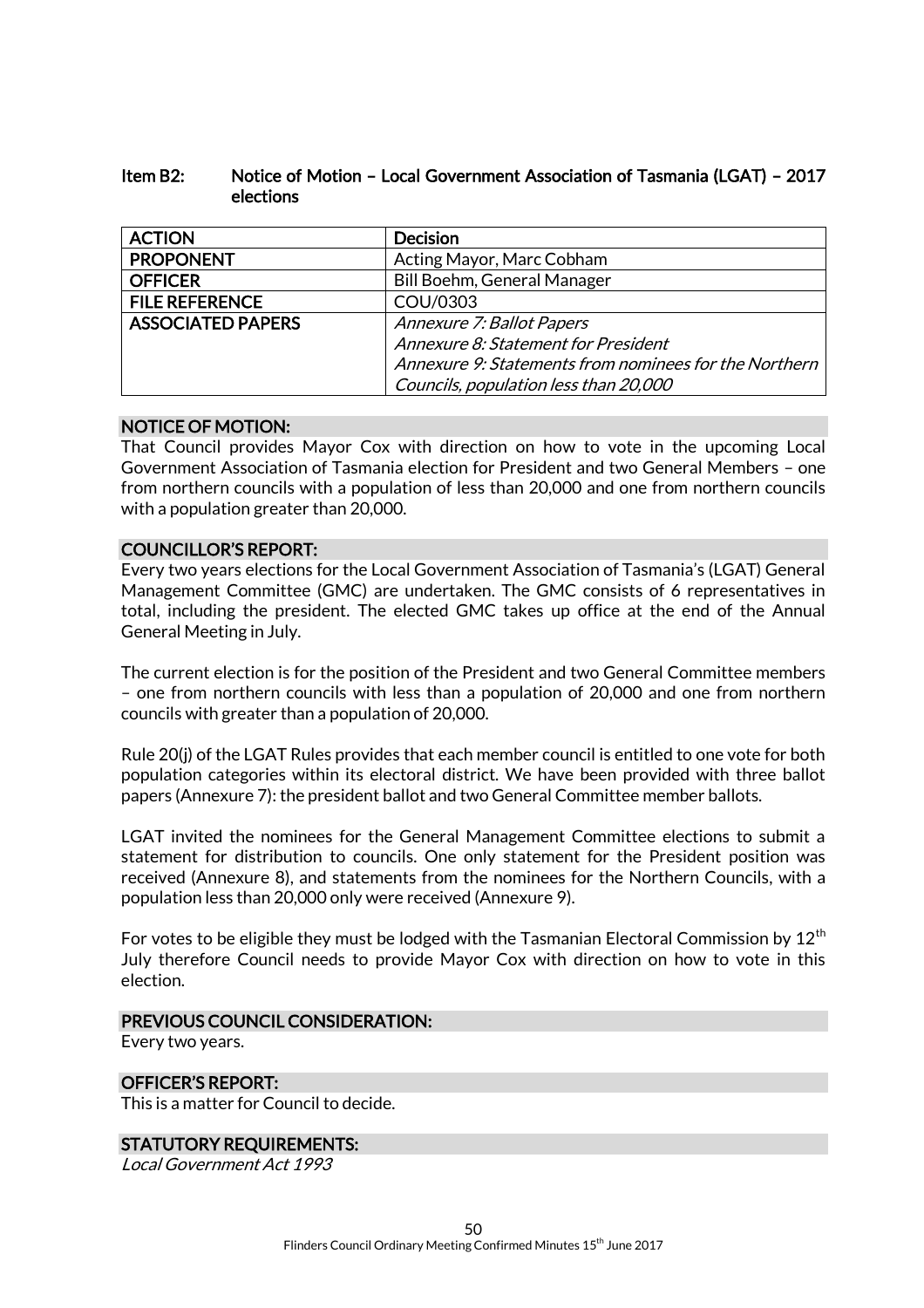#### POLICY/STRATEGIC IMPLICATIONS:

4.0 Strategic, Efficient and Effective Organisation - Responding to risks and opportunities. 4.1 Remain actively engaged with internal and external stakeholders providing regional leadership.

BUDGET AND FINANCIAL IMPLICATIONS:

Nil

#### RISK/LIABILITY:

None known at this time.

#### VOTING REQUIREMENTS:

Simple Majority

#### OFFICER'S RECOMMENDATION:

The motion as written.

#### DECISION:

145.06.2017 Moved: Deputy Mayor M Cobham Seconded: Cr P Rhodes

That Council provides Mayor Cox with direction on how to vote in the upcoming Local Government Association of Tasmania election for President and two General Members – one from northern councils with a population of less than 20,000 and one from northern councils with a population greater than 20,000.

# CARRIED UNANIMOUSLY (7-0)

For: Mayor Carol Cox, Deputy Mayor Marc Cobham, Cr Chris Rhodes, Cr Peter Rhodes, Cr Ken Stockton, Cr David Williams and Cr Gerald Willis.

#### 146.06.2017 Moved: Deputy Mayor M Cobham Seconded: Cr G Willis

That Council casts the following votes for the following positions in the Local Government Association of Tasmania election:

- President 1. Doug Chipman 2. Daryl Quilliam;
- Northern councils with a population of less than 20,000 1. Michael Tucker 2. Craig Perkins 3. Dick Adams; and
- Northern councils with a population greater than 20,000 1. Christina Holmdahl 2. Albert van Zetten.

# CARRIED UNANIMOUSLY (7-0)

For: Mayor Carol Cox, Deputy Mayor Marc Cobham, Cr Chris Rhodes, Cr Peter Rhodes, Cr Ken Stockton, Cr David Williams and Cr Gerald Willis.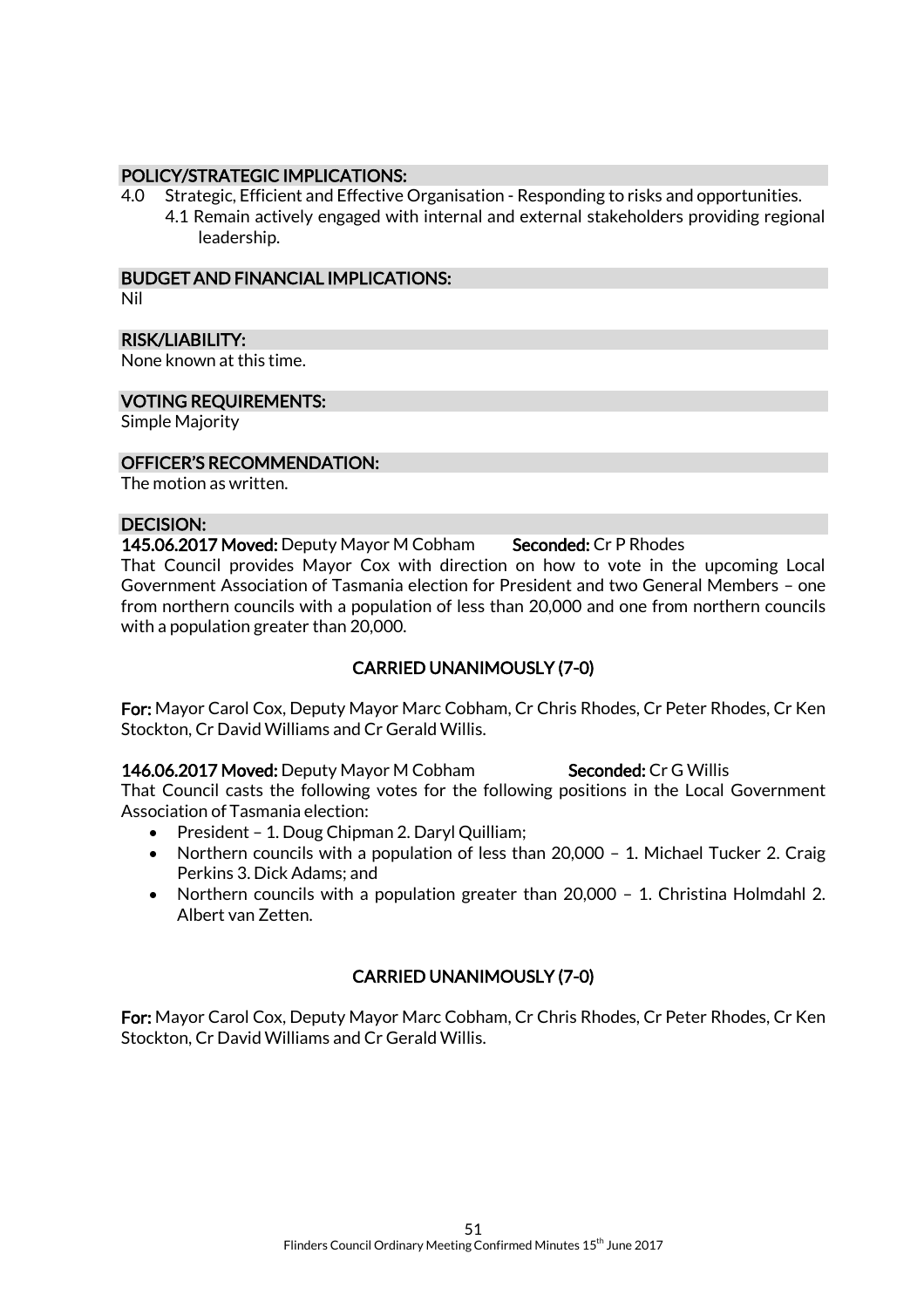### C. GOVERNANCE

#### Item C1: Related Party Disclosure Policy

| <b>ACTION</b>            | <b>Decision</b>                                       |
|--------------------------|-------------------------------------------------------|
| <b>PROPONENT</b>         | Council Officer                                       |
| <b>OFFICER</b>           | Sophie Pitchford, Corporate Services Manager          |
| <b>FILE REFERENCE</b>    | ADM/0900, GOV/1000                                    |
| <b>ASSOCIATED PAPERS</b> | Annexure 10: DRAFT Related Party Disclosure Policy    |
|                          | Annexure 11: DRAFT Related Party Disclosure Procedure |

#### INTRODUCTION:

Council's Policy Manual is an important document of Council as it provides direction to Staff, Management and Councillors. Many of the policies are required by, or relate to, legislation and in most instances help manage Council's exposure to risk.

#### PREVIOUS COUNCIL CONSIDERATION:

| $9th$ March 2017 | <b>Council Workshop</b> |
|------------------|-------------------------|
| $1st$ June 2017  | <b>Council Workshop</b> |

#### OFFICER'S REPORT:

As per the Australian Accounting Standards AASB 124 Related Party Disclosures (AASB 124), from  $1<sup>st</sup>$  July 2016, local government must disclose related party relationships, transactions and outstanding balances, including commitments, in their financial statements.

AASB 124 requires that Council develops a Related Party Disclosures Policy that details Council's intention to fulfill the requirements of the accounting standards. To assist with the implementation of the policy, a procedure which outlines what is expected of elected members and staff of Council in relation to AASB 124 accompanies the policy.

#### STATUTORY REQUIREMENT:

Local Government Act 1993

#### POLICY/STRATEGIC IMPLICATIONS:

- 4.0 Strategic, Efficient and Effective Organisation Responding to risks and opportunities.
	- 4.3 Ensure Council meets its statutory obligations and manages corporate and community risk.

4.3.9 Maintain Council's Policy Manual and Instrument of Delegation.

#### RISK/LIABILITY:

Adoption of this policy and ensuring that Management, Staff and Councillors are aware of and follow this policy will help to reduce Council's exposure to risk in this area and achieve compliance.

#### VOTING REQUIREMENTS:

Simple Majority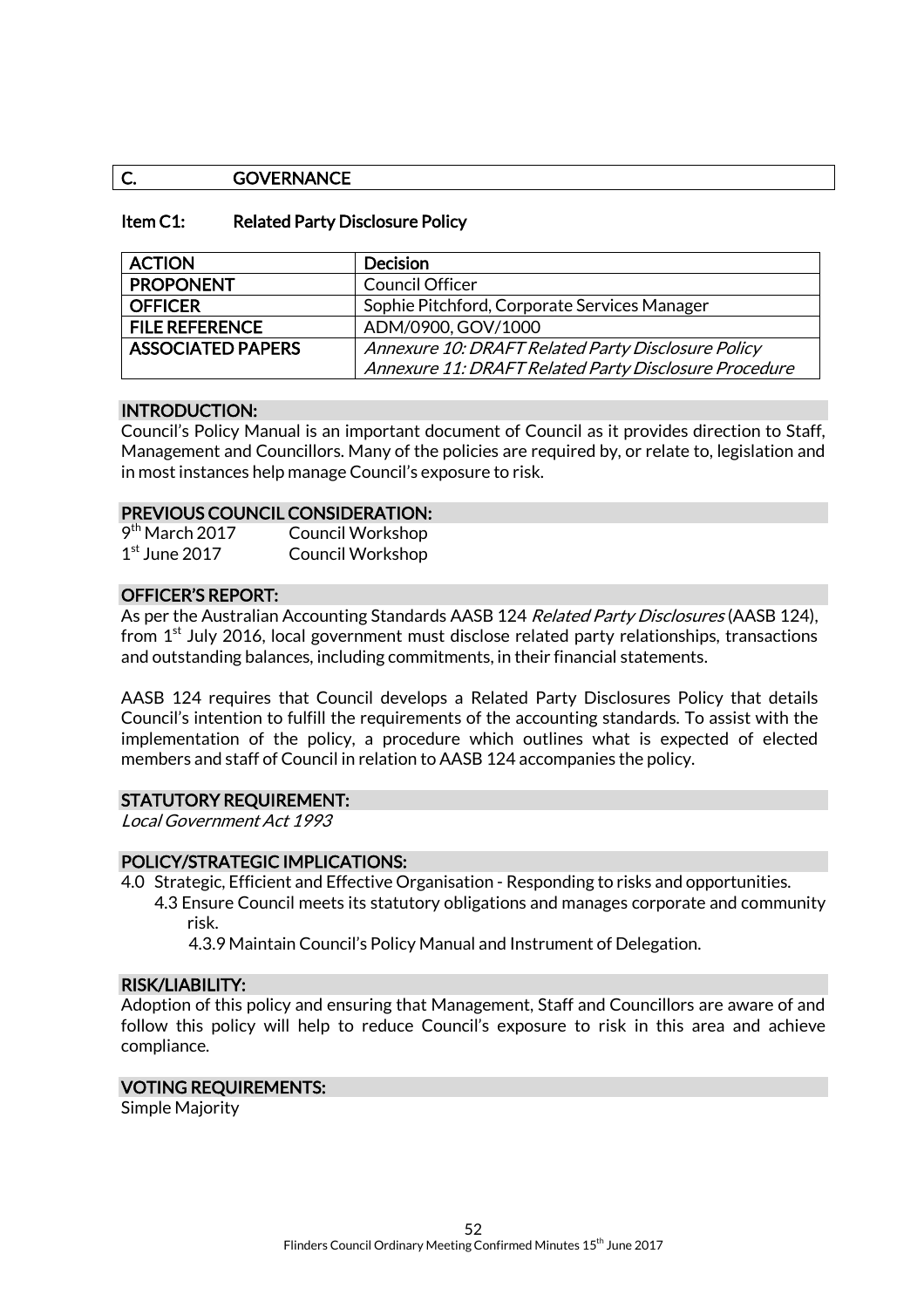#### OFFICER'S RECOMMENDATION:

That Council adopts the Related Party Disclosure Policy and allows it to lay on the table for 28 days for public comment.

#### DECISION:

147.06.2017 Moved: Cr G Willis Seconded: Deputy Mayor M Cobham That Council adopts the Related Party Disclosure Policy and Procedure as amended at this meeting and allows it to lay on the table for 28 days for public comment.

# CARRIED UNANIMOUSLY (7-0)

For: Mayor Carol Cox, Deputy Mayor Marc Cobham, Cr Chris Rhodes, Cr Peter Rhodes, Cr Ken Stockton, Cr David Williams and Cr Gerald Willis.

148.06.2017 Moved: Cr G Willis Seconded: Cr D Williams That Item D1 be brought forward in the agenda.

# CARRIED UNANIMOUSLY (7-0)

For: Mayor Carol Cox, Deputy Mayor Marc Cobham, Cr Chris Rhodes, Cr Peter Rhodes, Cr Ken Stockton, Cr David Williams and Cr Gerald Willis.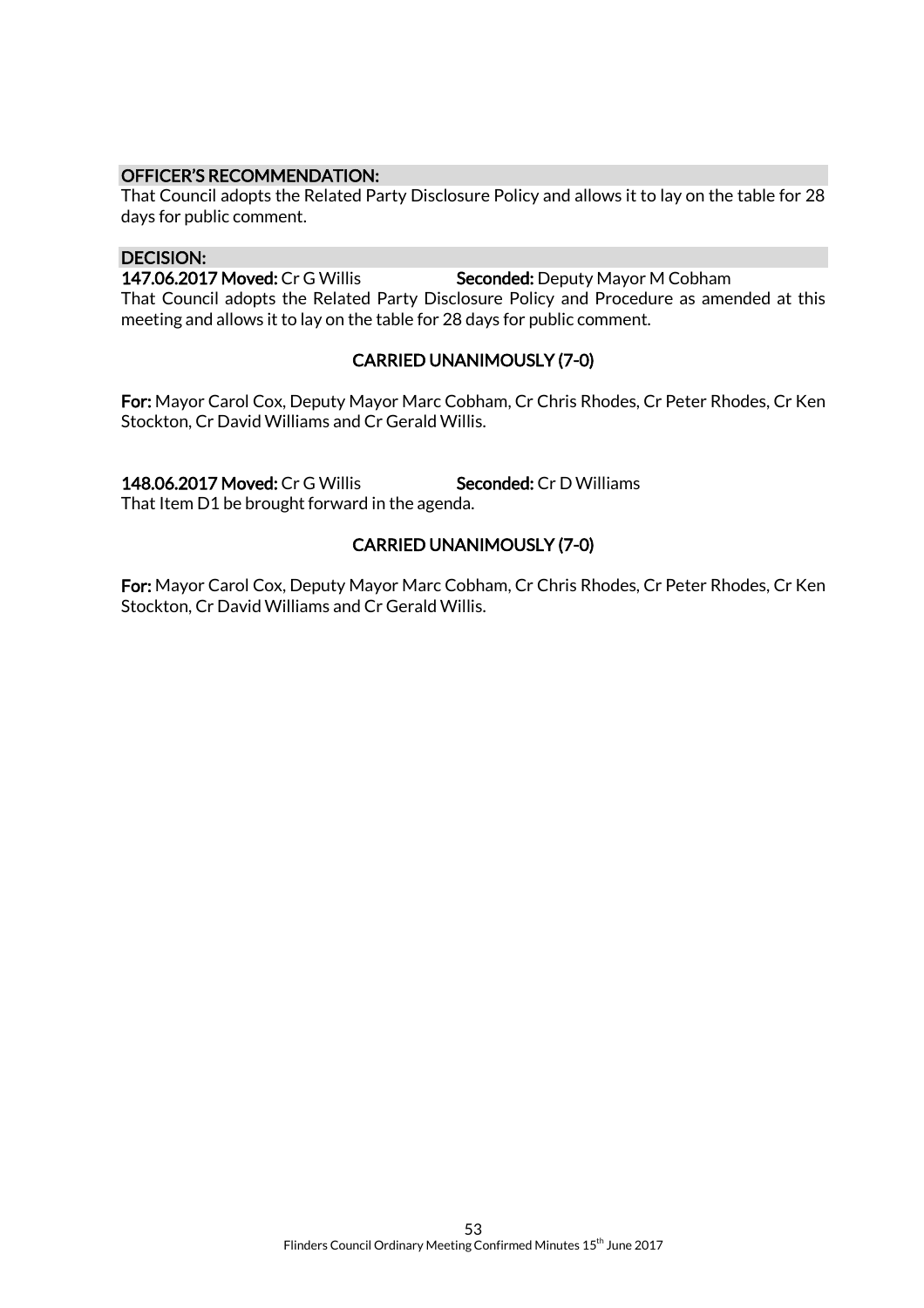# D. CLOSED COUNCIL

#### Item D1: Closed Council Item

| <b>ACTION</b>            | <b>Decision</b>             |
|--------------------------|-----------------------------|
| <b>PROPONENT</b>         | Council Officer             |
| <b>OFFICER</b>           | Bill Boehm, General Manager |
| <b>FILE REFERENCE</b>    | PFR/1500                    |
| <b>ASSOCIATED PAPERS</b> | Nil                         |

#### PREVIOUS COUNCIL CONSIDERATION:

58.03.2017 23rd March 2017 (Closed Council) 84.04.2017 20<sup>th</sup> April 2017

#### REASON FOR CLOSED COUNCIL:

Item D1 Notice of Motion - General Manager's Performance Review is CONFIDENTIAL in accordance with Section 15(2) (a) of the Local Government (Meeting Procedures) Regulations 2005.

#### VOTING REQUIREMENTS

Absolute Majority

#### OFFICER'S RECOMMENDATION:

That Council move into Closed Council.

#### DECISION:

149.06.2017 Moved: Deputy Mayor M Cobham Seconded: Cr K Stockton That Council moves into Closed Council.

# CARRIED UNANIMOUSLY (7-0)

For: Mayor Carol Cox, Deputy Mayor Marc Cobham, Cr Chris Rhodes, Cr Peter Rhodes, Cr Ken Stockton, Cr David Williams and Cr Gerald Willis.

Bill Boehm, General Manager, left the meeting at 3.16pm.

Council moved into Closed Session at 3.16pm.

Mayor Carol Cox passed the chair to Deputy Mayor M Cobham at 4.12pm.

Mayor Carol Cox and Cr David Williams left the meeting at 4.12 pm.

Council moved out of Closed Session at 4.12pm.

#### CONFIDENTIALITY REQUIREMENT:

154.06.2017 Moved: Cr. P Rhodes Seconded: Cr K Stockton

That the motions passed and discussions held in closed session remain confidential.

# CARRIED (4-1)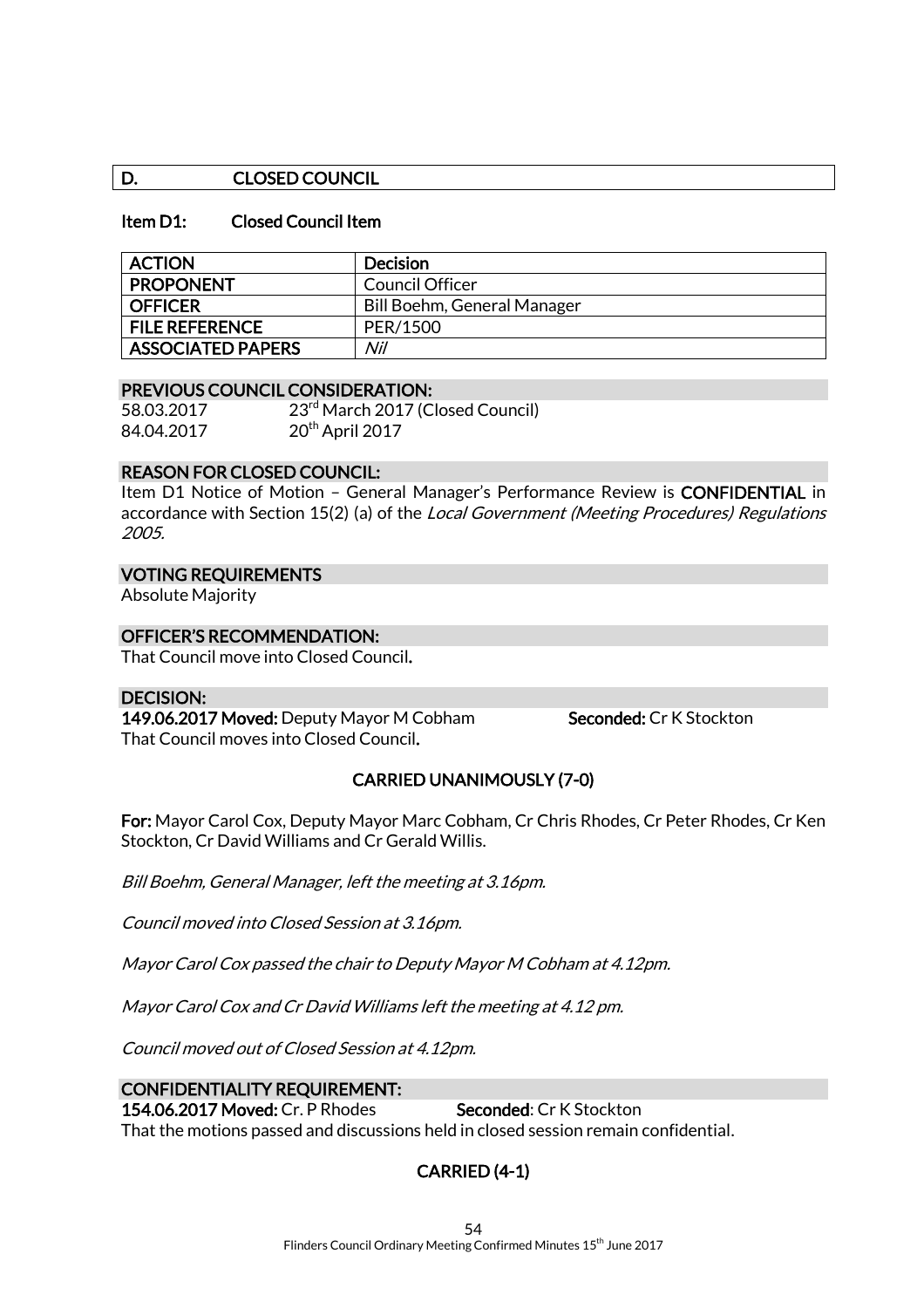For: Cr Chris Rhodes, Cr Peter Rhodes, Cr Ken Stockton and Cr Gerald Willis. Against: Deputy Mayor Marc Cobham.

Deputy Mayor Marc Cobham called a break in the meeting at 4.14pm.

Bill Boehm, General Manager and Vicki Warden, Executive Officer returned to the meeting at 4.17pm.

Mayor Carol Cox returned to the meeting at 4.17pm.

Mayor Carol Cox resumed the chair and the meeting at 4.17pm.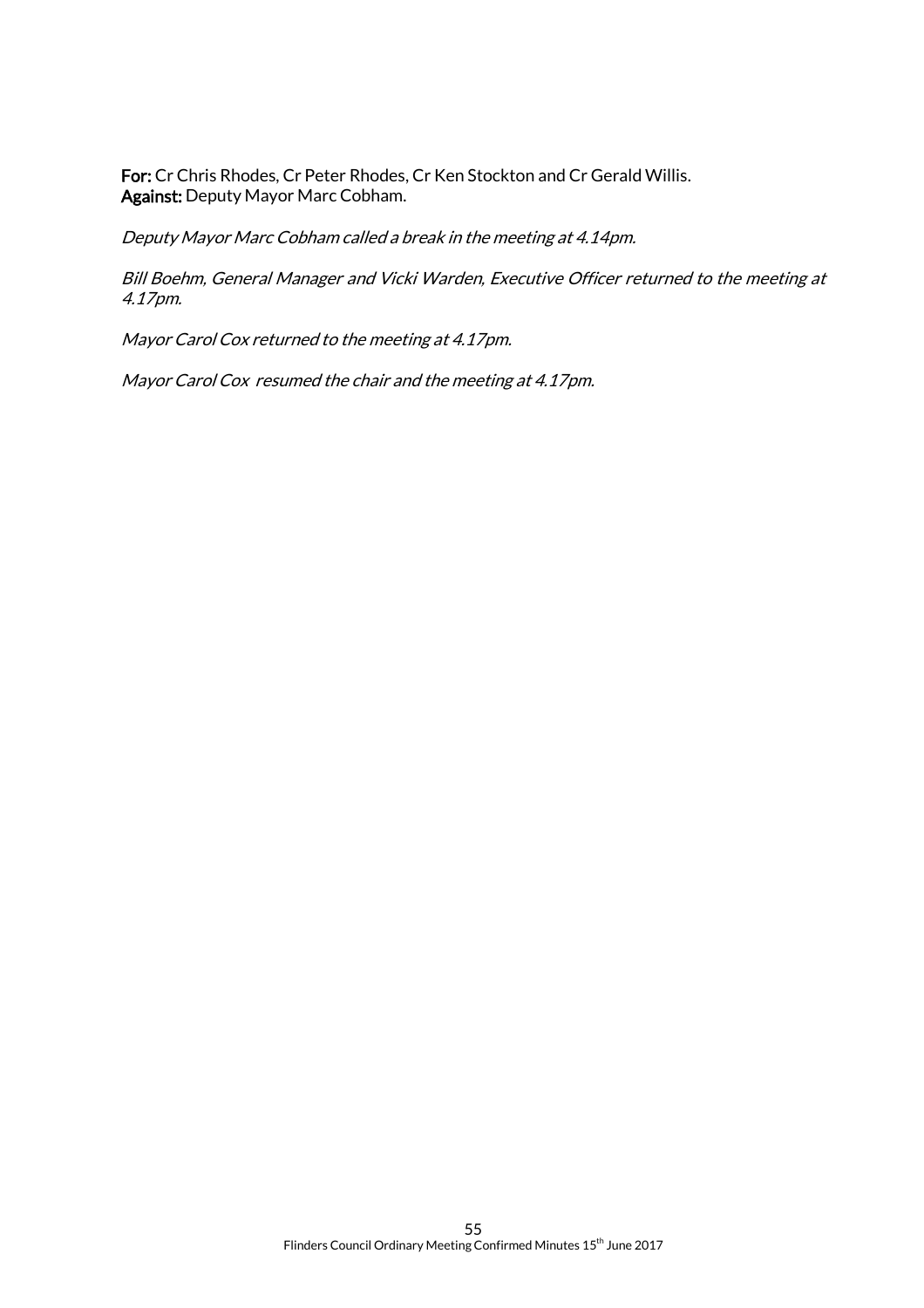#### Item C2: Waste Management - Early Contractor Involvement (ECI)

| <b>ACTION</b>            | <b>Decision</b>                                     |  |
|--------------------------|-----------------------------------------------------|--|
| <b>PROPONENT</b>         | Council Officer                                     |  |
| <b>OFFICER</b>           | Bill Boehm, General Manager                         |  |
| <b>FILE REFERENCE</b>    | WAS/0400                                            |  |
| <b>ASSOCIATED PAPERS</b> | Annexure 12: Request for Tenders ECI - Waste        |  |
|                          | Management                                          |  |
|                          | Annexure 13: Tender Evaluation Report (For Elected) |  |
|                          | Members only)                                       |  |

# INTRODUCTION:

Council has been pursuing through a range of actions potential long-term options to manage its waste management facilities and services that are financially sustainable, user-friendly and environmentally appropriate for our remote situation. This has included, through a publicly advertised process, an Early Contractor Involvement (ECI) contracting method which has identified a preferred contractor that is considered worthy of proceeding with to the next stage of the process. This will enable direct negotiations with the successful ECI respondent in order to deliver Flinders Council's waste management strategic objectives.

This report consolidates previous reports to Council and recommends potentially entering into such an arrangement.

#### PREVIOUS COUNCIL CONSIDERATION:

| Council Workshop        | $6th$ October 2016            |
|-------------------------|-------------------------------|
| <b>Council Workshop</b> | 12 <sup>th</sup> January 2017 |
| 246.10.2016             | 20 <sup>th</sup> October 2016 |
| 247.10.2016             | 20 <sup>th</sup> October 2016 |

#### OFFICER'S REPORT:

At previous workshops Council was provided with an update of progress of identifying suitable waste management options. Progress thus far has been previously outlined as follows:

- (a) An open tender using the 'Early Contractor Involvement' (ECI) contracting method was adopted and implemented by Flinders Council.
- (b) The ECI contracting methodology is a two-stage process with an open tender stage for scope and specification development (Stage one), with options to open tender or sole source delivery of the approved scope and specification requirements (Stage two).
- (c) A formal tender evaluation process was undertaken and a tender evaluation report completed.
- (d) There were five (5) respondents to the open tender process and due diligence was undertaken in shortlisting one respondent to prepare the scope and specification for Flinders Council waste management.
- (e) The ECI selected respondent was unanimously assessed as the only respondent most likely to be able to achieve Flinders Council's waste management objectives and expectations.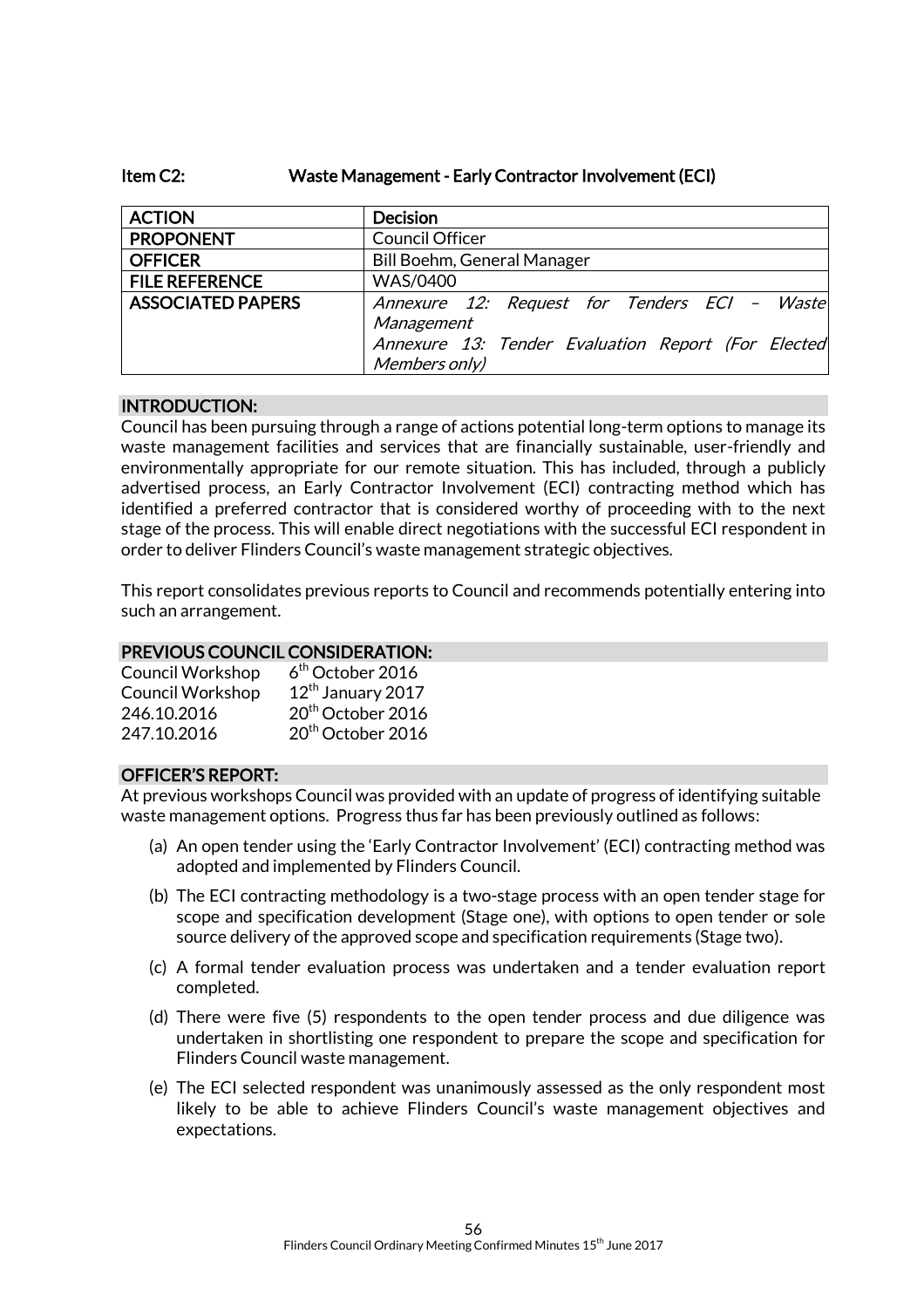- (f) Flinders Council has worked closely with the ECI selected respondent and a scope and specification has been developed that meets or exceeds Council's expectations in achieving its waste management strategy objectives.
- (g) Flinders Council and the ECI selected respondent have developed a cost model and pricing strategy that meets or exceeds the Flinders Council's budget expectations.
- (h) The ECI scope and specification process has enabled community engagement in participating with the delivery of the Flinders Council waste management strategy objectives.
- (i) Positive outcomes derived from the scope and specification process include the ability to deliver 100% recyclable waste management and kerbside waste collection across Flinders Island.

The ECI process has allowed Council to potentially go to full open tender at the front end, primarily to work with an industry expert to develop the scope. In this instance ToxFree (now JJ Richards) has been overwhelmingly identified as the preferred and committed operator. The range of options that can be developed potentially meet all of Council's strategic objectives with particular emphasis on our unique island-centric issues.

Under an ECI process the only reasons you would generally re-tender more broadly at this stage would be if:

- The price developed through the ECI process exceeds budget;
- It is determined through the ECI process that a working relationship could not be established with the potential successful tenderer; or
- There was more than one potential contractor with the required capability.

Based on the costs of scope development to date the above reasons are not satisfied.

It could also be argued that we could have directly engaged with ToxFree to develop the scope prior to issuing an open tender as this was the intention. The process taken thus far meets the relevant code of tendering requirements under legislation as intended but is not without some risk as outlined below.

As outlined, if we are to proceed with a 'sole source' tendering process, such an action will need to be formally agreed to by Council. If agreed this will enable direct negotiations with the successful ECI respondent to enter a contractually binding agreement to deliver the Flinders Council waste management strategy objectives.

It is important to note that if Council proceeds with a sole source arrangement any final costed proposal, including cost comparisons with existing arrangements, and detailed discussions with the preferred ECI respondent, will come before Council for final decision. This may include various options that Council may also include to take up.

In other words, Council, can still not proceed if it is not satisfied with the final costed proposal.

# STATUTORY REQUIREMENT:

Local Government Act 1993 Local Government (General) Regulations 2015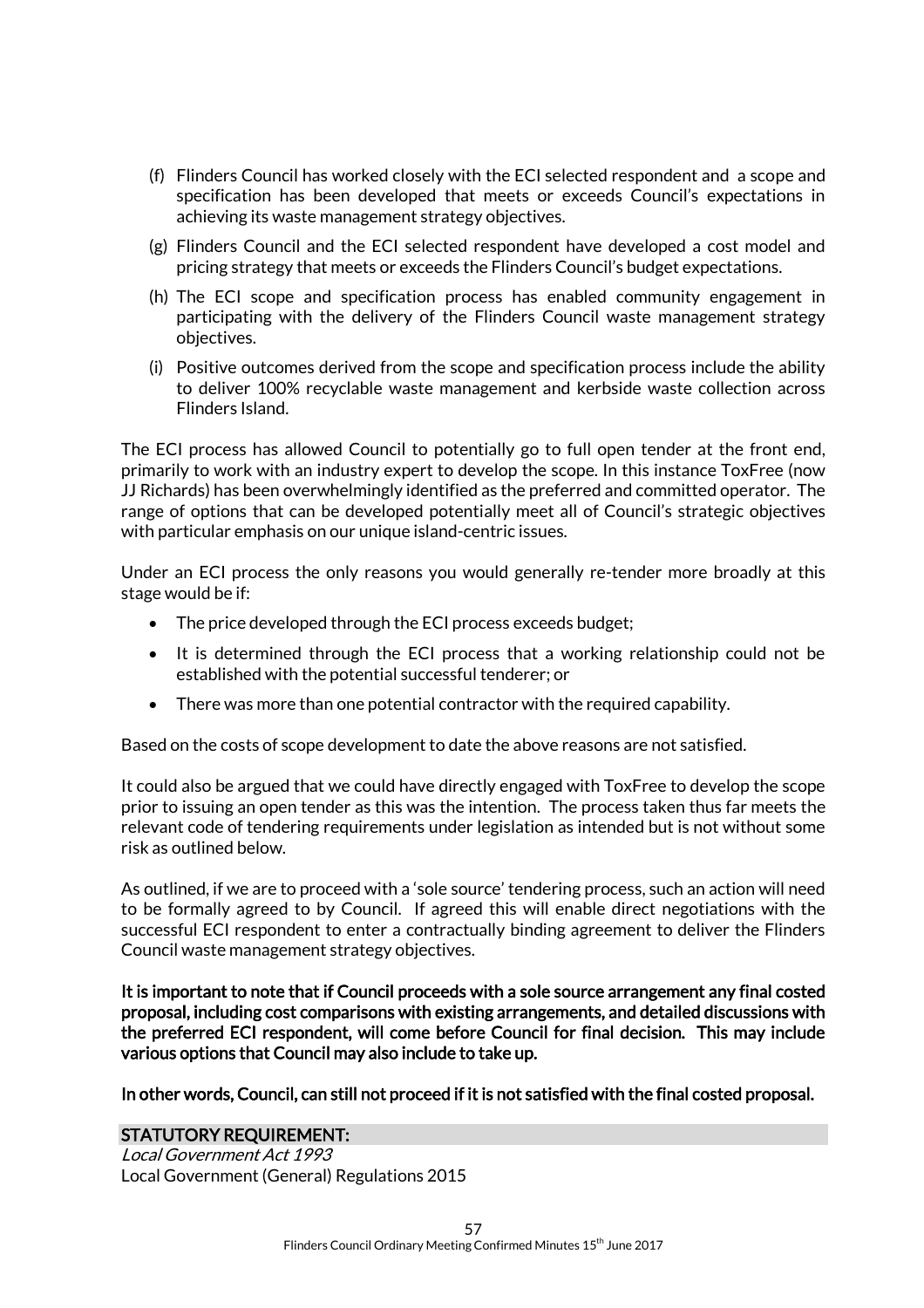# POLICY/STRATEGIC IMPLICATIONS:

- 2.3 Minimise environmental and health risks from waste collection and disposal and maximise opportunities to reduce, reuse or recycle resources.
	- 2.3.1 Waste Management Strategy Implemented.
		- 2.3.1.1 Continual improvement to Whitemark Landfill site, with a goal of achieving environmental and safety compliance.
		- 2.3.1.2 Maintain and improve efficiency of Waste Transfer Stations.
		- 2.3.1.3 Undertake a tender process to assess opportunities and the viability of outsourcing waste management operations to a private sector operator.
		- 2.3.1.4 Initiate island-centric recycling programs that are financially sustainable, user-friendly and environmentally appropriate for our remote situation.

# BUDGET AND FINANCIAL IMPLICATIONS:

At this stage, indicative costs indicate that the likely outcome would fall within Council's normally allocated budget with the likelihood of a reduction in future capital costs.

#### RISK/LIABILITY:

Whilst there is nothing stopping us from going to open tender again there are cost implications and risks as detailed below including, but not limited to:

- No one tenders (prescriptive scope);
- ToxFree (now JJ Richards) declines to tender;
- The price increases (at the moment we have confidence that we can achieve budget expectations);
- A tender is received that undercuts the preferred supplier but without the confidence generated already that they can deliver; a relevant factor given our unique circumstances; and
- The inherent costs and delays in retendering with a more defined specification.

As would be expected, legal advice has been obtained which confirms that the sole source arrangement contemplated whereby Council would be able to directly appoint one of the successful ECI contractors to deliver the Services (once they were developed) and thereby avoiding the need for Council to conduct a second public tender process, would not be in breach of s.333A of the *Local Government Act* 1993 because Council has invited tenders for the work (i.e. implementation formed part of the scope of works under the Request for Tender (RFT)).

The RFT grants Council the flexibility to, if it wished to do so, use a party other than the successful ECI contractors to deliver the Services. To this end, the RFT makes it clear that the successful ECI contractor shouldn't have any expectation of being appointed to carry out 'stage 2' of the waste management project, etc.

However, the Council's ability to, if appropriate, directly appoint one of the ECI contractors to deliver/supply the services was originally predicated on Council having an expectation of appointing *at least 2 ECI contractors* and then choosing between those two contractors to enhance value for money and competition. As indicated, this has not occurred with only one expression being identified as worthy of further development; thus far generating notable confidence with indicative affordable costs being identified.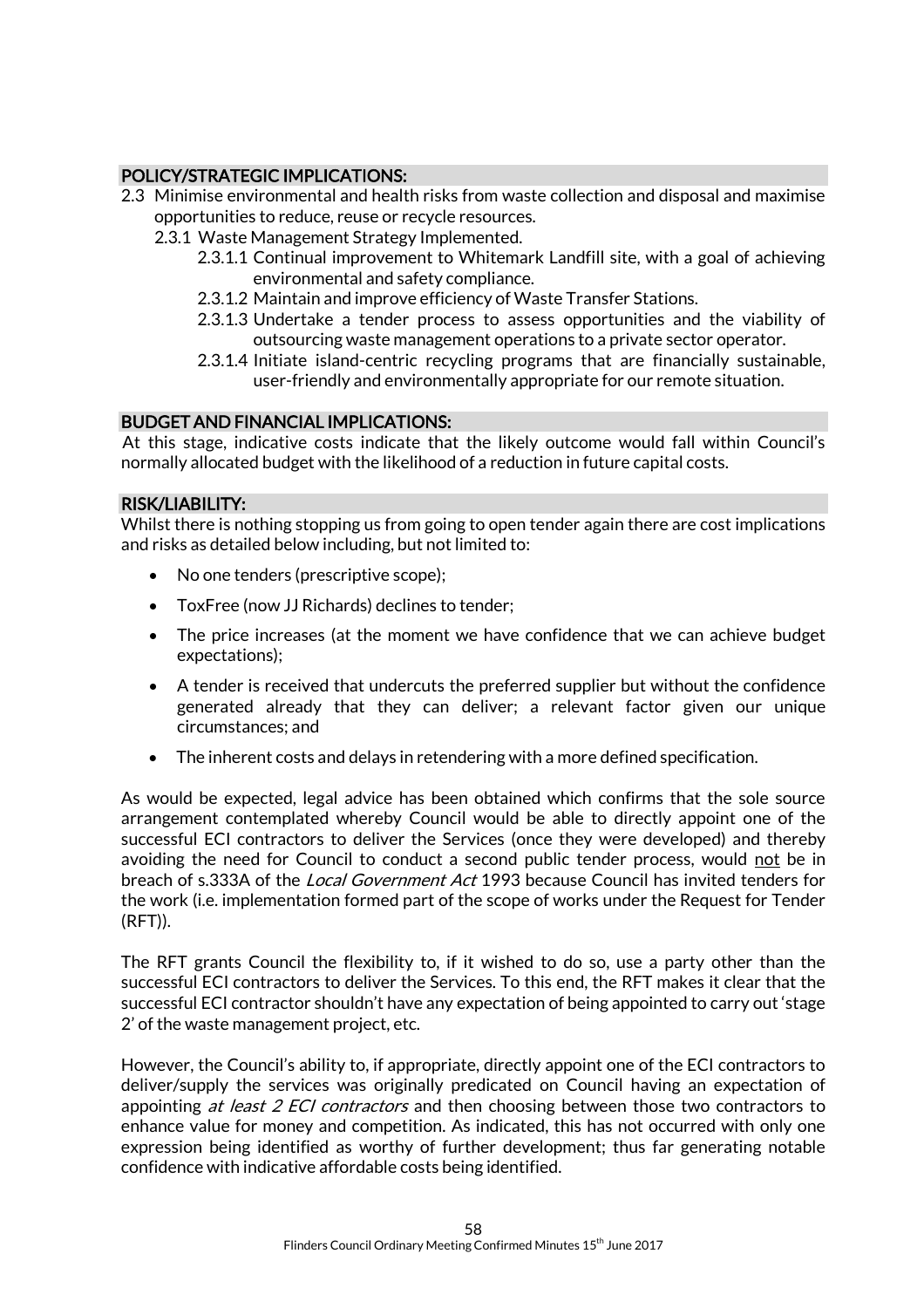Against that background, it is open to Council to proceed with a direct appointment of Toxfree (now JJ Richards) to deliver/supply the Services as this position is supported by the RFT and is consistent with how ECI tender processes normally operate.

If Council proceeds with a direct appointment it risks criticism that the second part of the project should have been the subject of its own public tender process in part as only one ECI contractor was appointed; although it should be acknowledged that this was because only one superior submission was actually received.

If Council wishes to avoid the risk of criticism, then Council could choose to run a public tender for the delivery/supply of the Services based on the scope developed by Toxfree.

However, the risks as outlined above; especially the risk of Toxfree walking away from the table, are significant realising a poor outcome for Council.

#### VOTING REQUIREMENTS:

Simple Majority

#### OFFICER'S RECOMMENDATION:

That Council appoints the successful Early Contractor Involvement respondent (ToxFree now JJ Richards) to carry out 'stage 2' of the waste management project and through direct negotiations authorise the General Manager to present to Council for consideration a final tender that meets Council's long term waste management objectives.

#### DECISION:

#### 155.06.2017 Moved: Cr G Willis Seconded: Cr K Stockton

That Council appoints the successful Early Contractor Involvement respondent (ToxFree now JJ Richards) to carry out 'stage 2' of the waste management project and through direct negotiations authorise the General Manager to present to Council for consideration a final tender that meets Council's long term waste management objectives.

#### CARRIED UNANIMOUSLY (6-0)

For: Mayor Carol Cox, Deputy Mayor Marc Cobham, Cr Chris Rhodes, Cr Peter Rhodes, Cr Ken Stockton, and Cr Gerald Willis.